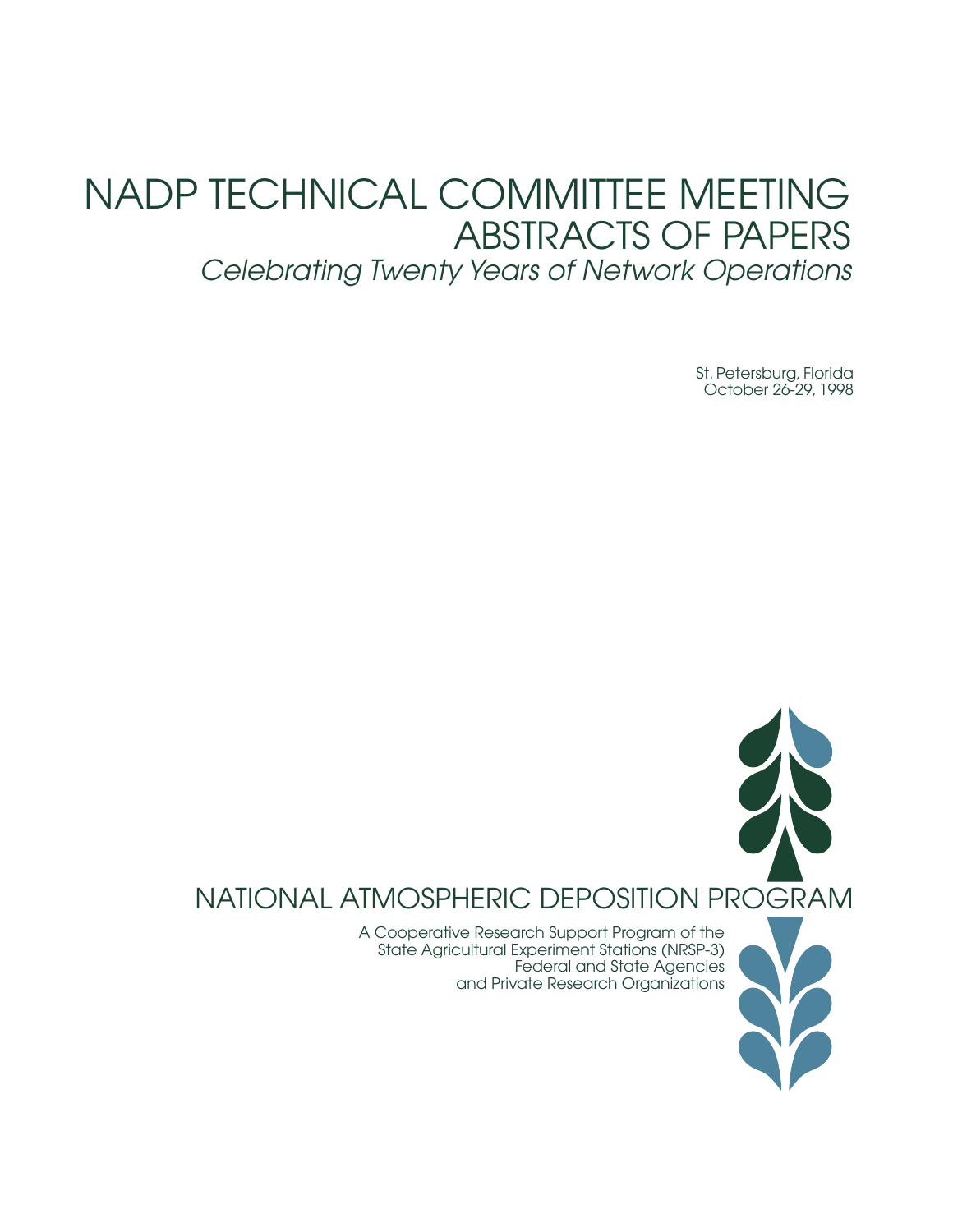Every year the National Atmospheric Deposition Program (NADP) fulfills thousands of requests for data, maps, and other summaries over its World Wide Web site. Researchers, policy makers, students, and other people interested in environmental data are using NADP data to address important questions about the impact of the wet deposition of nutrients on eutrophication in coastal estuarine environments, the relationship between wet deposition to unmanaged forests and the depletion of base cations from forest soils, the impact of pollutant emissions changes on precipitation chemistry, and the rate at which precipitation delivers mercury to remote lakes and streams.

NADP was organized in 1977 under the leadership of the State Agricultural Experiment Stations (SAES) to address the problem of atmospheric deposition and its effects on agricultural crops, forests, rangelands, surface waters, and other natural and cultural resources. In 1978, sites in the NADP precipitation chemistry network first began operations, collecting one-week, wet-only deposition samples analyzed by the Central Analytical Laboratory (CAL) at the Illinois State Water Survey. The network was established to provide data on the amounts, temporal trends, and geographic distributions of the atmospheric deposition of acidic chemicals, nutrients, and base cations. Initially organized as SAES North Central Regional Project NC-141, all four SAES regions endorsed the NADP as Interregional Project IR-7 in 1982. A decade later, the SAES reclassified IR-7 as National Research Support Project NRSP-3, which it remains.

In October 1981, the federally supported National Acid Precipitation Assessment Program (NAPAP) was established to increase understanding of the causes and effects of acidic precipitation. This program sought to establish a long-term precipitation chemistry network of sampling sites distant from point source influences. Because of its experience in organizing and operating a national-scale network, NADP agreed to coordinate operation of NAPAP's National Trends Network (NTN). Having common siting criteria, identical operating procedures, and sharing a common analytical laboratory, NADP and NTN merged with the designation NADP/NTN. Many sampling sites are supported by the U.S. Geological Survey (USGS), NAPAP's lead federal agency for deposition monitoring. Under the Clean Air Research Title (IX) of the federal Clean Air Amendements of 1990, NAPAP continues. Today there are nearly 200 sites in the NADP/NTN precipitation chemistry network.

In the 1990s, NADP expanded to include two additional networks. A research network, the Atmospheric Integrated Research Monitoring Network (AIRMoN), currently with ten sites, joined NADP in October 1992. AIRMoN sites collect samples daily when precipitation occurs. Samples are refrigerated until analysis at the CAL for the same constituents measured in NTN samples. AIRMoN seeks to identify pollutant source/receptor relationships and the effect of emissions changes on precipitation chemistry, combining measurements with atmospheric models. AIRMoN also evaluates new sample collection and preservation methods. Another NADP network, the Mercury Deposition Network (MDN), currently has nearly 40 sites and joined NADP in 1996. MDN sites collect one-week, wet-only deposition samples, which are sent to a lab that specializes in mercury measurements. Frontier Geosciences, Inc., analyzes all samples for total mercury and some for methyl mercury. MDN collects data on the wet deposition of mercury to surface waters, forested watersheds, and other receptors. Nearly 40 states have advisories against consuming fish from certain lakes because of high mercury concentrations in the tissues of fish from these lakes. MDN data enable researchers to investigate the importance of the atmospheric transport and deposition of mercury from distant sources as a cause of this problem.

A number of federal agencies support NADP including: U.S. Geological Survey (USGS), Cooperative State Research, Education, and Extension Service (CSREES), National Oceanic and Atmospheric Administration (NOAA), Environmental Protection Agency (EPA), National Park Service (NPS), U.S. Forest Service (USFS), Bureau of Land Management (BLM), U.S. Fish & Wildlife Service (USFWS), and Tennessee Valley Authority (TVA). Additional support is provided by various other federal agencies, State Agricultural Experiment Stations, state agencies, universities, and public and private research organizations.

**For further information, contact: NADP Program Office NADP Home Page: http://nadp.sws.uiuc.edu Illinois State Water Survey e-mail: nadp@sws.uiuc.edu 2204 Griffith Drive Champaign, IL 61820**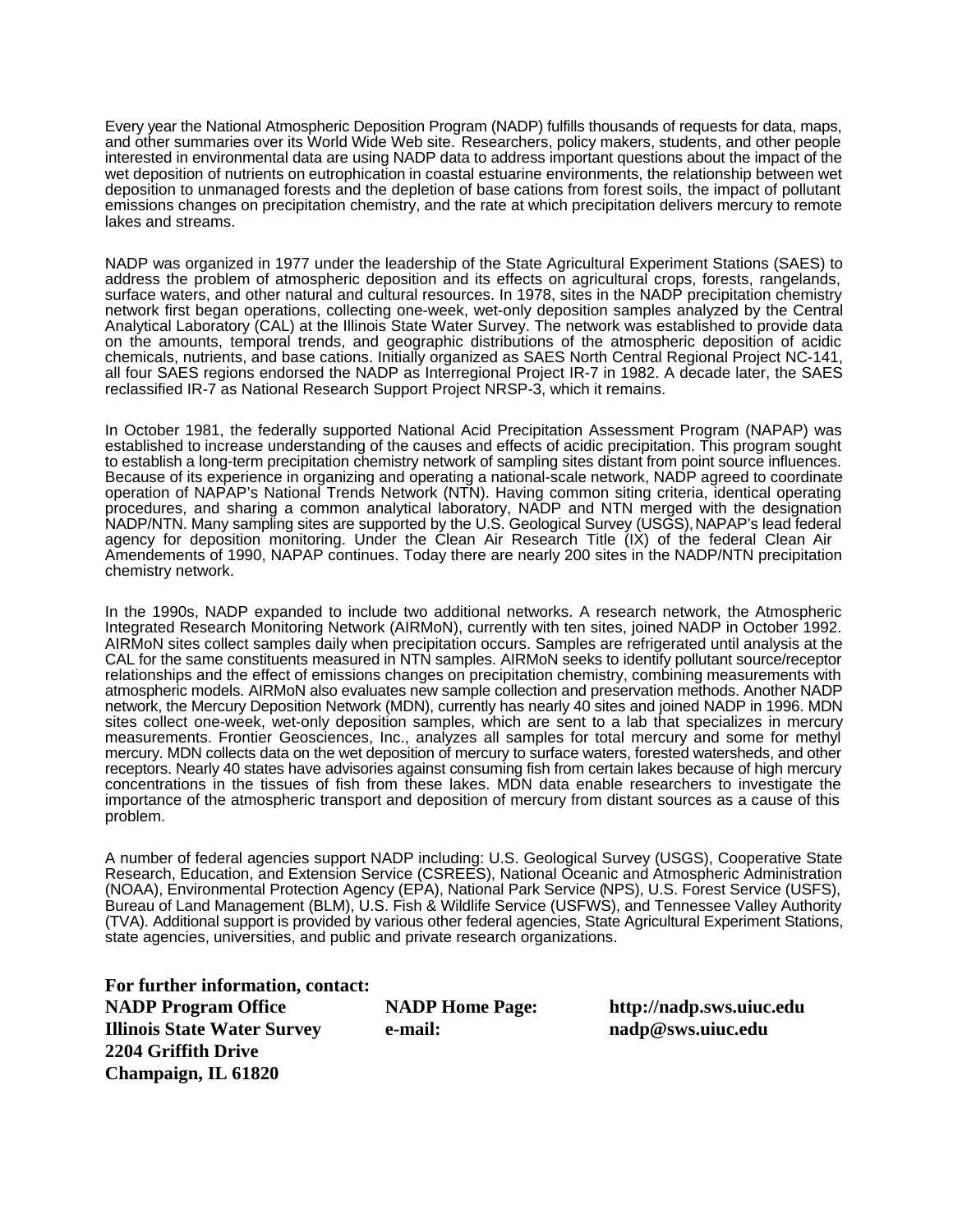## **NADP TECHNICAL COMMITTEE MEETING**

## **ABSTRACTS OF PAPERS**

*Celebrating 20 years of Network Operations*

St. Petersburg, Florida October 26-29, 1998

Technical Program Chair Dennis Lamb, Ph.D. Penn State University University Park, PA 16802

Prepared by

NADP Program Office Illinois State Water Survey 2204 Griffith Drive Champaign, IL 61820

October 1998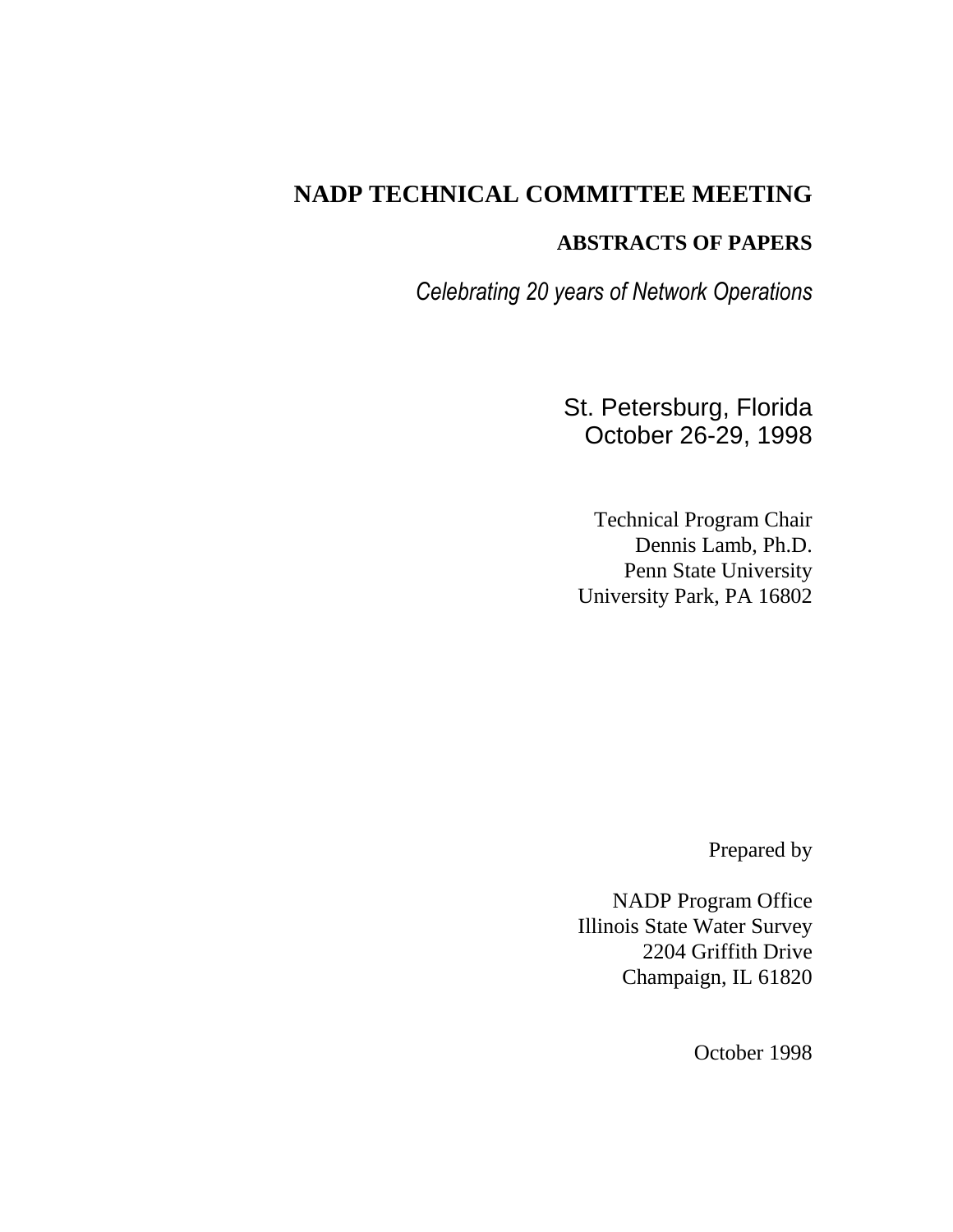## Table of Contents

## **Oral Presentations**

## **Technical Session 1: Historical and Global Perspectives;**  *Session Chair: James Lynch*

| NAPAP, A National Perspective                                           |
|-------------------------------------------------------------------------|
|                                                                         |
| Progress in the Acid Rain Program and Future Integrated                 |
| <b>Air Pollution Issues</b>                                             |
|                                                                         |
| <b>EMEP-Experience and Results of Measurements</b>                      |
|                                                                         |
| Sulfur and Nitrogen Atmospheric Budgets in the Former Soviet Union      |
| Dr. Alexey Ryaboshapko, Institute of Global Climate and Ecology12       |
| Changes in the Composition of Air and Precipitation in Canada           |
| from the Early 1980s to the Mid-1990s                                   |
|                                                                         |
| Acid Deposition Monitoring Activities in Japan and East Asia            |
|                                                                         |
| Nitrogen Deposition onto the United States and Western Europe:          |
| A Synthesis of Observations and Models                                  |
| Elisabeth Holland, NCAR; Bobby Braswell, University of New Hampshire;   |
| James Sulzman, NCAR; Jean-Francois Lamargue, NCAR15                     |
| The Long-Term Changes in Precipitation and Stream Chemistry at the      |
| Hubbard Brook Experiment Forest, NH: Measurements and                   |
| <b>Model Calculations</b>                                               |
| Charles T. Driscoll and Solomon Gbondo-Tugbawa, Syracuse University;    |
| John Aber, University of New Hampshire, Gene E. Likens and Donald Buso, |
|                                                                         |

## **Technical Session 2: Deposition and Its Effects;** *Session Chair: Robert Vet*

| Dry Deposition in NADP - Some Old Decisions Revisited           |  |
|-----------------------------------------------------------------|--|
|                                                                 |  |
| The Long, Dry Road to Total Deposition: Discovering EPA's       |  |
| <b>Clean Air Status and Trends Network</b>                      |  |
| Gary Lear, US EPA, Aid Rain Division; Neil Frank, US EPA,       |  |
|                                                                 |  |
| Forest Ecoregion Sections at Relative Risk Based on Spatial Ion |  |
| Deposition Patterns Interpolated across the Period 1979-1995    |  |
| Kenneth W. Stolte and William D. Smith, USDA Forest Service,    |  |
| Casson Stallings and Luther Smith, ManTech Environmental        |  |
|                                                                 |  |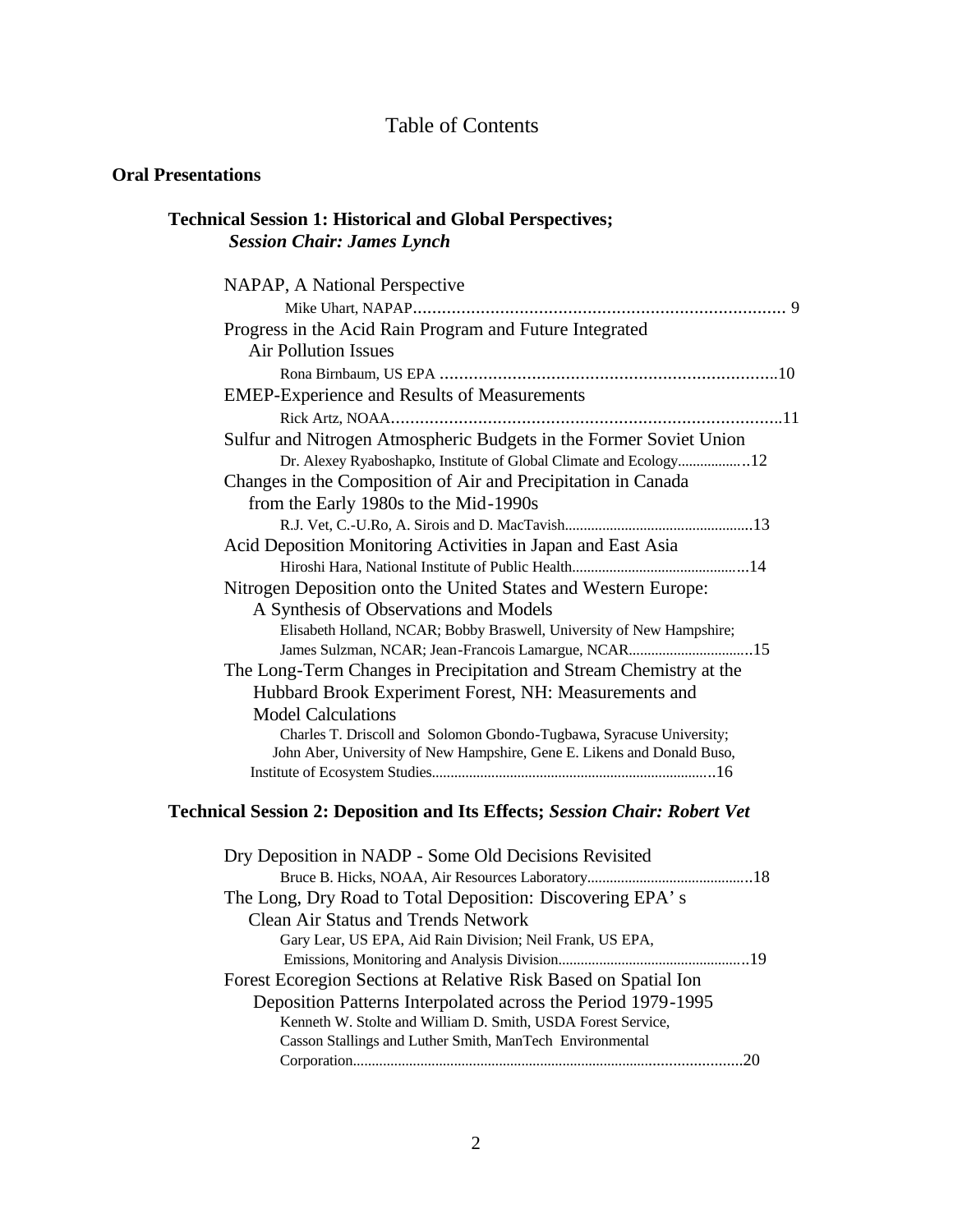| Assessment of Calcium Depletion in Forest Ecosystems of                             |
|-------------------------------------------------------------------------------------|
| Southeastern USA Using a Small Watershed Approach                                   |
| T. G. Huntington and R. P. Hooper, USGS; C.E. Johnson, Syracuse                     |
| University; B.T. Aulenbach, USGS; R. Cappellato, Emory University;                  |
|                                                                                     |
| Changes in Atmospheric Deposition in Eastern USA Following                          |
| Enactment of Title IV of Clean Air Act Amendments of 1990                           |
| J. A. Lynch, Pennsylvania State University, V.C. Bowersox, Illinois                 |
|                                                                                     |
| Response of Streamwater Chemistry to Changes in Atmospheric                         |
| Deposition at Five Headwater Basins in the Northeastern United States               |
|                                                                                     |
| Projected Responses of Watersheds in Southern Appalachia to                         |
| Changes in Deposition of Sulfur, Nitrogen, and Base Cations                         |
| P.F. Brewer, Southern Appalachian Mountains Initiative; K. Tonnessen, NPS,          |
| Air Resources Division; B.J. Cosby, University of Virginia; R.K. Munson, Tetratech, |
| Inc; T.J. Sullivan, E&S Environmental Chemistry, Inc24                              |

## **Technical Session 3: Nutrient Deposition and Hypoxia;** *Session Chair: Richard Artz*

| A Broad Perspective of Gulf Hypoxia                                     |
|-------------------------------------------------------------------------|
|                                                                         |
| Atmospheric Deposition of Nitrogen in the Mississippi River Basin       |
| G.B. Lawrence, USGS; D.A. Goolsby, USGS; W.A. Battaglin, USGS;          |
| .27                                                                     |
| Contributions of Atmospheric Deposition to Nitrogen Loadings in         |
| Tampa Bay: Implications for Water Quality and Living Resources          |
|                                                                         |
| Atmospheric Deposition Contributions to Nitrogen and Phosphorus         |
| Loadings in Tampa Bay: Intensive Wet and Dry Deposition Data            |
| <b>Collection and Analysis</b>                                          |
|                                                                         |
| Influences of the Riparian N-fixing Shrub, Alnus Incana Ssp, Rugosa,    |
| and Atmospheric Deposition on N Concentration in Surface                |
| Waters in the Adirondack Mountains                                      |
|                                                                         |
| Climate Influences on Bio-availability of Wet-deposited N in Soils: An  |
| Expansion of the NADP/NTN Database                                      |
|                                                                         |
| Atmospheric Transport and Wet Deposition of Ammonium in                 |
| North Carolina                                                          |
| John T. Walker and Viney P. Aneja, North Carolina State University32    |
| Atmospheric Deposition of Nitrogen in a High Lightning Intensity Area   |
| C. Li, A.K. Alva, D. B. Calvert and D.J. Banks, University of Florida33 |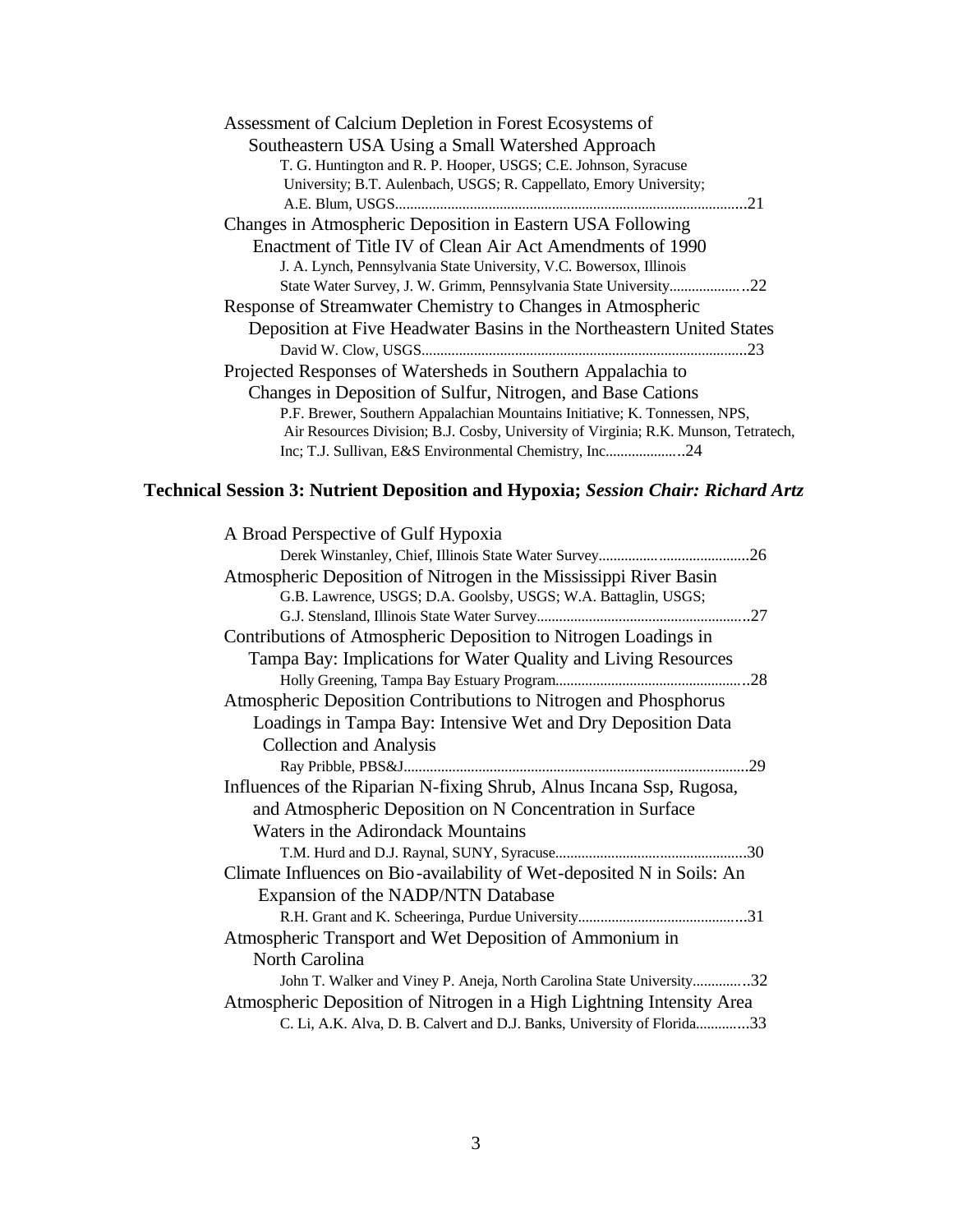## **Technical Session 4: Trace Metals and Toxics;** *Session Chair: Mary Ann Allan*

| Yearly Trends in Methyl Mercury Deposition at Selected MDN         |
|--------------------------------------------------------------------|
| Sites in North America and Mercury Dry Deposition                  |
| <b>Methods Comparison</b>                                          |
| Eric M. Prestbo and Robert C. Brunette, Frontier Geosciences, Inc; |
|                                                                    |
| Mercury Wet and Dry Deposition to the Chesapeake Bay               |
| R.P. Mason, N.M. Lawson, G-R. Sheu, J-M Laporte, and S. Andres,    |
|                                                                    |
| Air/surface Exchange of Mercury over Vegetation: A Reassessment    |
| of Global Biogenic Mercury Emissions                               |
| S.E. Lindberg and P.J. Hanson, Oak Ridge National Laboratory;      |
|                                                                    |
| Wet Deposition of Trace Metal(loid)s at Background Sites Along     |
| an East-west Transect Across The Northern United States            |
| Dirk Wallschlager & Nicolas S. Bloom, Frontier Geosciences38       |
| Mercury Deposition and Ambient Concentrations in New England:      |
| Results and Plans for the Four-site Mic-b Network                  |
| Lee Alter, Northeast States for Coordinate Air Use Management;     |
|                                                                    |
| Air Toxics in the Great Lakes Area: Regional Source Locations      |
| Donald F. Gatz and Clyde W. Sweet, Illinois State Water Survey40   |

## **Technical Session 5: Technology and Methods;** *Session Chair: Scotty R. Dossett*

| Comparison of Chemical Loading to the Colorado Rocky Mountain            |
|--------------------------------------------------------------------------|
| Snowpack with Annual Wet Deposition Data Collected by the NADP           |
|                                                                          |
| Monitoring Atmospheric Deposition in Seasonal Snowpacks in the           |
| <b>Rocky Mountain Region</b>                                             |
| George Ingersoll, John T. Turk, A. Alisa Mast, Dave W. Clow and          |
|                                                                          |
| An Analysis of the Temporal Variation in AIRMoN Precipitation            |
| <b>Chemistry Measurements Using Hysplit Lagrangian Trajectories</b>      |
|                                                                          |
| The Sensitivity of Sulfur Wet Deposition to Atmospheric Oxidants         |
| Ariel F. Stein and Dennis Lamb, Pennsylvania State University45          |
| The Use of NADP Data to Ground-Truth Deposition Modeling                 |
| John Sherwell, Maryland Department of Natural Resources; Mark Garrison   |
|                                                                          |
| New Jersey Atmospheric Deposition Network                                |
| Stuart Nagourney, New Jersey Department of Environmental Protection;     |
|                                                                          |
| Expanding in New Directions: Wet Deposition Monitoring in Indian Country |
|                                                                          |
| A Comparison of NADP and CASTNet Wet Precipitation Chemistry Data        |
|                                                                          |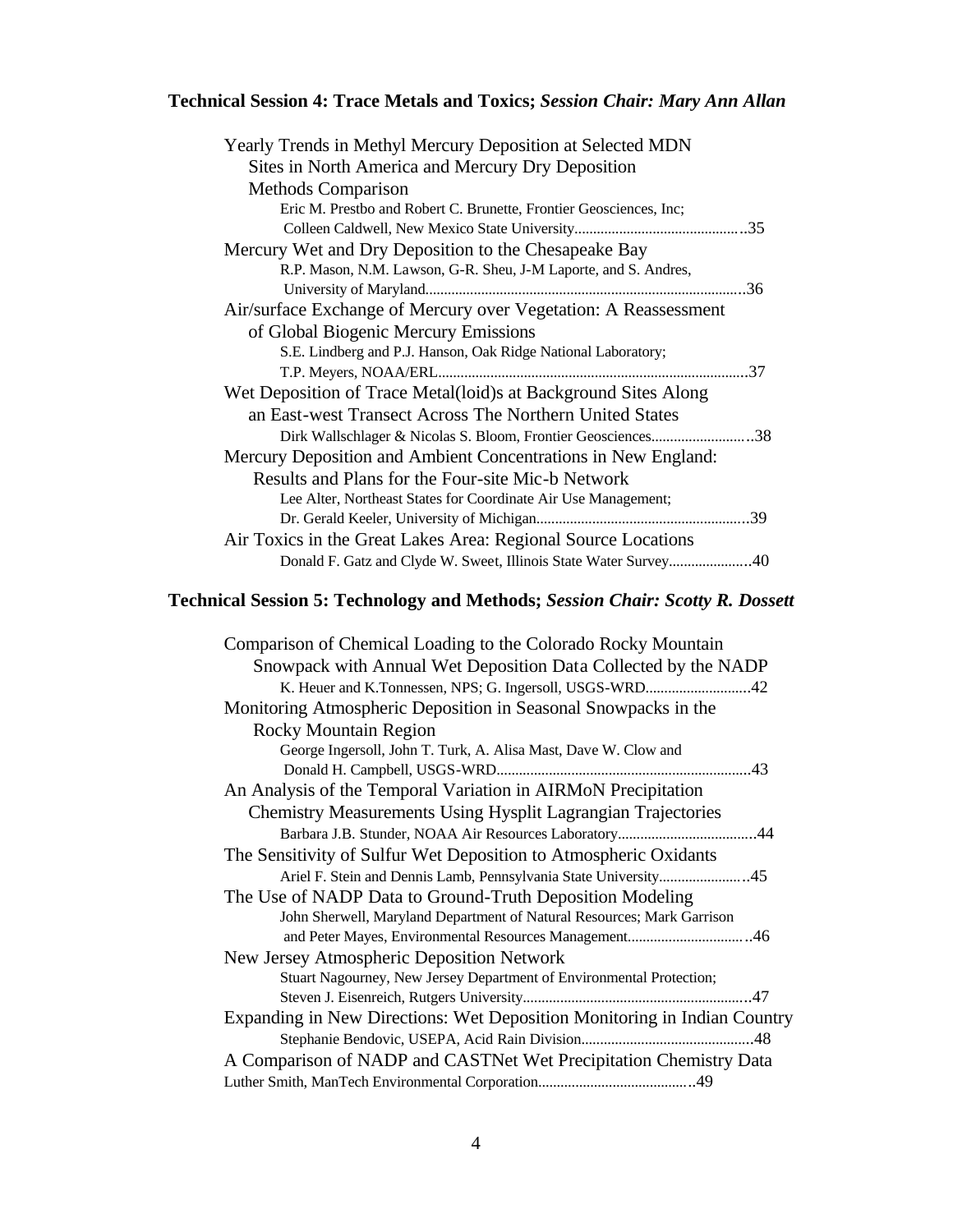## **Poster Presentations**

| Procedures for Stabilizing Nh4 and Po4 Concentrations in                                                                                                     |
|--------------------------------------------------------------------------------------------------------------------------------------------------------------|
| <b>Rainwater Samples</b>                                                                                                                                     |
| Sue Bachman and Tom Bergerhouse, Illinois State Water Survey51                                                                                               |
| Mercury Deposition Network: Laboratory and Field Quality                                                                                                     |
| <b>Assurance Measurements</b>                                                                                                                                |
| Robert Brunette, Paul E. Laskowski and Eric M. Prestbo, Frontier Geosciences52                                                                               |
| Worldwide Precipitation Chemistry Collection: Current Status                                                                                                 |
| and Future Direction                                                                                                                                         |
|                                                                                                                                                              |
| Thymol Preservation in Daily Precipitation Samples or More                                                                                                   |
| Mols with Thymol                                                                                                                                             |
| Brigita Demir, Jane Rother, Lori Henry and Van C. Bowersox,                                                                                                  |
|                                                                                                                                                              |
| Chassahowitzka National Wildlife Refuge - Status and Trends                                                                                                  |
|                                                                                                                                                              |
| Comparison of Chemical Loading to the Colorado Rocky Mountain                                                                                                |
| Snowpack with Annual Wet Deposition Data Collected by the NADP                                                                                               |
| Kristi Heuer, Kathy Tonnessen, NPS; George Ingersoll USGS-WRD56                                                                                              |
| Current Status of the Testing and Evaluation of Alternative Rain                                                                                             |
| Gages for the National Atmospheric Deposition Program                                                                                                        |
| Laura Hult, Oak Ridge Associated Universities; John Gordon, USGS-WRD57                                                                                       |
| The Changing Precipitation Chemistry Picture and Hypoxia in the Gulf of                                                                                      |
| Mexico-Contemporary Applications of NADP data                                                                                                                |
| Robert Larson, Roger Claybrooke, Gary Stensland and Van Bowersox,                                                                                            |
|                                                                                                                                                              |
| A Comparison of Elevationally Different, Paired NADP Sites on the                                                                                            |
| Front Range, Colorado                                                                                                                                        |
| Mark Losleben, University of Colorado; Nick Pepinn, University of Durham,                                                                                    |
| UK; Bret Peterson, Meghan and Thomas Davinroy, University of Colorado59                                                                                      |
| Projected Impacts of Acid Deposition Following Phase I of the                                                                                                |
| 1990 Clean Air Act Amendments                                                                                                                                |
| Paul Miller, Maryland Department of Natural Resources; Mark T. Southerland,<br>Nancy E. Roth and Emily C. Rzemien, Versar, Inc; James A. Lynch, Pennsylvania |
| 60                                                                                                                                                           |
| Major Ion and Trace Element Budgets for a Forested Watershed in                                                                                              |
| Western Maryland                                                                                                                                             |
| John Sherwell, Maryland Department of Natural Resources; Mark Castro,                                                                                        |
|                                                                                                                                                              |
| Prediction of Ambient Pm2.5 Concentrations in Maryland                                                                                                       |
| John Sherwell, Maryland Department of Natural Resources; Kenneth Walsh                                                                                       |
|                                                                                                                                                              |
| Some Historical Aspects of the National Atmospheric Deposition Program                                                                                       |
|                                                                                                                                                              |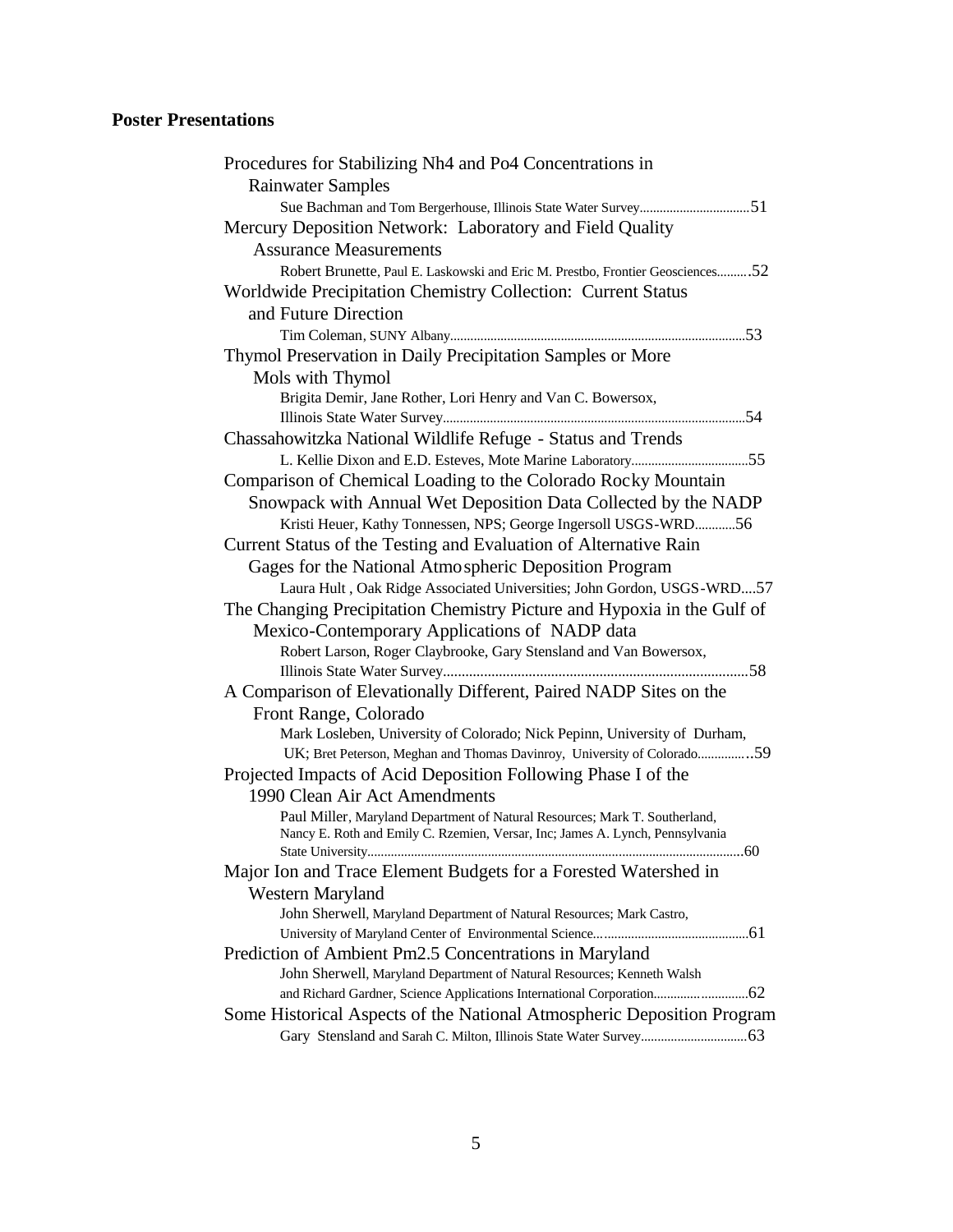| Wet Deposition of Total Mercury at Mercury Deposition Network               |    |
|-----------------------------------------------------------------------------|----|
| (MDN) Sites in 1996 and 1997                                                |    |
| Clyde Sweet, Illinois State Water Survey; Eric Prestbo and Robert Brunette, |    |
|                                                                             |    |
| Comparison of Ionic Concentrations in Rain at Three Georgia                 |    |
| <b>Locations over Thirteen Years</b>                                        |    |
|                                                                             |    |
| Annual Sulfur and Nitrogen, Wet and Dry Deposition in Snowy                 |    |
| Range Wyoming                                                               |    |
|                                                                             | 66 |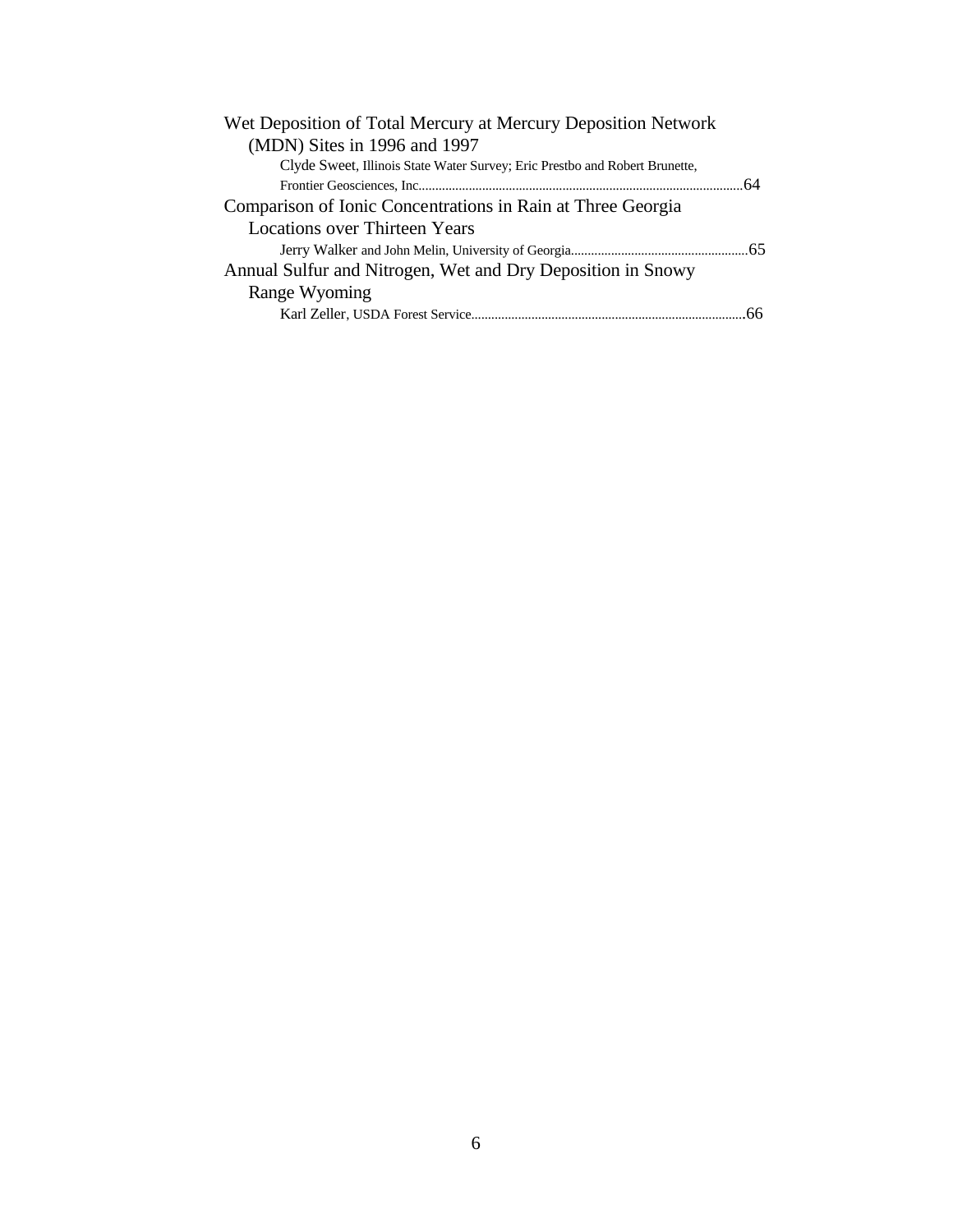**I. ORAL PRESENTATIONS**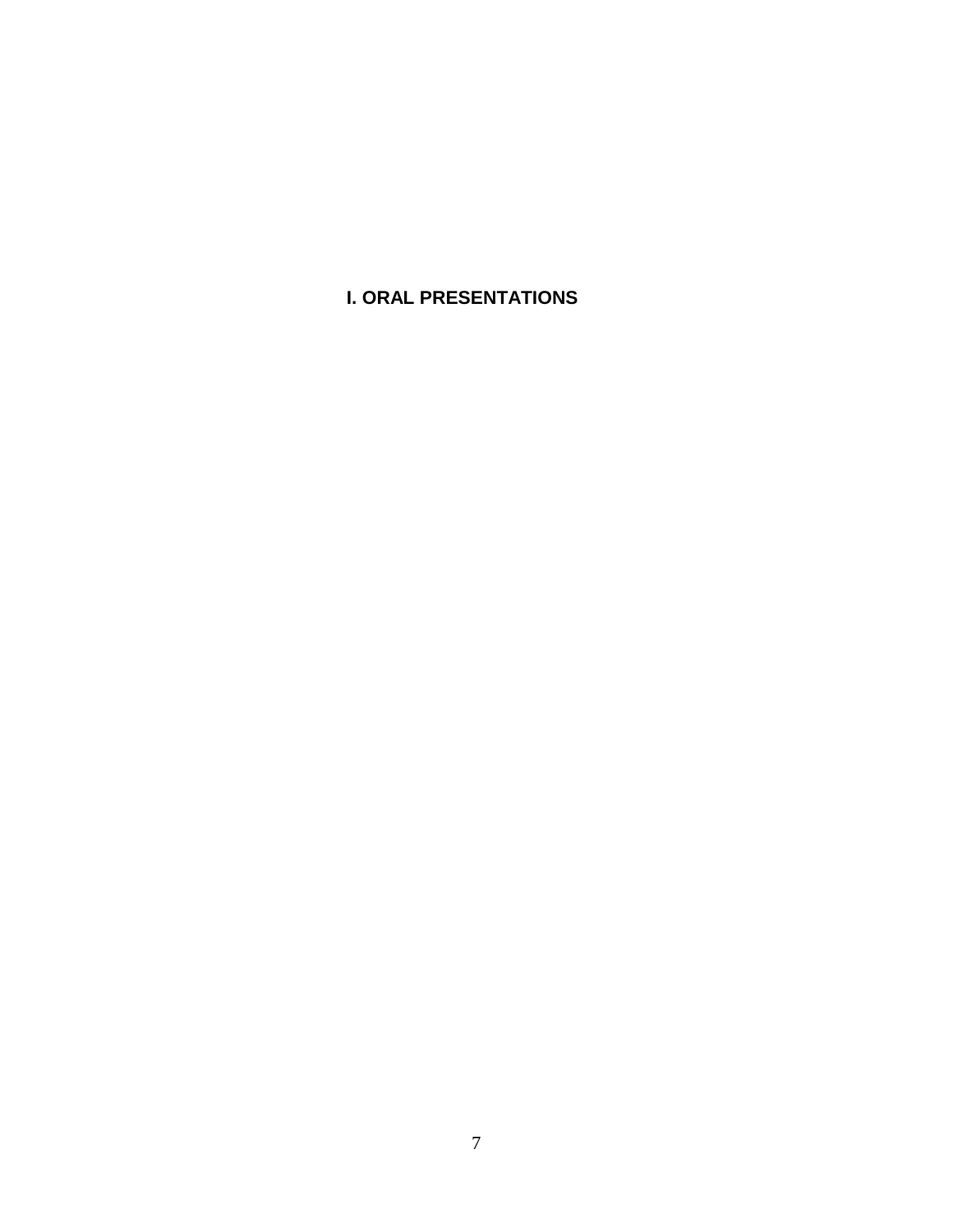**Technical Session 1**

*Historical and Global Perspectives*

**Session Chair: James Lynch**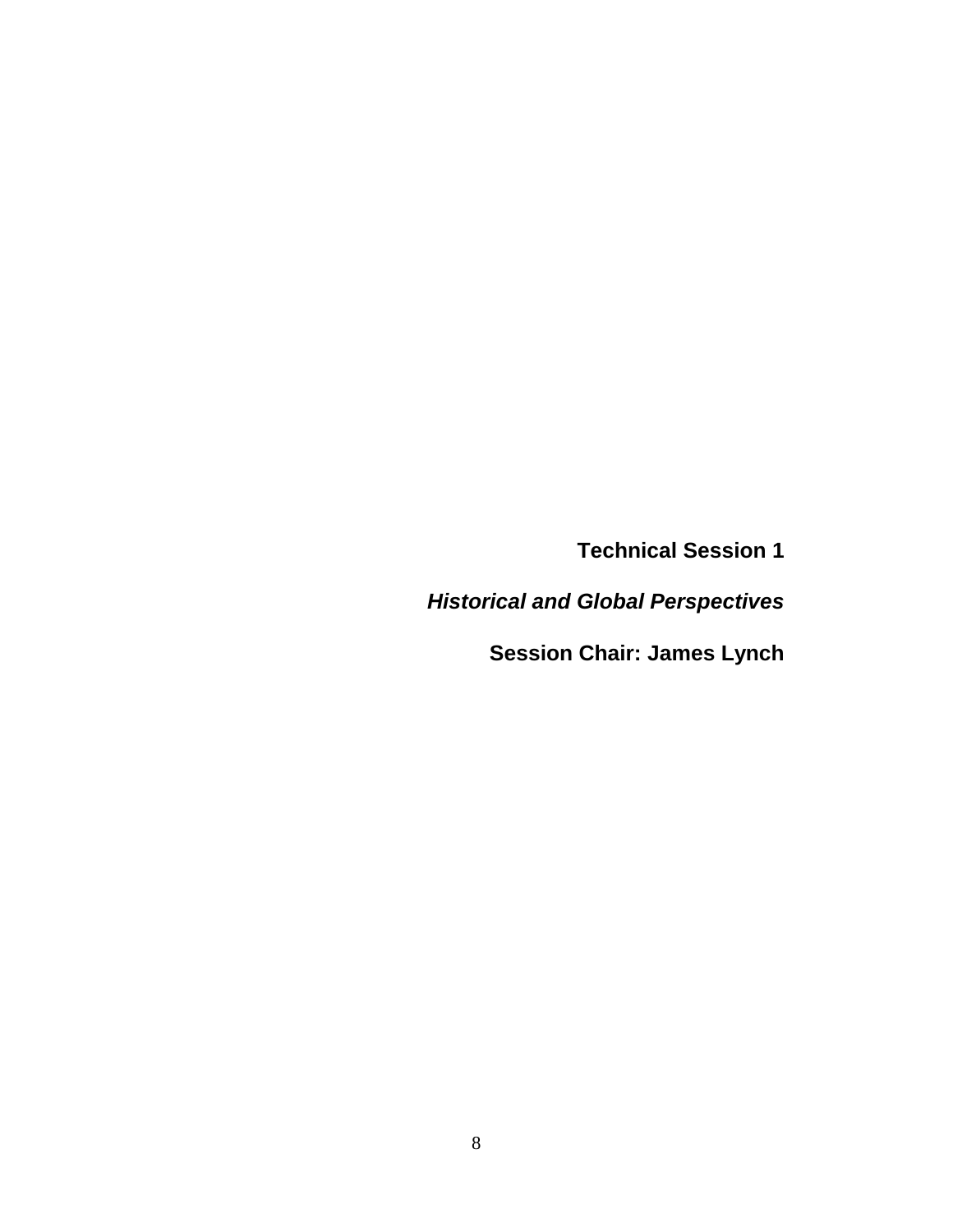## **NAPAP, A NATIONAL PERSPECTIVE**

Mike Uhart 1315 East-West Highway, 11419SSMC3 Silver Springs, Maryland 20910-3282

No abstract available at time of printing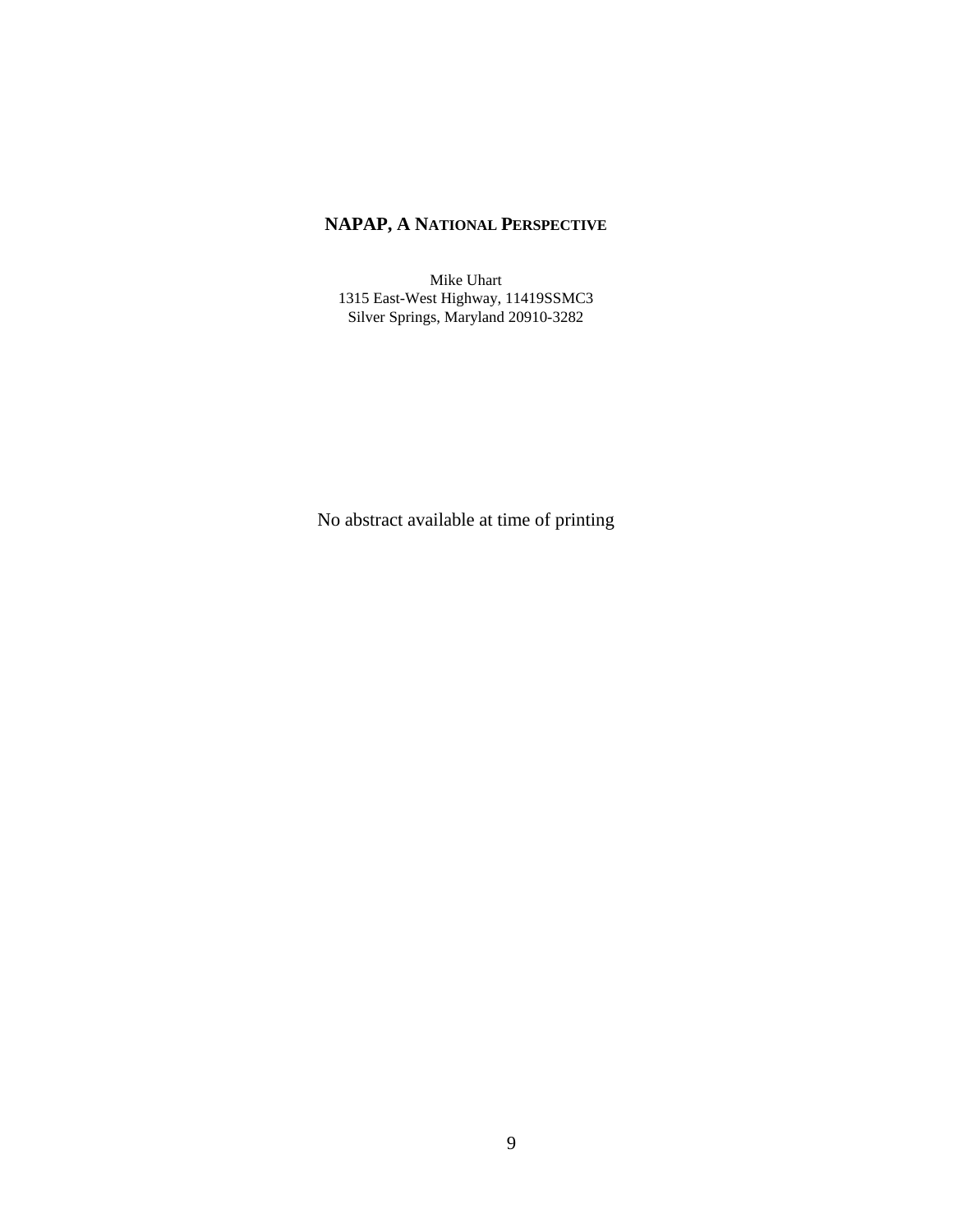#### **Progress in The Acid Rain Program And Future Integrated Air Pollution Issues**

Rona Birnbaum Acid Rain Division, US EPA (6204J) 401 M St. S.W., Washington, DC 20460 birnbaum.rona@epa.gov

In 1995, the first phase of the Acid Rain Program was implemented. In that year alone, sulfur dioxide  $(SO<sub>2</sub>)$  emissions from the largest, highest emitting electric power plants were reduced by 3 million tons. The total  $SO_2$  emissions reduction under Phase I of the Acid Rain Program has been approximately 4 million tons from 1990 levels. In 1997, Phase I units emitted at approximately 23 percent below their 1997 " $SO<sub>2</sub>$  allowance allocations". Additionally, the flexibility in compliance options provided by the Acid Rain Program enabled affected units to pursue a variety of ways to meet their  $SO<sub>2</sub>$  reduction obligations, including scrubber installations, fuel switching, energy efficiency, and allowance trading. The Program's flexibility significantly reduced the cost of achieving these emissions reductions as compared to early estimated costs of compliance with the program or compared with the cost of a technological mandate. Beginning in the year 2000 when Phase II begins, Phase I units will be reduced further and requirements will be extended to a greater number of smaller, cleaner power plants. In 2010, the number of  $SO_2$  allowances will be capped at 8.95 million, a level approximating one half of industry-wide emissions in 1980.

Control of nitrogen oxides (NOx) under the Acid Rain Program began in 1996. The Acid Rain NOx control program establishes emissions limitations for affected units. For Phase I units, the average NOx emission rate declined by 42 percent (from 0.69 lb/mmBtu to 0.40 lb/mmBtu). These same units exhibited about a 35 percent reduction in NOx tons (approximately 409,000 tons between 1990 and 1997). However, NOx mass emissions in 1997 increased slightly from 1996, attributable to greater electrical production. Without further reductions in emission rates, NOx emissions would be expected to rise with increased utilization. In 2000, NOx from electric utility boilers will be further reduced by over 2 million tons per year.

The EPA is also pursuing an aggressive strategy to reduce ozone transport under what is known as the "110 SIP Call". This is a call under section 110 of the Clean Air Act to 22 states and the District of Columbia to develop state implementation plans to meet stringent summertime NOx budgets for their jurisdiction. The regional NOx reductions under the SIP Call combined with local ozone reduction strategies will significantly reduce ozone in the Midwest and eastern U.S. These NOx reductions combined with those under the Acid Rain Program are also expected to incur benefits on a number of nitrogen related environmental concerns.

Nitrogen oxides and other components of atmospheric nitrogen contribute to multiple health and environmental effects including human health risks from particles and ozone formation and environmental impacts including surface water acidification, nutrient enrichment of coastal waters and large river basins, watershed nitrogen saturation, forest soil nutrient depletion and forest effects, impacts on biodiversity, and regional haze. Efforts are underway to better coordinate research, monitoring and assessment activities and develop integrated approaches to achieving reductions in nitrogen.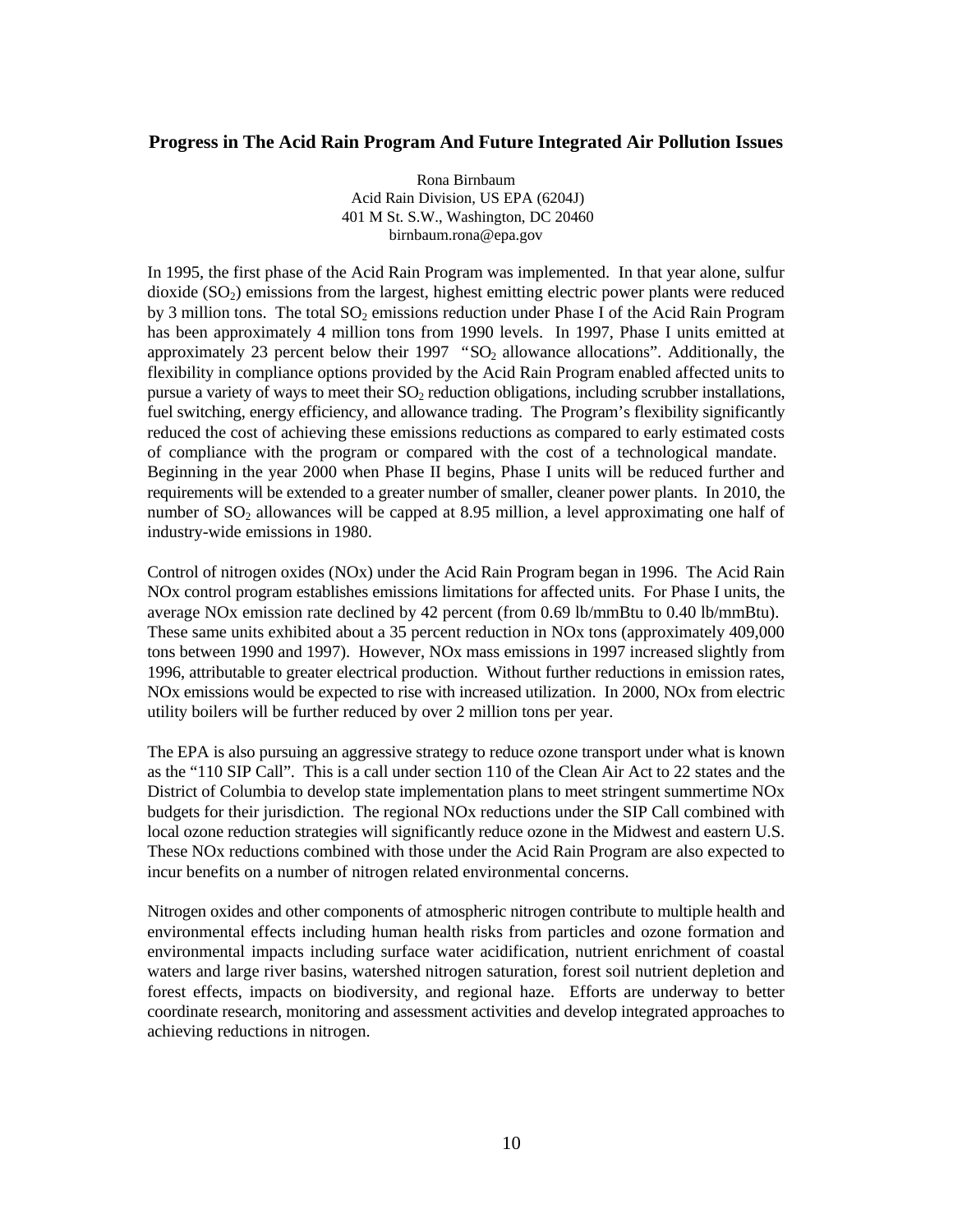#### **EMEP - EXPERIENCE AND RESULTS OF MEASUREMENTS**

Jan Schaug, Arne Semb, Anne-Gunn Hjellbrekke, Sverre Solberg Chemical Co-ordinating Centre of EMEP Norwegian Institute for Air Research, P.O.Box 100, N-2007 Kjeller, Norway

EMEP, the European Monitoring and Evaluation Programme was started in January 1978 and has today more than 20 years of measurement results, emission data, and model calculations in its data bases. While the programme initially focused on emissions, transboundary fluxes, and deposition of acidifying substances in Europe only, other air pollution problems have been included over the years. Photochemically active substances have been a part of the measurement programme from the second half of the eighties, and during the past 3 -4 years trace metal and POP data from the participating countries have been collected and reported, although these components are not yet part of the measurement programme. The measurement programme has been extended several times over the years to meet the new requirements. Most of the measurements are based on daily sampling.

The programme is organised with three Centres; the Chemical Co-ordinating Centre (CCC) is responsible for recommendation of methods for sampling and chemical analysis, for quality assurance, and for the measurement data base, the Meteorological Synthesising Centre - West (MSC-W) is responsible for the modelling of acidifying and photochemically active substances, and for the emission data base, and

the Meteorological Synthesising Centre - East (MSC-E) is responsible for the modelling of trace metals and POP.

In the 1995 Protocol on the reductions of sulphur emissions European countries bound themselves to reach a 30 per cent reduction in their emissions by 1993 using 1980 as a basis year. As a result of this, the total European sulphur dioxide emission was reduced 48 per cent in 1995 compared to the 1980 level, and this reduction is reflected in the measured concentration in precipitation and air , typical median annual reductions of sulphates concentrations in precipitation and air in the period being 3 -5 per cent. Similar reductions are not seen for nitrogen components.

The sulphur components in air have maxima in winter/ early spring while the precipitation components peak early in the summer. The wet deposition most often peak during the summer months. In central and southern part of the Continent ozone concentrations peak around midsummer and during the spring in the northernmost part of Europe. Measurements of light hydrocarbons and aldehydes/ketones have been operational since 1992. Hydrocarbons of anthropogenic origin peak in midwinter while the oxidised compounds have their maximum concentrations during the summer.

Concentration fields for various components are being estimated by the MSCs with their acid deposition, photooxidant , and trace metal models. Statistical modelling based on measurements is likewise carried out at the CCC. Recently the two model types, i.e. Lagrangian and kriging models, were combined into one hybrid approach for sulphur and nitrogen compounds in air and precipitation. The results gave more reliable concentration fields than each model could give separately and emphasised the need for more measurements sites.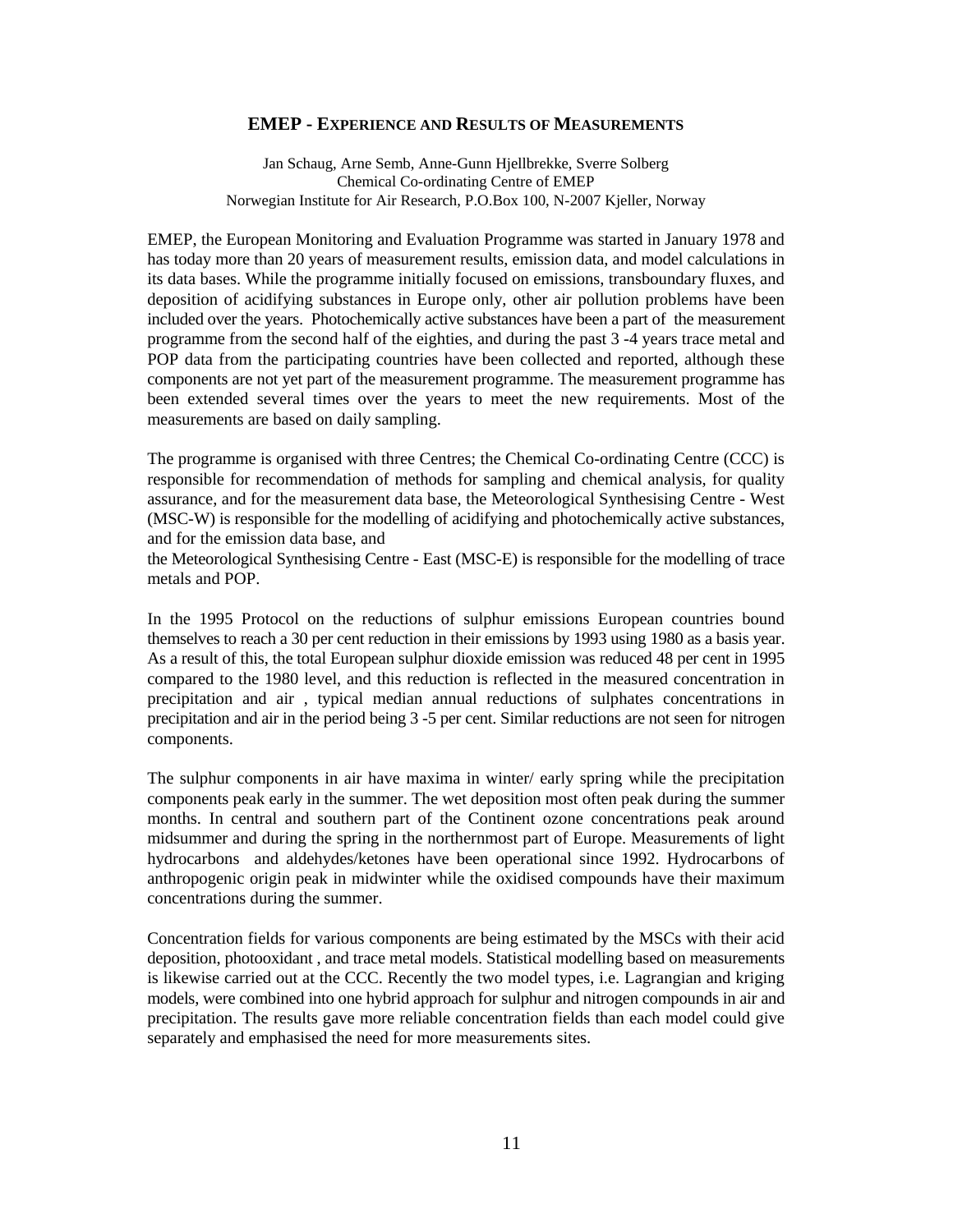#### **SULFUR AND NITROGEN ATMOSPHERIC BUDGETS IN THE FORMER SOVIET UNION**

Dr. Alexey Ryaboshapko Institute of Global Climate and Ecology Glebovskaja str., 20-B, Moscow 107258 Russia +7 +095 / 160 58 67 ryaboshapko@ra.igce.msk.ru

The Soviet industry made a significant contribution to the world-wide atmospheric emissions of sulfur and nitrogen. It is impossible to carry out any global or hemispheric assessment of the atmosphere pollution without any regard for the situation in the former Soviet Union (FSU).

Anthropogenic emissions for 1985 and 1990 were calculated using a combination of "bottom-up" and "top-down" approaches. Overall anthropogenic emissions in 1990 (11.3 +/- 1.92 Mt S-SO2 and 4.1 +/- 0.9 Mt N-NOx) were spatially distributed with a 1x1 degree resolution. Long-term historic trends in

anthropogenic emissions (110 years for S and 20 years for N) were estimated. Emissions from natural sources were 9.7 Mt S/yr, 1.1 Mt N(NOx)/yr.

Monitoring data obtained since the mid-1950s were generalized and quality of the data was checked. Multi year and seasonal variations of pollutant concentrations in different parts of the FSU were established. Wet deposition in the 1980s was 14.7 Mt S/yr, 2.5 Mt N(NOy)/yr. Estimated dry deposition values were 6.9 Mt S/yr and 2.3 Mt N(NOy)/yr.

A three-dimensional global tracer transport model was used to calculate the budgets for the FSU. It was shown that advective fluxes of sulfur and nitrogen from the FSU exceeded the counterflows:  $3.5$  Mt/yr and  $2.2$  Mt/yr for sulfur and  $1.5$  and  $1.1$  Mt/yr for nitrogen correspondingly.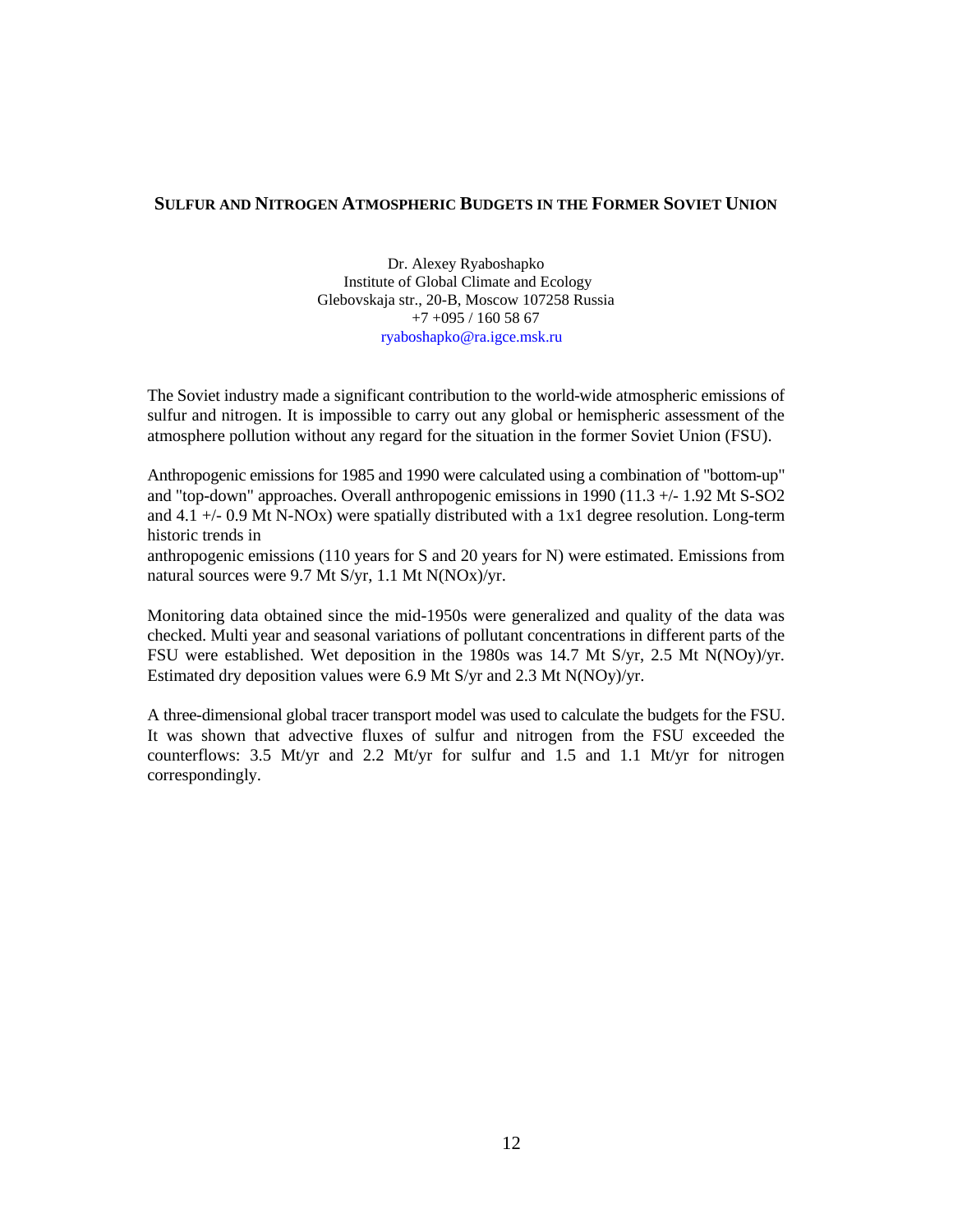## **CHANGES IN THE COMPOSITION OF AIR AND PRECIPITATION IN CANADA FROM THE EARLY 1980S TO THE MID-1990S**

R.J. Vet, C.-U. Ro, A. Sirois and D. MacTavish Atmospheric Environment Service, Environment Canada 4905 Dufferin Street, Downsview, Ontario, Canada M3H 5T4

Precipitation chemistry data collected in the Canadian Air and Precipitation Monitoring Network (CAPMoN) and other Canadian networks have been archived in the Canadian National Atmospheric Chemistry (NAtChem) Data Base. The data, covering the period from 1980 to 1995, have been analyzed in concert with U.S. precipitation chemistry data (predominantly from NADP/NTN) to assess changes in large scale wet deposition patterns from 1980 to 1995. As well, air and precipitation chemistry data from individual sites in the CAPMoN network have been analyzed using a time series model. The combined spatial and temporal analyses provide some fascinating insights into the changing composition of the Canadian atmosphere throughout the 1980s and 1990s, related largely to changing emission rates of acid related species in both Canada and the U.S.A. These insights will be explored in the presentation.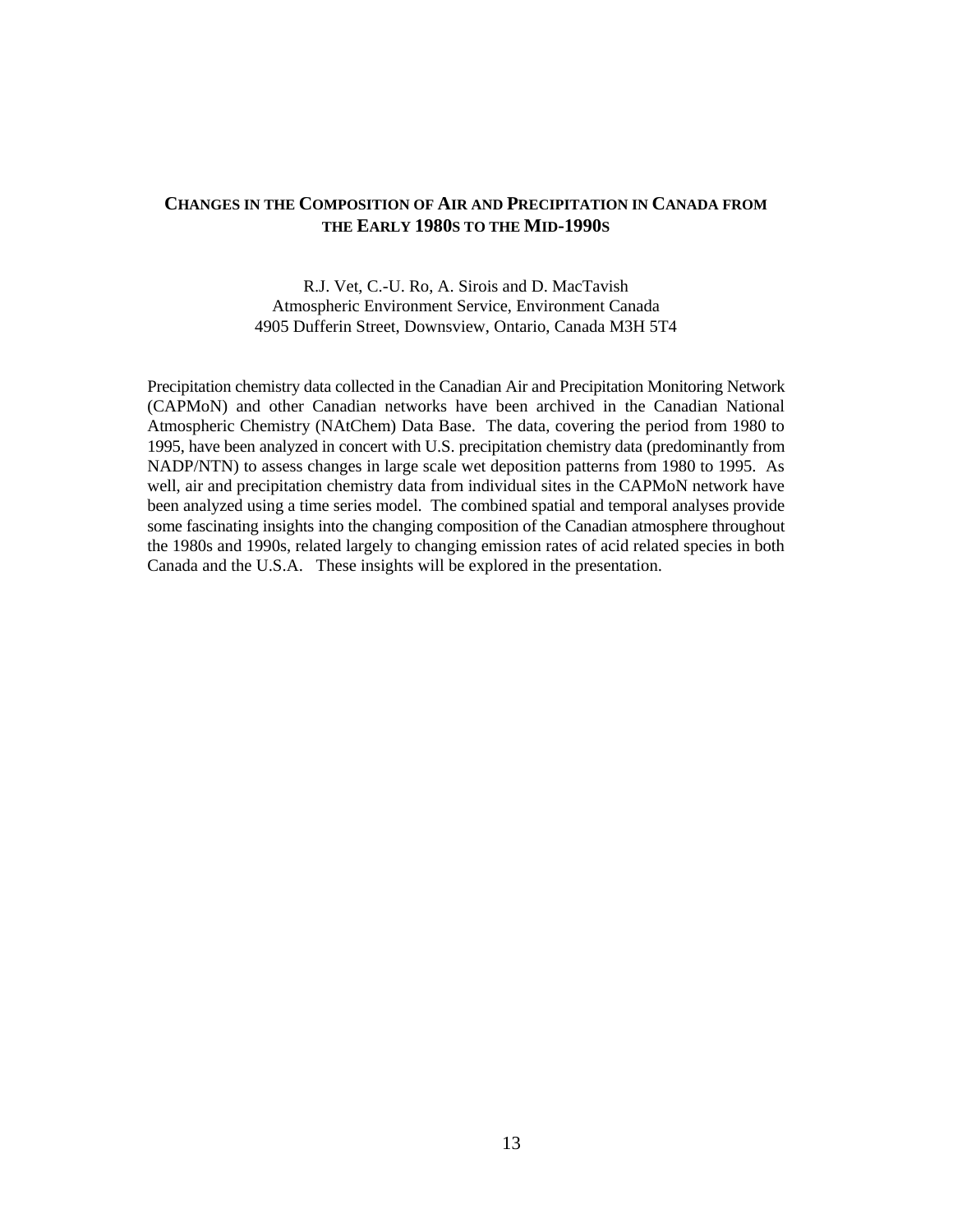#### **ACID DEPOSITION MONITORING ACTIVITIES IN JAPAN AND EAST ASIA**

Hiroshi Hara National Institute of Public Health harahrs@iph.go.jp

Emphasis is directed towards three Japanese monitoring networks of acid deposition and an international program of the Acid Deposition Monitoring Network in East Asia (EANET). The three monitoring networks are operated by different organizations, Environment Agency (JEA), the Japanese association of prefectural laboratories of environmental science (ELA), and Meteorological Agency (JMA) whereas Central Research Institute of Electric Power Industry (CRIEPI) put an end in 1990 to its three-year long monitoring on a national scale. In 1983, JEA realized that acid deposition is an global environmental issue which could seriously damage ecosystems to launch a five-year project of wet deposition monitoring at 14 stations. After some changes in monitoring techniques, the network is currently collecting wet-only samples at 48 stations and also monitoring relevant parameters at several other stations for detecting ecological symptoms of adverse effects by acid deposition. Results show that nss-sulfate is rather uniformly deposited over the country on an annual basis and the flux is as high as those in North America. Wintertime deposition of nss-sulfate was found to increase considerably in the coastal areas of Japan Sea, which strongly suggested that sulfur compounds from Asian Continent is transported over the sea to the coast. ELA has conducted two phases of wet deposition monitoring. Phase-I survey (1991-1994) collected bulk samples on a weekly basis at 158 stations. Phase II (1995-1998) focuses on the long-range transported sulfur deposition to collect daily samples on Japan Sea coast in winter and summer months. JMA has two GAW stations of precipitation chemistry, Ryori which is located on the Pacific Ocean coast of the Mainland of Japan, and an island, Minami-Torishima, 2000 km distant from the Mainland. Measurements at the Mainland station started in 1976 whereas the remote island station in Pacific Ocean became in operation in 1996. An analysis of 1976-1994 data illustrates a rise of precipitation acidity during this period, which is explained by increased concentrations of sulfuric and nitric acids with a slight increase in ammonia. The first year result at the easternmost island of Japan divulges that the concentrations of the major ions are in the same level as those in global background stations.

EANET is an international monitoring program of atmospheric deposition and ecosystems in order to create a common understanding of the state of acid deposition problems in both northeast and southeast Asia and to provide useful inputs for decision-making aimed at preventing or reducing its adverse impacts. JEA has been advocating the need to create an international monitoring network and hosted a series of Expert Meetings of the program since 1993. The meeting in 1997 adopted a guideline for dry deposition monitoring and technical manuals for monitoring of wet deposition, soil and vegetation, and inland aquatic environment and concluded the design of the network aiming at beginning its full operation in 2000. In 1998, two-year preparatory-phase monitoring activities has been implemented in most of the participating countries. In Japan, eight stations of the national monitoring network have been assigned to be the international stations for wet deposition monitoring and several stations will be included not later than 2000. Japan has cooperative programs with several countries for the development of model strategies of acid deposition monitoring. In addition to existing major networks including EMEP, NADP, CAPMoN, and WMO/GAW, EANET will constitute another international network of national, regional, and global significance for years to come.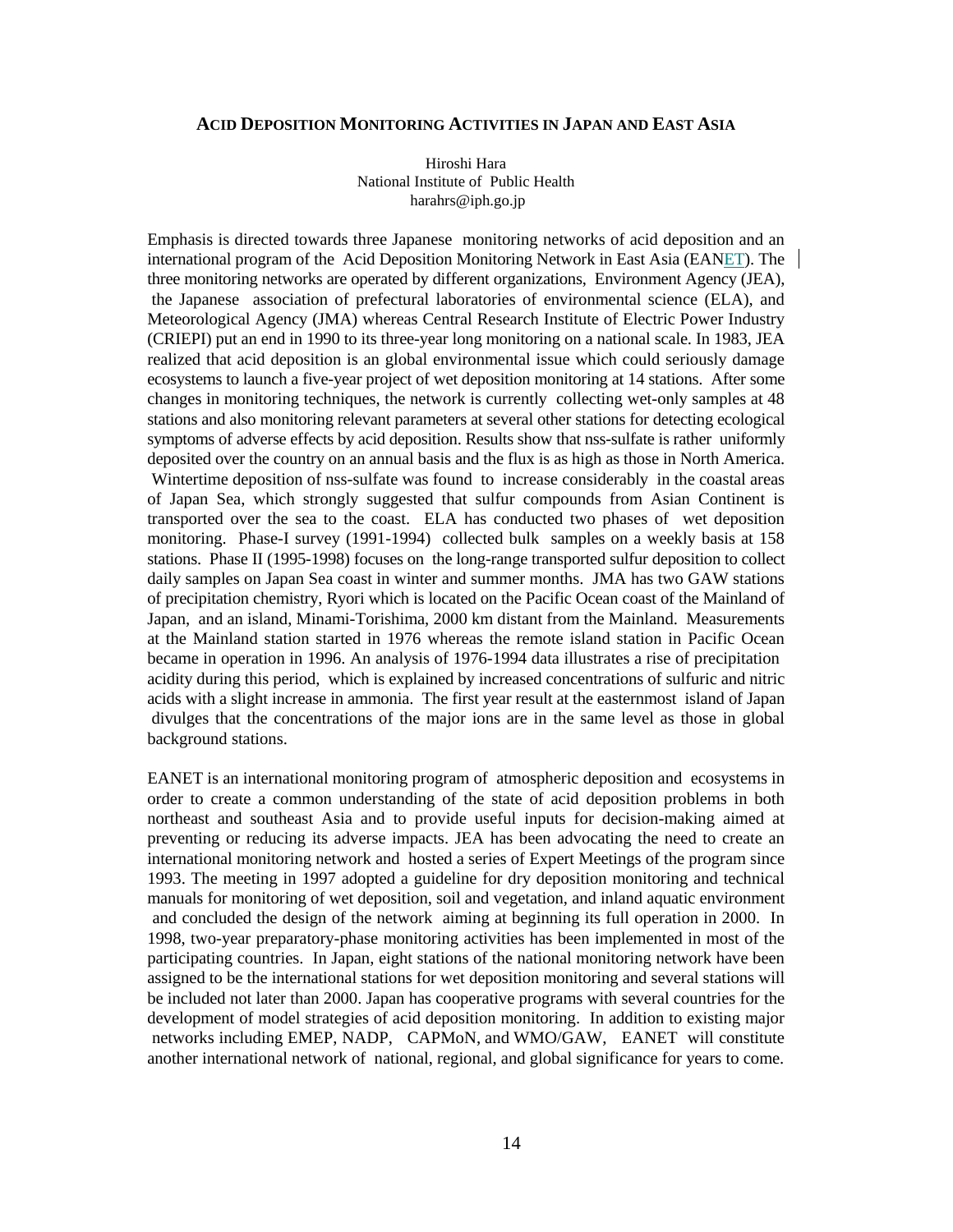#### **NITROGEN DEPOSITION ONTO THE UNITED STATES AND WESTERN EUROPE: A SYNTHESIS OF OBSERVATIONS AND MODELS**

Elisabeth A. Holland<sup>1 & 2</sup>, Bobby H. Braswell<sup>3</sup>, James Sulzman<sup>1</sup>, and Jean-Francois Lamarque<sup>1</sup> <sup>1</sup>Atmospheric Chemistry Division, National Center for Atmospheric Research PO Box 3000, Boulder, CO, USA 80307

 $2^2$ Max-Planck-Institute für Biogeochemie, Postfach 10 01 64, D- 07701, Jena, Germany <sup>3</sup> Institute for the Study of Earth, Oceans and Space, University of New Hampshire

Durham, NH 03824 USA

The documented acceleration of  $NH_3$  and  $NO<sub>x</sub> (NO + NO<sub>2</sub>)$  emissions over the last century and a half has led to increased N deposition; thus compromising air and water quality and altering the functioning of global terrestrial and aquatic ecosystems. We mapped the deposition measured from N deposition monitoring networks in the US and in Western Europe (NADP, NDDN and EMEP) and constructed N deposition budgets for two of the most industrialized regions of the world using data. The individual deposition fields consist of measurements of wet deposition of NO<sub>3</sub> and NH<sub>4</sub><sup>+</sup> and dry deposition of HNO<sub>3</sub>, NO<sub>2</sub>, particulate NO<sub>3</sub> and NH<sub>4</sub><sup>+</sup> which were determined by multiplying the measured surface air concentrations of individual chemical species by a calculated deposition velocity. Deposition of the oxidized N species,  $NO<sub>3</sub>$  and  $HNO<sub>3</sub>$ , byproducts of fossil fuel combustion, dominate the N deposition budget of the U.S. whereas the reduced species,  $NH_x$  ( $NH_4^+$  +  $NH_3$ ), by-products of farming and animal husbandry, dominate the Western European N deposition budget. Western Europe receives five time more N in wet deposition than does the continental U.S. Nitrogen emission and deposition budgets are not balanced: total N deposition onto Europe exceeds estimated emissions and total N deposition onto the United States is less than estimated emissions.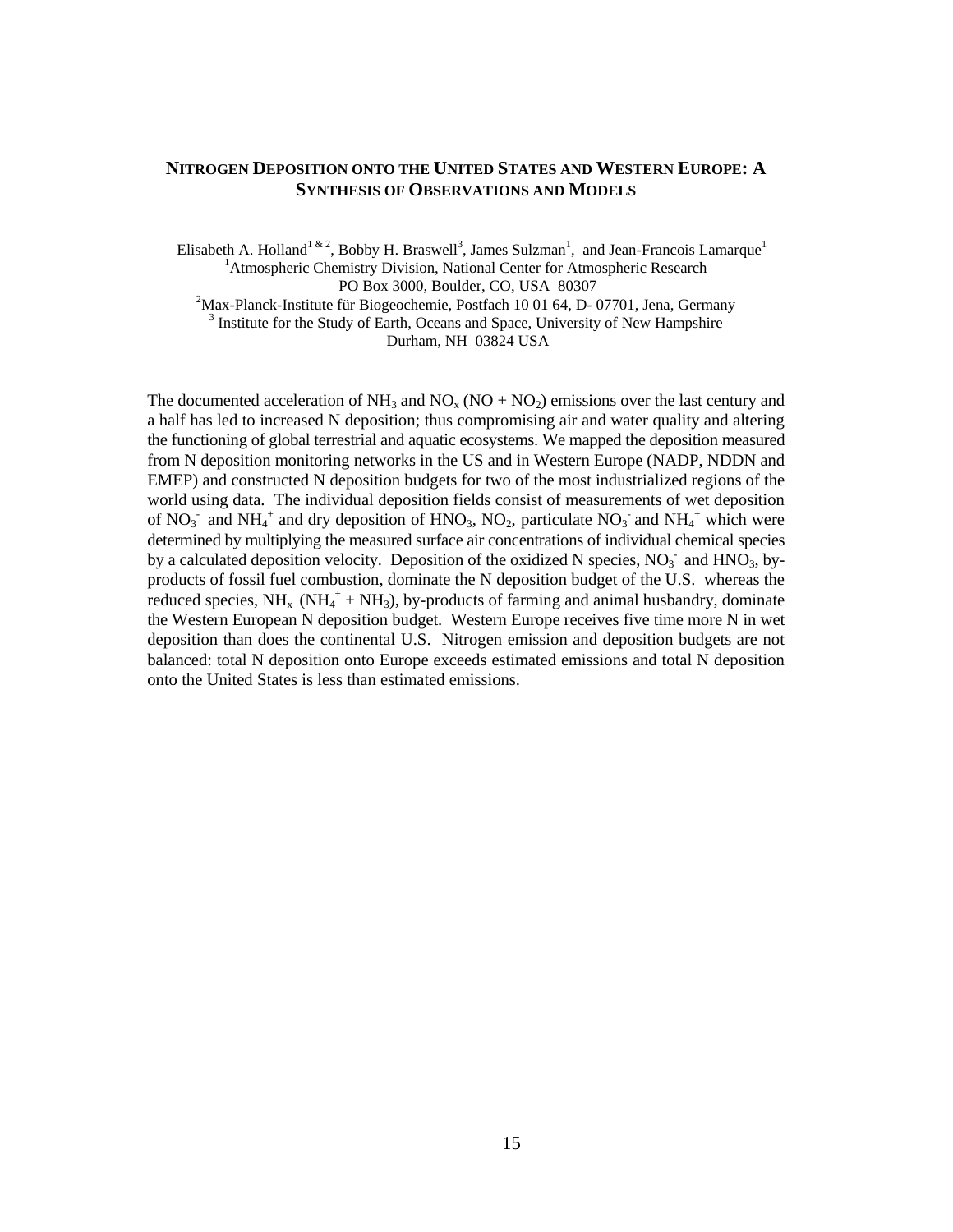## **THE LONG-TERM CHANGES IN PRECIPITATION AND STREAM CHEMISTRY AT THE HUBBARD BROOK EXPERIMENTAL FOREST, NH: MEASUREMENTS AND MODEL CALCULATIONS**

Charles T. Driscoll\*, Solomon Gbondo-Tugbawa, Department of Civil and Environmental Engineering, Syracuse University, Syracuse, NY 13244 John Aber, Complex Systems, University of New Hampshire, Durham, NH 03824 Gene E. Likens and Donald Buso, Institute of Ecosystem Studies, Box AB, Millbrook, NY 12545

Long-term measurements at the Hubbard Brook Experimental Forest, NH have shown declines in annual volume-weighted concentrations of sulfate in bulk deposition and streamwater, which are consistent with decreases in emissions of sulfur dioxide in the eastern U.S. There have been no long-term changes in volume-weighted concentrations of ammonium or nitrate in bulk precipitation. Following an early  $($   $\sim$  10 yr) increase in nitrate, there has been a long-term decline in stream concentrations. In contrast to sulfate, no relationships were evident between emissions of nitrogen oxides and volume-weighted concentrations in bulk precipitation or streamwater. These changes have resulted in limited recovery of streamwater pH. This delay in increases in stream pH is likely due to: 1) depletion of labile pools of soil basic cations, 2) additional (unmeasured) inputs of sulfate and 3) pH buffering by aluminum. Results of long-term stream measurements will be compared to results of model calculation used to evaluate the effects of acidic deposition.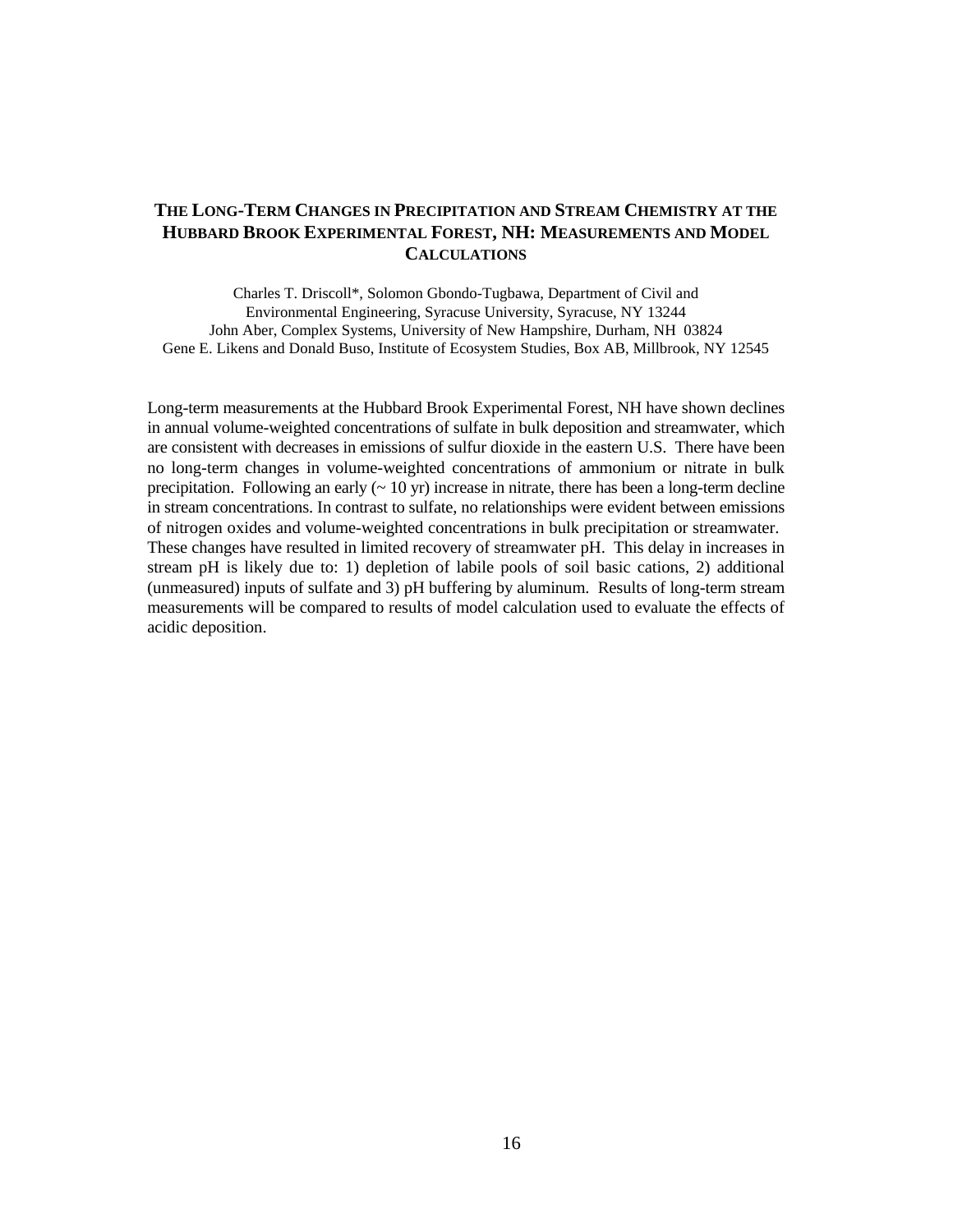**Technical Session 2**

*Deposition and Its Effects*

**Session Chair: Robert Vet**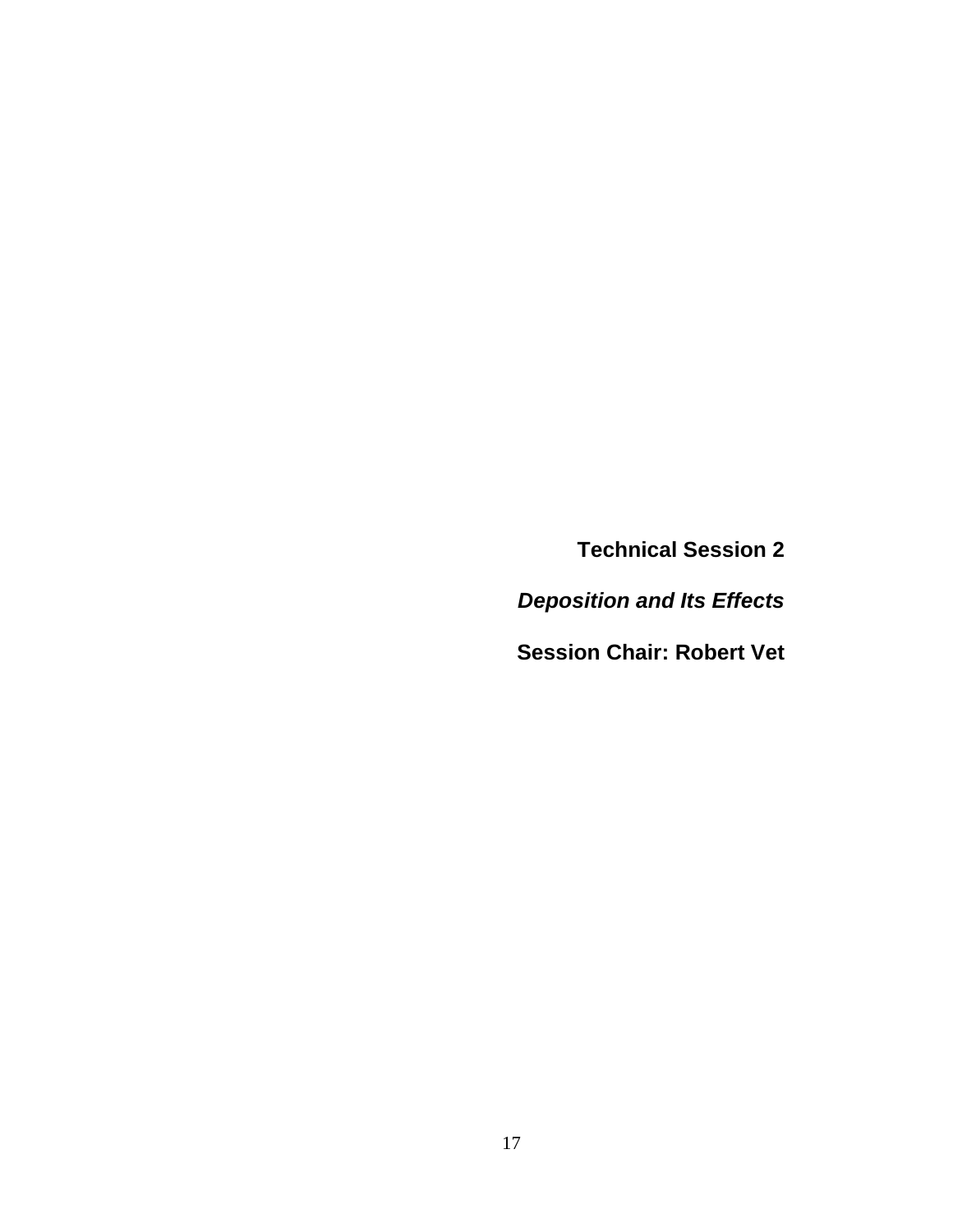#### **DRY DEPOSITION IN NADP -- SOME OLD DECISIONS REVISITED**

Bruce B. Hicks NOAA, Air Resources Laboratory 1315 East West Highway Silver Spring, MD 20910

In the early 1980s, there was extended debate at Technical Committee Meetings of NADP about the future of dry-bucket collections. A committee was set up to explore the options. Several recommendations arose, which have contributed to the evolution of NADP during the last two decades, and which contributed substantially to the development of the two national dry deposition arrays -- the routine Clean Air Status and Trends Network (CASTNet) of the EPA and the research-oriented Atmospheric Integrated Research Monitoring Network (AIRMoN-dry) of NOAA. It seems timely to revisit the deliberations of twenty years ago, and to see how well they have aged. It is also relevant to explore, once again, the role of surrogate-surface methods in NADP and in similar monitoring programs. In essence, these devices yield deposition of materials to their own surfaces, that are rarely representative of the surroundings. To date, no artificial collection device (or vessel) has succeeded in simulating the roles of all of the mechanisms that control deposition rates occurring in nature. But there remains no well-accepted alternative for deriving direct measurements of dry deposition rates. It remains an open question as to whether well-determined rates of deposition to nonrepresentative surfaces are as acceptable as poorly estimated quantifications of atmospheric deposition to representative surfaces. The latter is what is yielded by CASTNet and AIRMoN.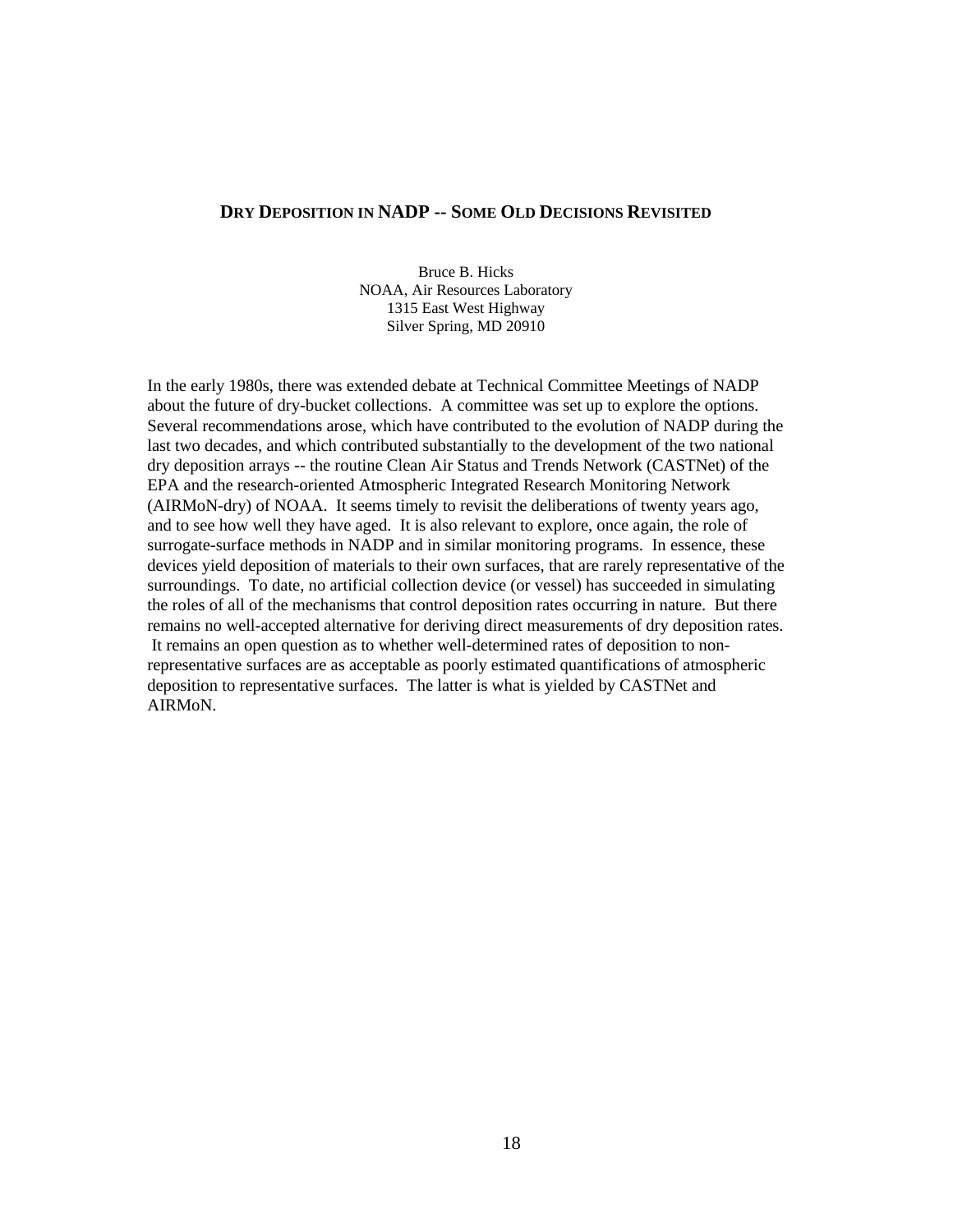## **THE LONG, DRY ROAD TO TOTAL DEPOSITION: DISCOVERING EPA'S CLEAN AIR STATUS AND TRENDS NETWORK**

Gary Lear, U.S. EPA, Acid Rain Division Neil Frank, U.S. EPA, Emissions, Monitoring and Analysis Division

In 1990, Congress amended the Clean Air Act to mandate a significant reduction in the emissions of sulfur and nitrogen oxides, to require that the environmental effectiveness of the these reductions be assessed, including how emission reductions are impacting atmospheric deposition. At that time, the National Atmospheric Deposition Program/National Trends Network (NADP) had been operating for over ten years to provide information on temporal and spatial trends for wet deposition. However, information was not available on dry deposition - that portion of deposition that occurs as adsorption or settling of particles and gaseous compounds during periods without precipitation. In 1991, the Environmental Protection Agency (EPA) established the Clean Air Status and Trends Network (CASTNET) to provide estimates of dry deposition flux for use in model validation, determination of spatial and temporal patterns of dry deposition, and for investigating the relationships between total deposition flux and ecological changes. CASTNET is considered the nation's primary source for dry deposition and ozone data for rural areas. CASTNET has also supplemented NADP and IMPROVE by making wet deposition and visibility-related measurements. EPA intends to make CASTNET data compatible with existing national databases and readily accessible to researchers and the public.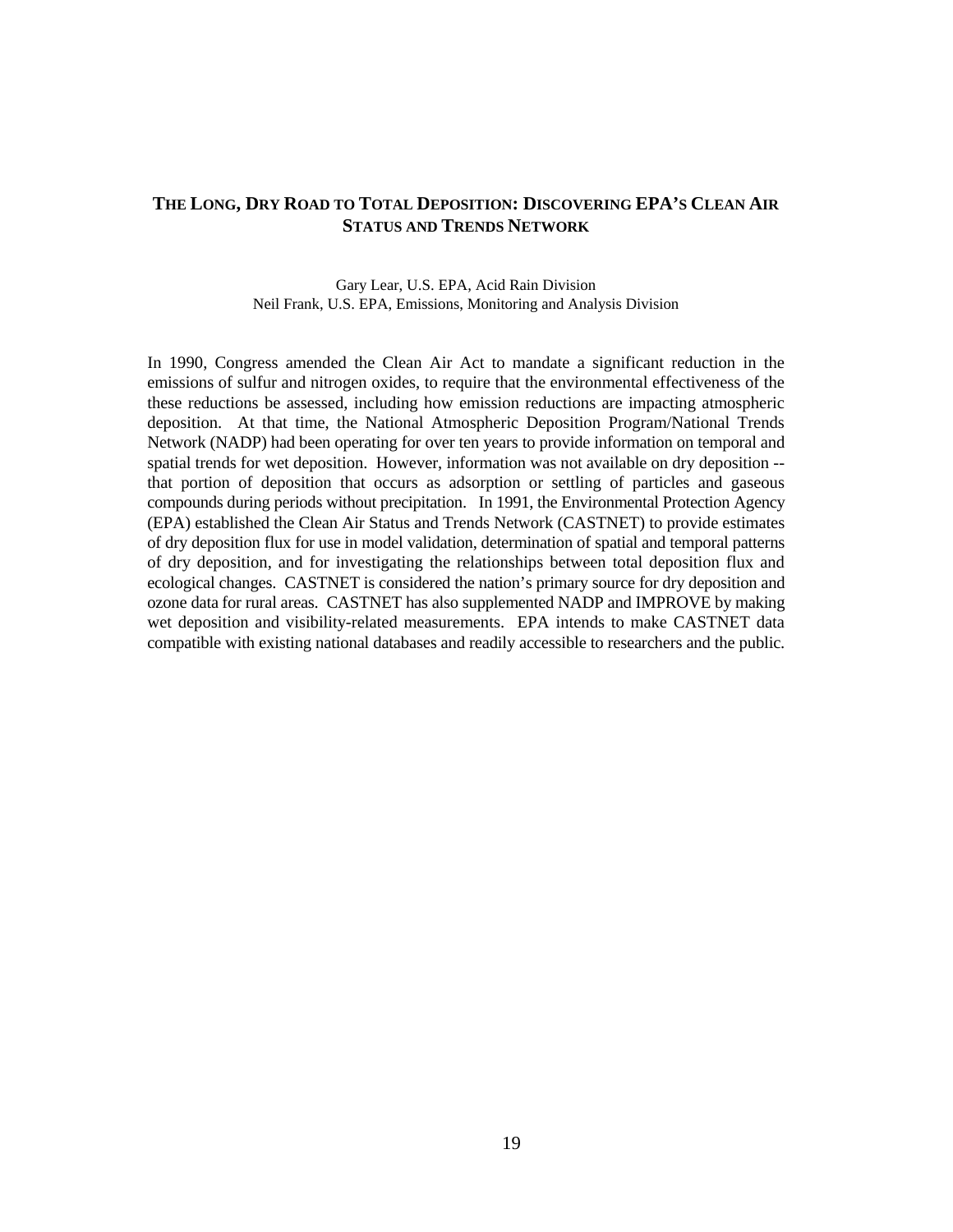## **FOREST ECOREGION SECTIONS AT RELATIVE RISK BASED ON SPATIAL ION DEPOSITION PATTERNS INTERPOLATED ACROSS THE PERIOD 1979-1995**

Kenneth W. Stolte and William D. Smith, USDA Forest Service, Southern Research Station Research Triangle Park, North Carolina

> Casson Stallings and Luther Smith ManTech Environmental Corporation Research Triangle Park, North Carolina

The USDA Forest Service's Forest Health Monitoring (FHM) program is responsible for annual reporting of the status, changes, and trends in the health of all forested ecosystems across the United States. A recent evaluation of risk factors for forest ecoregion sections considered natural stressors, human-induced stressors, ecosystem susceptibility to impacts, and status of ecosystem sections with regard to impacts from diverse stressors. One aspect of human-induced stressors involves the deposition of sulfate, nitrate, ammonium, total nitrogen, total precipitation, precipitation pH, hydrogen, calcium, magnesium, potassium, sodium, and chloride on forest ecosystems across the U.S. Forest health issues related to human-induced stressors are high deposition of anions and hydrogen ion related to acidification of forest soils with resulting loss of cations and mobilization of aluminum; effects of S and N on diversity of lichen communities; the impacts of N fertilization on species diversity and the potential for N saturation of forest soils leading to loss of cations; and the relationship of ion deposition to forests and effects on aquatic systems and fauna populations. For this analysis we merged data from the NADP, CASTNet, and CAPMON databases for the period 1979-1995. Data not meeting specific capture criteria were eliminated. Data from each site were averaged by year, and interpolated into grids using Inverse Distance Weighting. Interpolated grids for each year were then averaged. The result was a spatial pattern of average annual deposition of each ion for the period 1979-1995 across the lower 48 U.S. states. These spatial ion deposition patterns, split into five equal interval classes, were then combined in ArcInfo with Bailey's ecoregion sections. The results are GIS maps of ecoregion sections with low-to-high relative annual deposition of each ion, and tables with the percentage of each ecoregion section receiving more than 1 interval class level of deposition of each ion. In general, average annual anion deposition was consistently highest in the Northeast, ammonium highest in the Lake States, sodium and chloride highest in coastal sections of the East and Northwest, and cations highest near the central U.S. In the near future, ion deposition GIS maps will be combined with data from the FHM program, and other programs, to evaluate the spatial correlations between high deposition of sulfate, nitrate, ammonium, total N, pH, hydrogen ion, sodium and chloride and current impacts to forest ecosystems.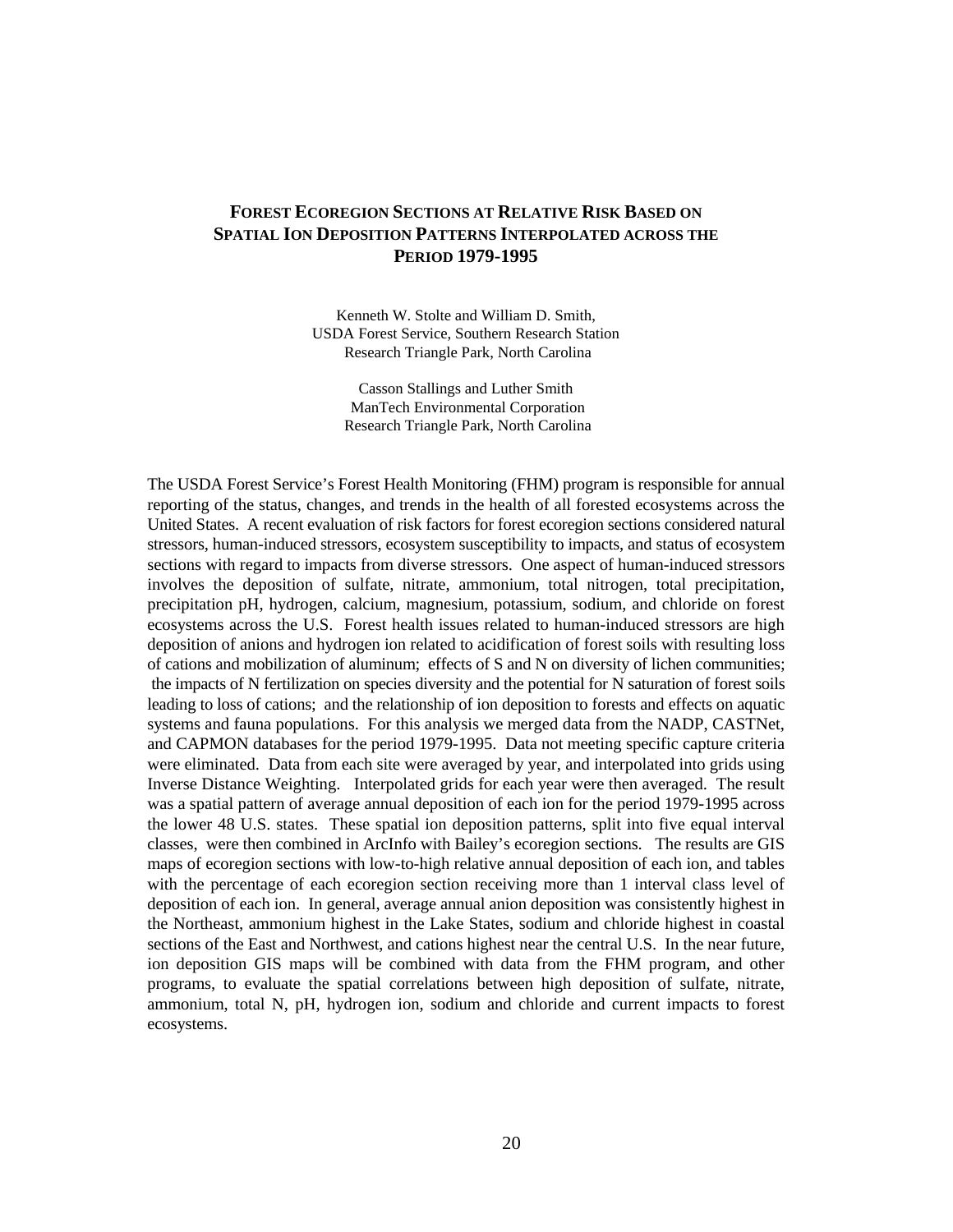### **ASSESSMENT OF CALCIUM DEPLETION IN FOREST ECOSYSTEMS OF SOUTHEASTERN USA USING A SMALL WATERSHED APPROACH**

T. G. Huntington<sup>1</sup>, R. P. Hooper<sup>1</sup>, C. E. Johnson<sup>2</sup>, B. T. Aulenbach<sup>1</sup>, R. Cappellato, <sup>3</sup> A. E. Blum<sup>4</sup>. <sup>1</sup>U. S. Geological Survey Atlanta, GA, <sup>2</sup>Syracuse Univ., Syracuse, NY., <sup>3</sup>Emory Univ., Atlanta GA, <sup>4</sup>U. S. Geological Survey, Menlo Park, CA.

Biogeochemical mass-balance assessments of calcium status in southeastern USA forests indicate that nutrient losses from tree harvesting and soil leaching often exceed inputs from atmospheric deposition and mineral weathering. Many forest soils of the southeastern USA are particularly sensitive to calcium depletion. These highly weathered soils and the underlying saprolite from which they are derived are largely depleted of weatherable calcium. Furthermore, in many areas, forest soils were badly eroded during periods of cultivation in the late 1800's and early 1900's. At most sites, calcium uptake into merchantable wood equals or exceeds soil-leaching losses. Long-term studies at several southeastern USA sites have demonstrated declines in exchangeable soil calcium pools over the last several decades, indicating that mineral weathering and atmospheric deposition inputs together are insufficient to replenish losses through vegetation uptake and soil leaching. At the Panola Mountain Research Watershed, located in the Georgia Piedmont, and at most of the intensively studied sites in the southeastern USA, soil calcium reserves have been, or likely will be, reduced to less than twice the requirement for a merchantable forest stand in less than 120 years from the present time.

Although atmospheric deposition of sulfuric has declined in recent years, acid loading continues at rates substantially above pre-industrial levels. Acidic loading in excess of the ecosystem's capacity to retain sulfate and nitrate, results in leaching loss of base cations. At Panola Mountain, an analysis of sulfate mass balance over the last 12 years suggests that the capacity of the surface soil for sulfate adsorption has diminished. When the capacity of the surface soil to retain sulfate declines, sulfate and associated cation leaching increases. Soil acidification associated with acidic deposition and base cation uptake by trees usually results in increased aluminum and decreased calcium concentrations in soil water and stream water. Declines in atmospheric deposition of calcium over the last two decades have also accelerated calcium depletion because this source of replenishment has decreased.

Assessment of the regional extent of forest ecosystems sensitive to calcium depletion will be possible using a combination of data obtained from watershed studies, monitoring programs, and soil, geologic, and water-quality databases. A comparison between calcium storage and fluxes at intensively studied sites, with these variables estimated for larger geographic areas, strongly suggests the potential for a regional problem in forest nutrition.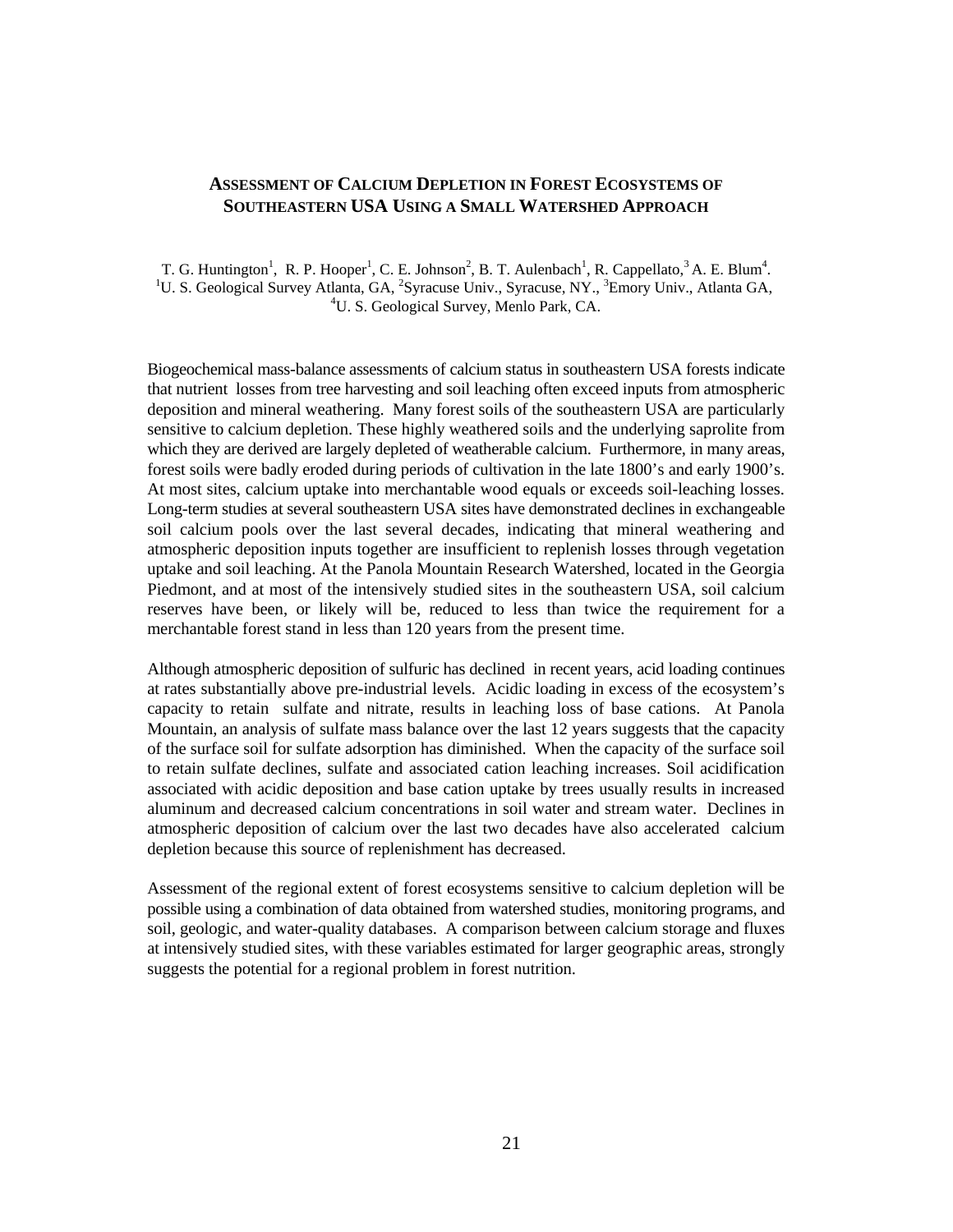#### **CHANGES IN ATMOSPHERIC DEPOSITION IN EASTERN USA FOLLOWING ENACTMENT OF TITLE IV OF CLEAN AIR ACT AMENDMENTS OF 1990**

J. A. Lynch, Pennsylvania State University, School of Forest Resources University Park, PA 16802; jal at psu.edu V.C. Bowersox, Illinois State Water Survey, Central Analytical Lab Champaign, IL 61820; sox at sws.uiuc.edu J.W. Grimm, Pennsylvania State University, Environmental Resources Research Institute University Park, PA 16802; jg4 at psu.edu

Precipitation chemistry data from the National Atmospheric Deposition Program (NADP) from 1983 through 1994 were analyzed using linear least-squares models to determine the magnitude, direction, and significance of temporal trends in cation and anion concentrations and wet depositions throughout the United States. Data from the 1983-1994 baseline period were selected to be representative of temporal trends in atmospheric deposition prior to enactment of Phase I of the Clean Air Act Amendments of 1990, Title IV (CAAA). NADP precipitation chemistry data from 1995 through 1997 were compared to the pre-CAAA linear least-squared models to assess the effectiveness of sulfur and nitrogen oxides emissions reductions on sulfate, nitrate, and hydrogen ion concentrations. The results indicated that sulfate concentrations in precipitation decreased as much as 25% at some stations in and immediately downwind of the Ohio River Valley, the same area affected most by Phase I of the CAAA, Title IV. Lower sulfate concentrations were also observed as far north and east as Maine. Concurrent, reductions in hydrogen ion concentrations were also observed. In contrast, nitrate concentrations were largely unaffected. Based on stoichiometric analyses, approximately 75% of the reduction in hydrogen ion concentrations could be attributed to reductions in sulfate concentrations in precipitation. Changes in wet sulfate, nitrate, and hydrogen ion depositions were very similar to changes in the concentrations of these ions. Significant reductions in annual wet sulfate and hydrogen depositions were observed over the Ohio River Valley and large portions of the Mid-Atlantic region and New England. Based on these results, it appears that Phase I of the CAAA, Title IV has been effective in reducing atmospheric deposition in a large portion of the Eastern USA.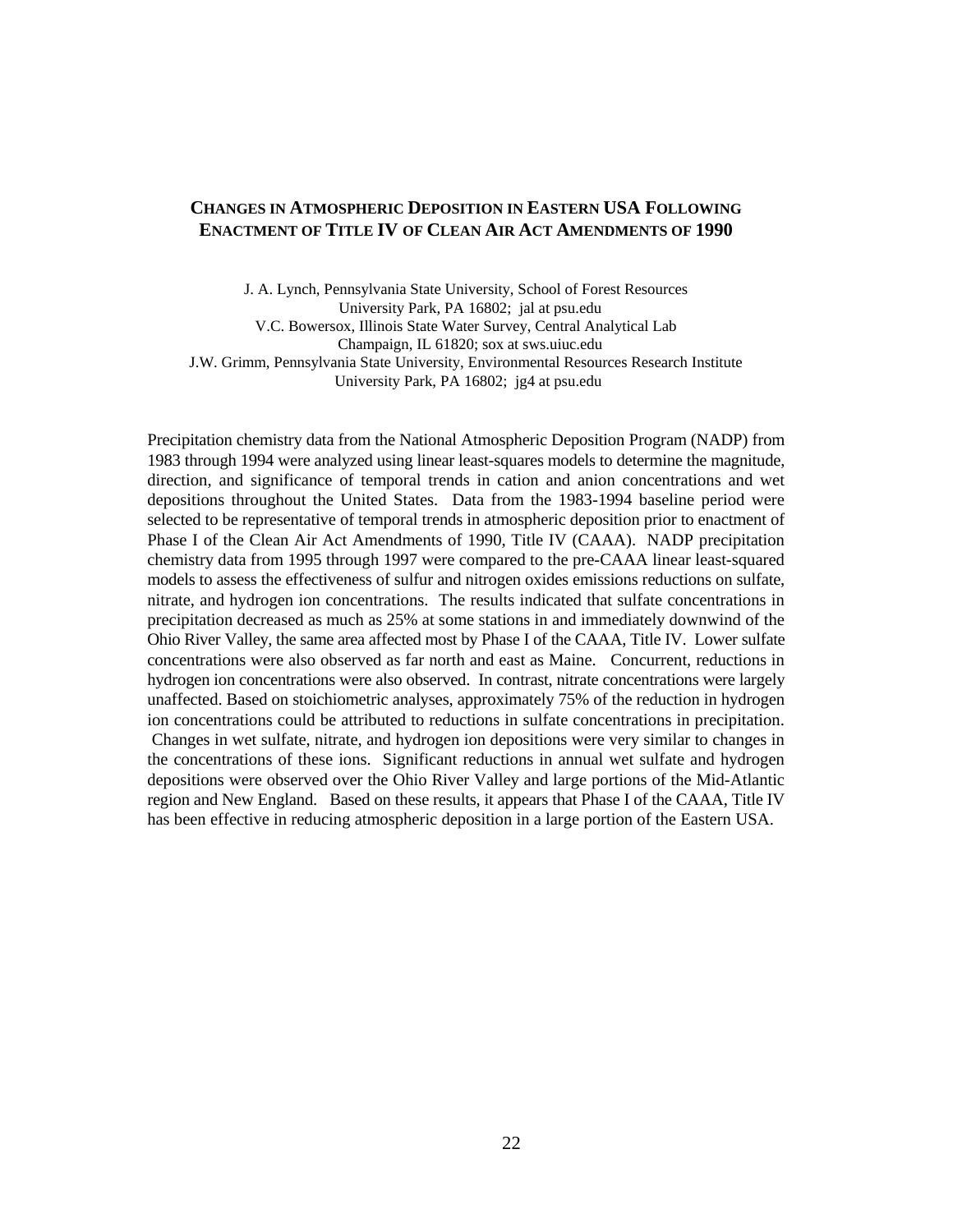#### **RESPONSE OF STREAMWATER CHEMISTRY TO CHANGES IN ATMOSPHERIC DEPOSITION AT FIVE HEADWATER BASINS IN THE NORTHEASTERN UNITED STATES**

David W. Clow U.S. Geological Survey MS 415, Federal Center, Lakewood, CO 80225

Streamwater data from five U.S. Geological Survey Hydrologic Benchmark Network basins in the Northeastern United States and precipitation data from eight nearby National Atmospheric Deposition Program precipitation monitoring sites covering water years 1984-96 were analyzed for temporal trends in chemistry using the nonparametric seasonal Kendall test. Trends in precipitation chemistry included declines in  $SO_4$  and  $Ca + Mg$  at seven of eight sites and declines in acidity at five of eight sites ( $p<0.1$ ). The magnitudes of declines in precipitation  $SO_4$  and acidity generally were similar, and declines in  $Ca + Mg$  were much smaller. These data indicate that recent decreases in SO4 deposition in the Northeast are now being reflected in reduced precipitation acidity. Concentrations of  $SO<sub>4</sub>$  declined in all of the streams, and the magnitudes of the declines generally were similar to those of precipitation  $SO<sub>4</sub>$  after accounting for evapotranspiration, indicating that streamwater and precipitation trends could be related. Changes in analytical methods and land use also were investigated as possible causes for the trends in streamwater SO<sub>4</sub>, but the analysis indicated that they were not likely to be a substantial source of the observed trends. Concentrations of  $Ca + Mg$  declined at three of five streams, and the magnitudes of the declines were much greater than those in precipitation, suggesting that changes in atmospheric deposition were not the primary cause of the changes in streamwater Ca +Mg. Reduced leaching of cations from soil, perhaps due to decreased acid inputs or depletion of cations from the cation exchange pool, may have been more important. Despite the widespread declines of  $SO_4$  in streamwater and precipitation and the decline in precipitation acidity, alkalinity increased in only one stream, which suggests that increases in pH and alkalinity may be delayed until higher soil base-saturation levels are achieved.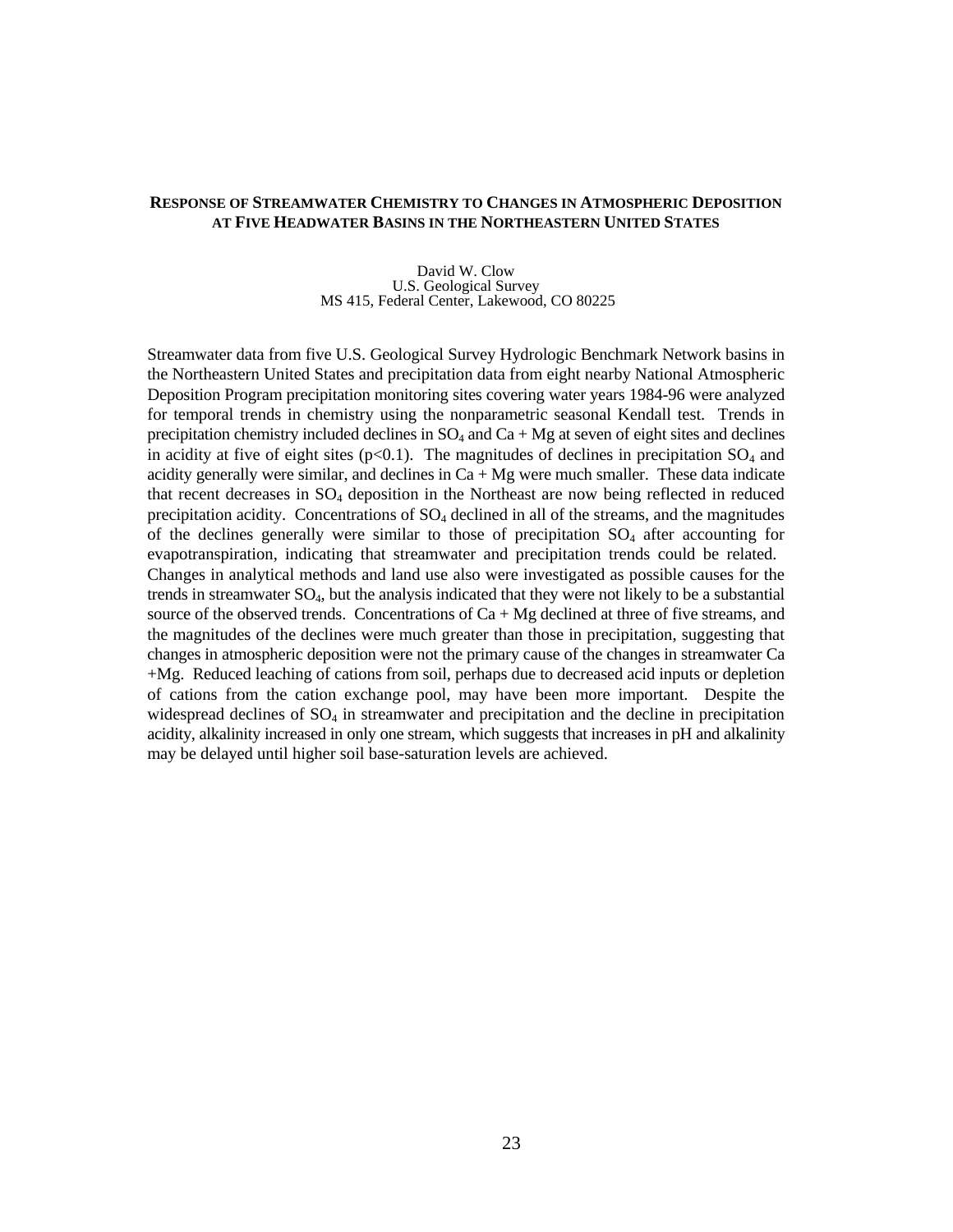#### **PROJECTED RESPONSES OF WATERSHEDS IN SOUTHERN APPALACHIA TO CHANGES IN DEPOSITION OF SULFUR, NITROGEN, AND BASE CATIONS**

P F Brewer, Southern Appalachian Mountains Initiative, 59 Woodfin Place, Asheville, NC 28801 patricia\_brewer@aro.enr.state.nc.us

K Tonnessen, National Park Service, Air Resources Division, P.O.Box 25287 Denver, CO 80225-0287; kathy tonnessen@nps.gov

 B J Cosby, Department of Environmental Sciences, Clark Hall, University of Virginia Charlottesville, VA 22903; b.j.cosby@virginia.edu

R K Munson, Tetratech, Inc. 2696 N University Ave, Suite 255

Provo, UT 84604; munsonr@tetratech.com

T J Sullivan, E&S Environmental Chemistry, Inc., P.O. Box 609, Corvallis, OR 97339 tsullivan@proaxis.com

The Southern Appalachian Mountains Initiative (SAMI) is a voluntary partnership among state and federal agencies, industry, environmental groups, and academia. SAMI's mission is to recommend air emissions management strategies to mitigate and prevent adverse air quality impacts to natural resources in Southern Appalachia, with particular focus on Class I national park and wilderness areas. As part of the Integrated Assessment of emissions, atmospheric transport, and effects, SAMI is evaluating the changes in impacts to aquatic and terrestrial resources as a function of changes in levels of sulfur and nitrogen emissions and deposition.

SAMI's acid deposition assessment is initially applying two watershed models, the Model of Acidification of Groundwater in Catchments (MAGIC) and the Nutrient Cycling Model (NuCM) to evaluate the responses of three watersheds (Shaver Hollow and White Oak Run in Shenandoah National Park and Noland Divide in Great Smoky Mountains National Park) to varying levels of sulfur, nitrogen, and base cation deposition. Initial results from both models suggest that the two Shenandoah streams could continue to acidify under current rates of sulfur deposition and that reductions in sulfur deposition would reduce the rate of acidification. Changes in nitrogen and base cation deposition levels were projected to have small impacts on stream chemistry in these two watersheds. For Noland Divide, a high-elevation spruce-fir watershed, MAGIC predicted greater acidification under current or reduced rates of sulfur deposition than did NuCM. The differences in model outcomes are attributable to differences in model approach to characterizing sulfate adsorption capacity for the watershed. Both models indicate that Noland Divide will be much more responsive to changes in rates of nitrogen and base cation deposition than the Shenandoah watersheds and suggest that reductions in base cation deposition could offset benefits from reduced sulfur and nitrogen deposition.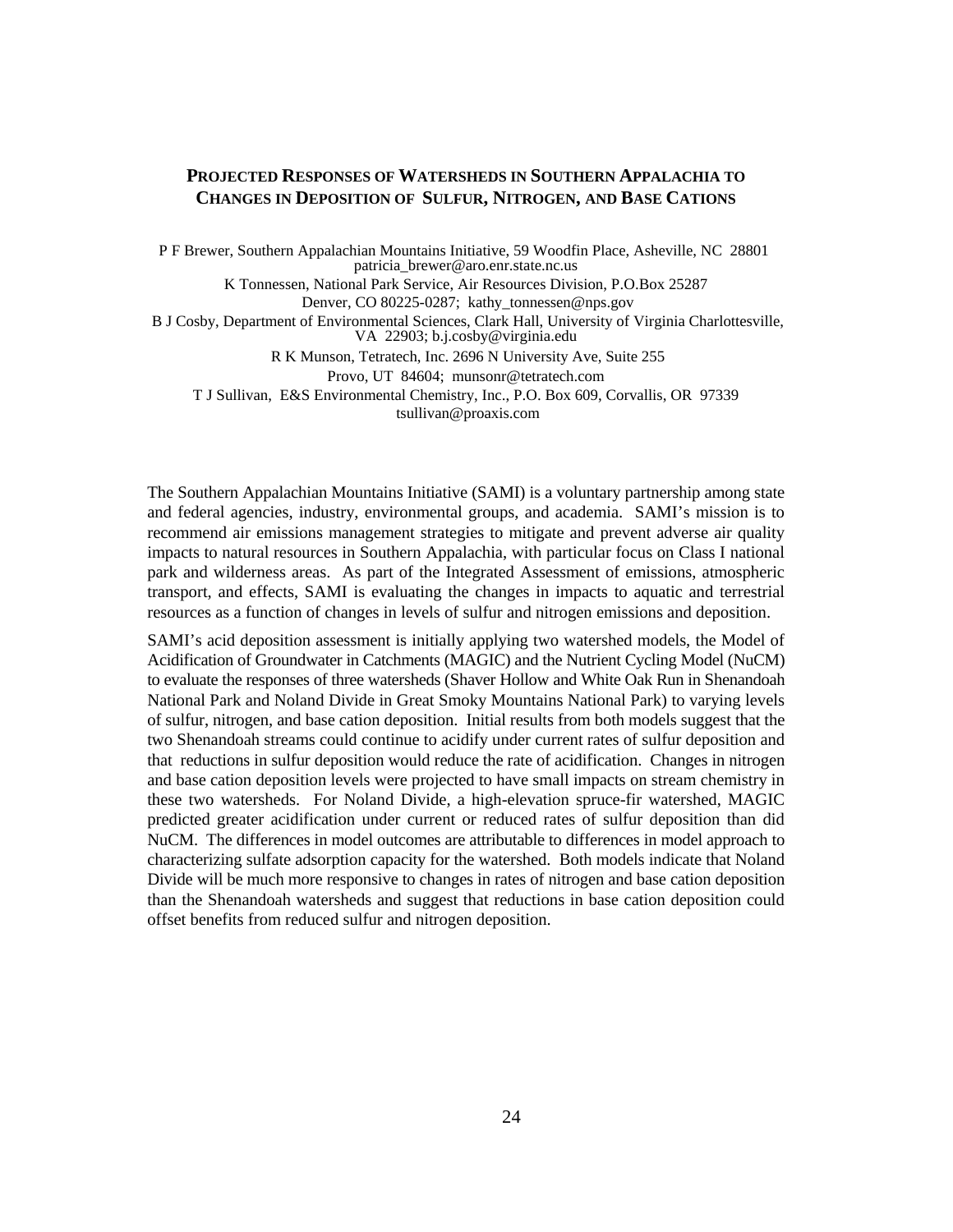**Technical Session 3**

*Nutrient Deposition and Hypoxia*

**Session Chair: Richard Artz**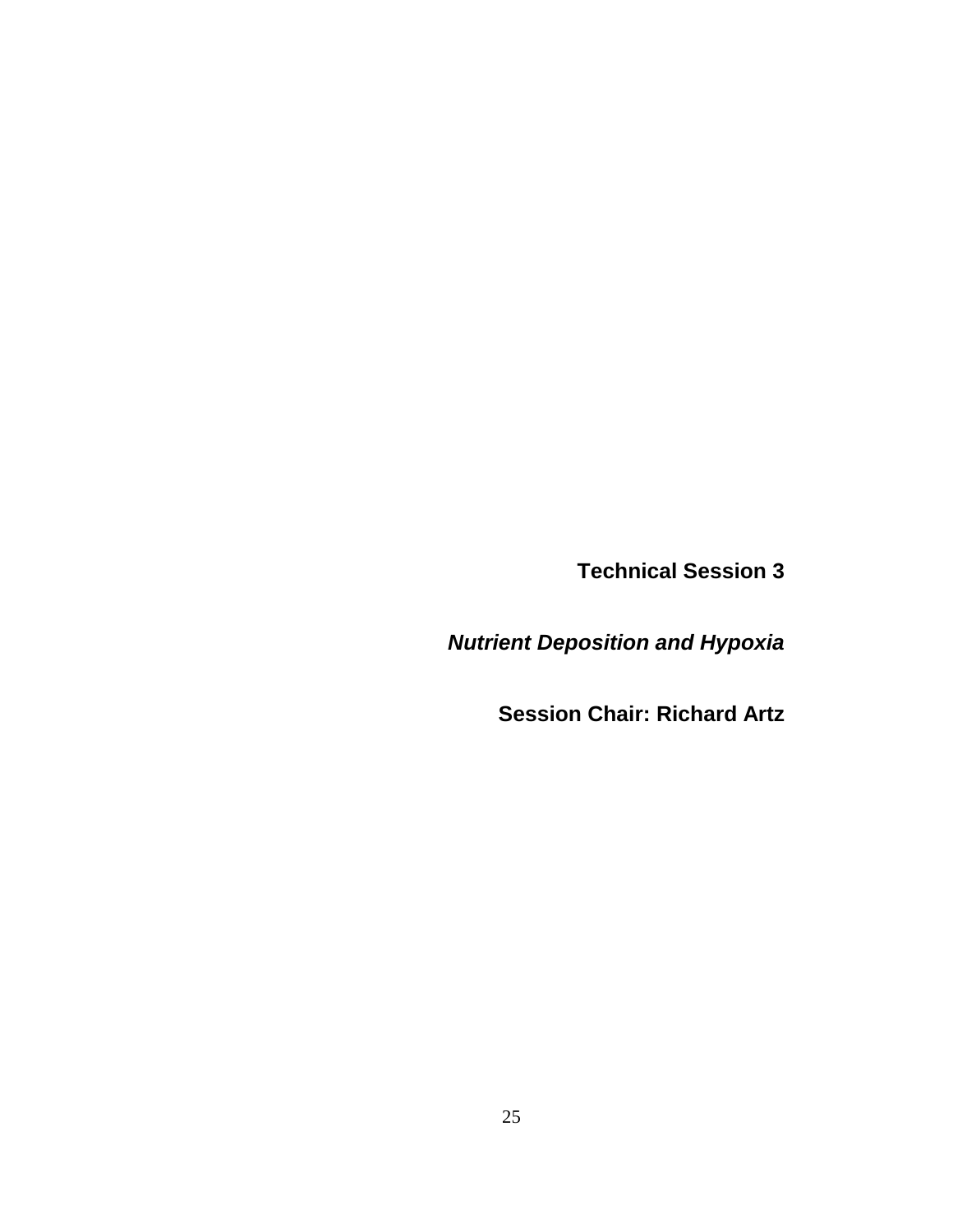#### **A BROAD PERSPECTIVE ON GULF HYPOXIA**

Derek Winstanley Chief, Illinois State Water Survey 2204 Griffith Drive, Champaign, Illinois 61820

Hypoxia (seasonal depletion of oxygen) in the northern Gulf of Mexico is the subject of a national assessment which focuses exclusively on the role of nutrients in causing hypoxia. The presentation will describe the highly dynamic conditions in the Gulf and the Mississippi/Atchafalaya River Basin and identify other major factors that contribute to water quality and ecosystem changes in the Gulf.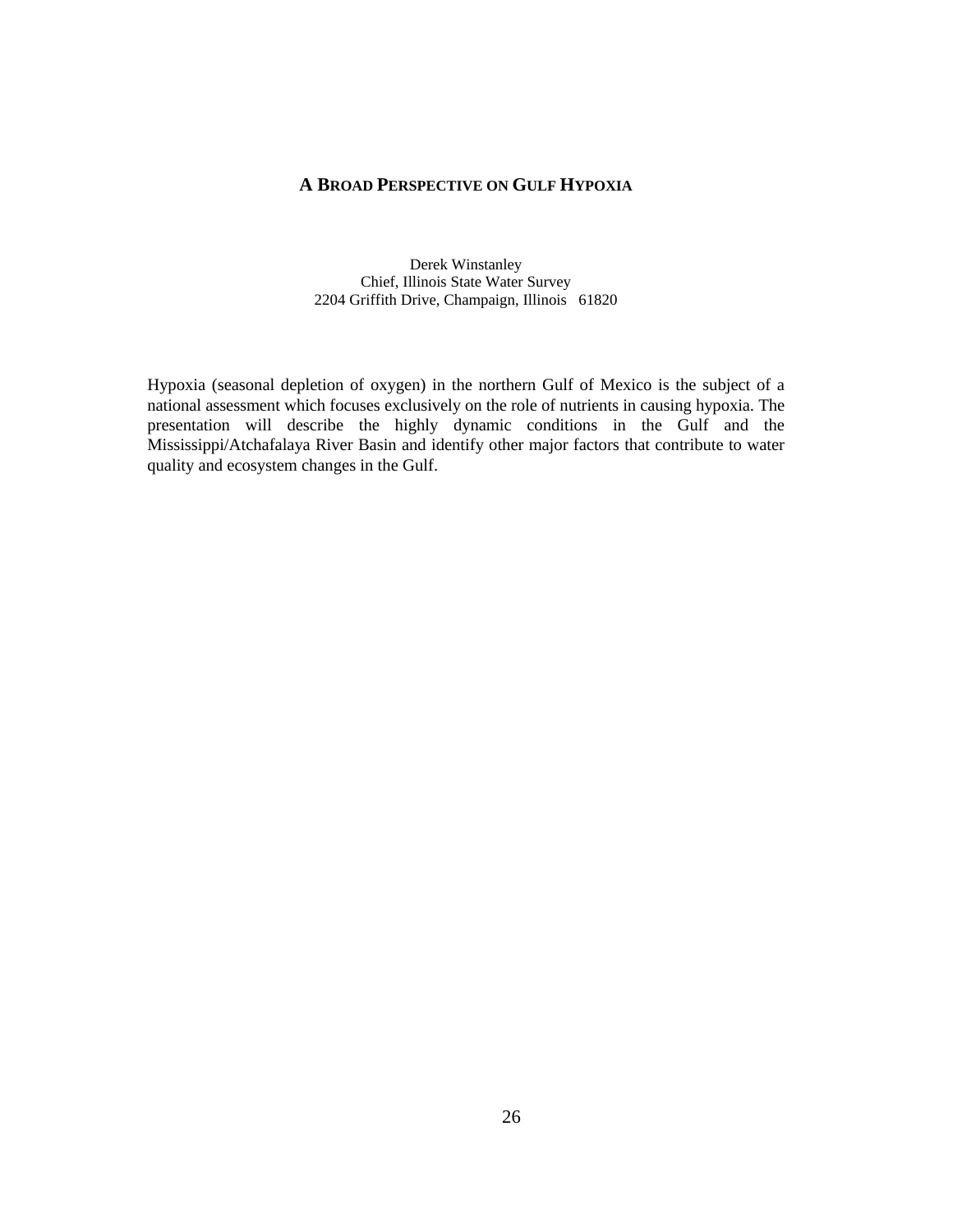#### **ATMOSPHERIC DEPOSITION OF NITROGEN IN THE MISSISSIPPI RIVER BASIN**

Lawrence, G.B., U.S. Geological Survey, 424 Jordan Road, Troy, NY, 12180, glawrenc@usgs.gov Goolsby, D.A., U.S. Geological Survey, Box 25046, Denver Federal Center, MS 406 Denver, CO, 80225-0046, dgoolsby@usgs.gov Battaglin, W.A., U.S. Geological Survey, Box 25046, Denver Federal Center, MS 406 Denver, CO, 80225-0046, wbattagl@usgs.gov Stensland, G.J., Illinois State Water Survey, 2204 Griffith Dr., Champaign, IL, 61820-7495 garysten@uiuc.edu

Atmospheric deposition of N has been cited as a major factor in the overfertilization of northeastern forests (often termed N saturation) and a contributor to the eutrophication of coastal waters, including the Gulf of Mexico near the discharge of the Mississippi River. The emissions sources and spatial patterns of atmospheric deposition within the Mississippi River Basin have not been fully assessed, however. The objectives of this project were to (1) quantify the spatial distribution of atmospheric N deposition in the Mississippi River Basin and (2) evaluate the significance of atmospheric deposition as an N input to the basin by relating emission sources to spatial deposition patterns. Data collected through NADP/NTN (National Atmospheric Deposition Program/National Trends Network) and CASTNet (Clean Air Status and Trends Network) monitoring was used for this analysis.

Highest rates of wet  $NO<sub>3</sub>$  deposition are in the northeastern corner of the basin where electric utility plants are concentrated, whereas highest rates of wet NH4 deposition are in Iowa, near the center of intensive agricultural activities in the basin. Lowest rates of atmospheric N deposition are on the windward (western) side of the basin, which suggests that most of the N deposition within the basin is from internal sources. Atmospheric transport eastward across the basin boundary is greater for  $NO_3$  than  $NH_4$ , but a significant amount of  $NH_4$  is likely to be atmospherically transported out of the basin through formation of  $(NH_4)$ >SO4 and  $NH_4NO_3$ particles, that greatly increases the atmospheric residence time of NH4. This process may be a controlling factor in N deposition to upland forest regions in the east, such as the western Adirondack region of New York where NH4 comprises 40% of total wet N deposition.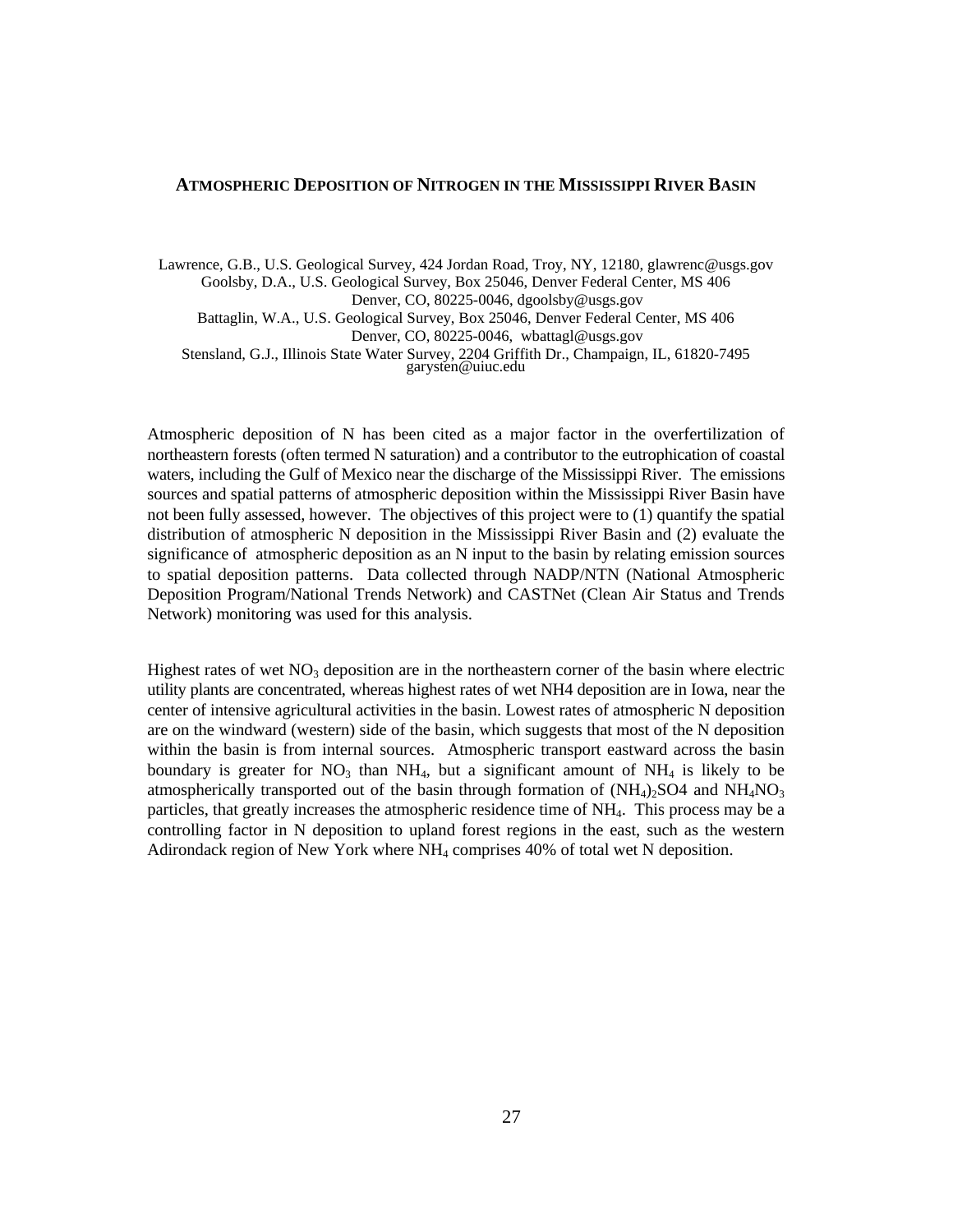## **CONTRIBUTION OF ATMOSPHERIC DEPOSITION TO NITROGEN LOADINGS IN TAMPA BAY: IMPLICATIONS FOR WATER QUALITY AND LIVING RESOURCES**

Holly Greening Tampa Bay Estuary Program 100 8th Ave. S.E., MS I-1\NEP St. Petersburg, FL 33701 727-893-2765 tbnep@tampabayrpc.org

Coastal waters around the United States receive large quantities of nutrients and toxic materials from various sources, including the air. As recently as 1991, scientists and resource managers assumed that atmospheric deposition had minimal effect on water quality in Tampa Bay. However, recently completed nitrogen loading estimates now suggest that up to 29 percent of the nitrogen entering the bay comes from wetfall and dryfall directly deposited to the Bay's surface alone, making this source second only to stormwater as the largest bay nitrogen loading source. Patterns of bulk nitrogen deposition indicate both localized and non-local sources.

The relationship between emissions sources and deposition in the Tampa Bay area is the subject of ongoing studies being conducted through a joint effort between EPA's Great Waters Program, the Tampa Bay Estuary Program, Florida DEP Air Management Department, and the Air Quality divisions of Hillsborough and Pinellas counties. Questions to be addressed with results from ongoing studies include: 1) How much of the nitrogen emitted annually from sources within the Tampa Bay watershed are subsequently deposited in the bay or its watershed?; 2) What are relative contributions of remote vs. local air pollution sources of  $NO<sub>x</sub>$  to deposition in the watershed?; and 3) What are the relative contributions of mobile and stationary sources of  $NO<sub>x</sub>$ to deposition in the watershed? Findings of ongoing work will be used to develop an action plan that includes cost-benefit analyses of options to manage atmospheric deposition.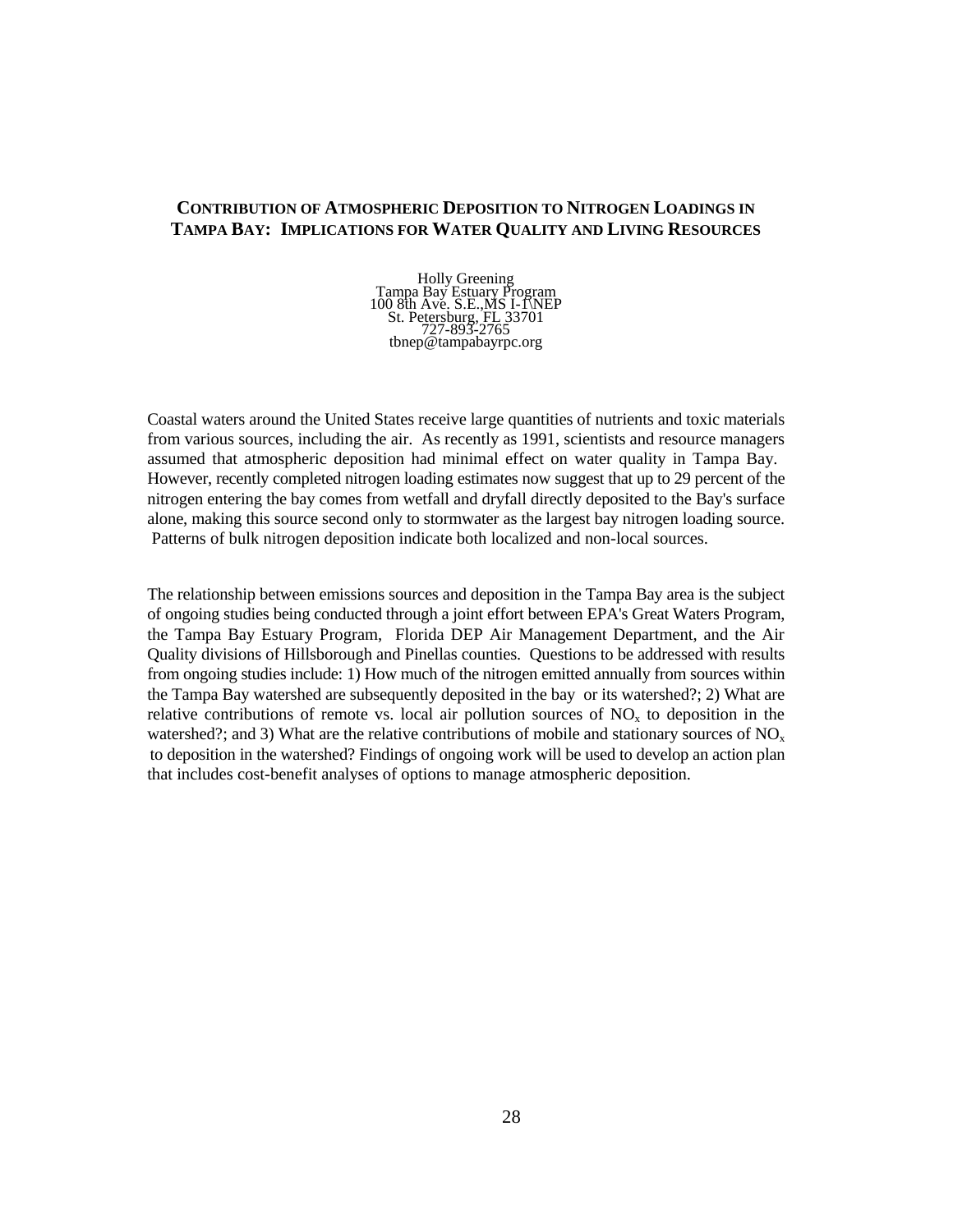## **ATMOSPHERIC DEPOSITION CONTRIBUTIONS TO NITROGEN AND PHOSPHORUS LOADINGS IN TAMPA BAY: INTENSIVE WET AND DRY DEPOSITION DATA COLLECTION AND ANALYSIS**

Ray Pribble PBS&J 5300 W. Cypress St., Suite 300 Tampa, Fl 33607-1066 (813) 877-7275 den9@aol.com

Nitrogen and phosphorus loading estimates to Tampa Bay due to atmospheric deposition have been previously determined as part of the total estimated loadings to the bay for 1985-1991. These estimates determined that atmospheric deposition directly to the bay's surface may provide about 29% of the total nitrogen load and about 31% of the total phosphorus load to the bay. Given the relative importance of these loads in comparison to the total nutrient loads to the bay, it was determined that more accurate estimates of atmospheric deposition of nitrogen and phosphorus to the bay's surface were necessary. The Tampa Bay Atmospheric Deposition Study (TBADS), after approval by the EPA Great Waters Program, was begun in the spring of 1995, and resulted in data collection beginning in August 1996, and continuing through the present, with plans for sampling through 1999.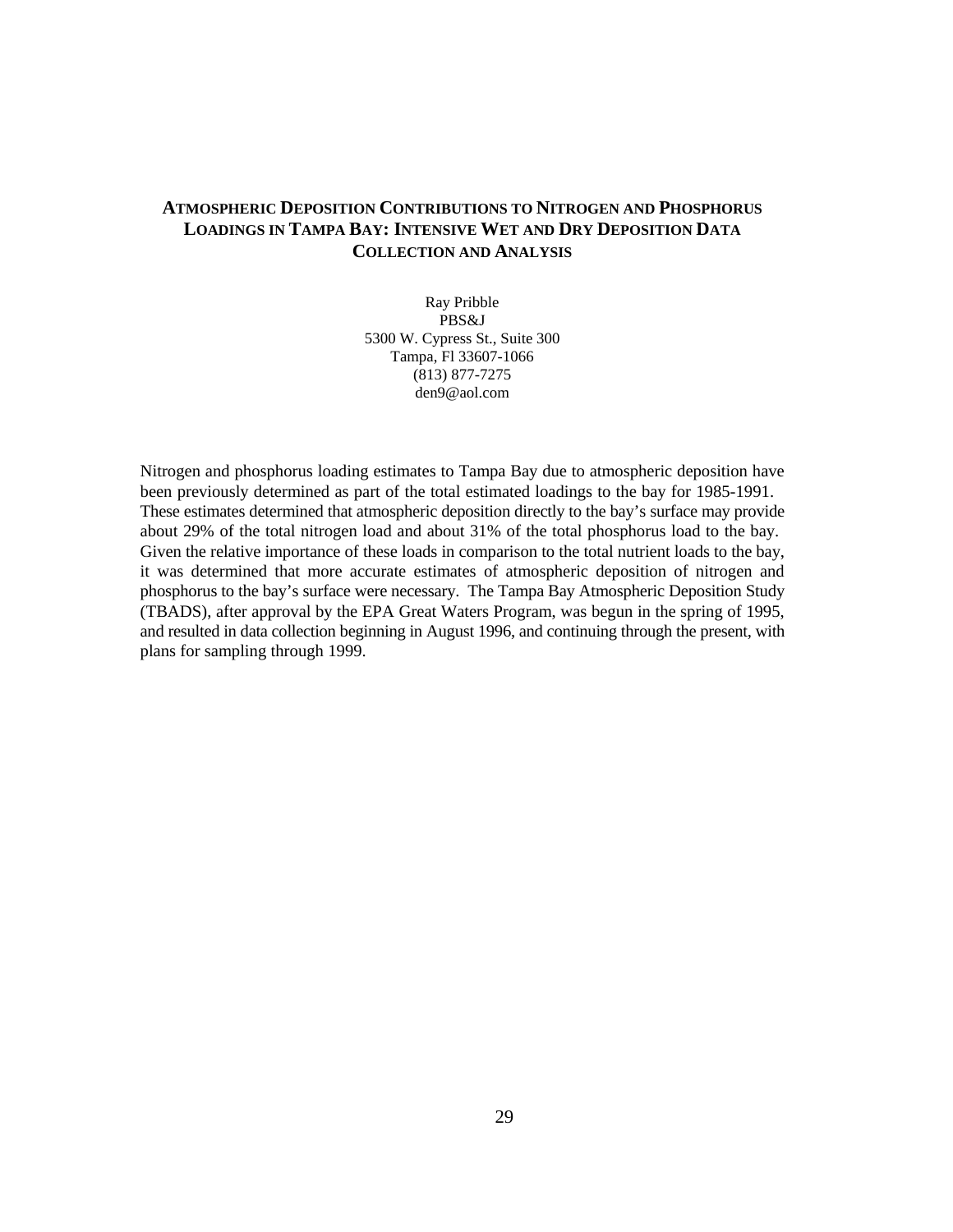## **INFLUENCES OF THE RIPARIAN N-FIXING SHRUB, ALNUS INCANA SSP. RUGOSA, AND ATMOSPHERIC DEPOSITION ON N CONCENTRATION IN SURFACE WATERS IN THE ADIRONDACK MOUNTAINS**

 T. M. Hurd and D. J. Raynal Faculty of Environmental & Forest Biology College of Environmental Science & Forestry State University of New York 1 Forestry Drive Syracuse, NY 13210 USA

This study evaluates the hypothesis that shrub wetlands dominated by N-fixing alder are a major source of N export to surface waters in Adirondack watersheds. Our objectives were to quantify N fixation by alder in riparian ecosystems that receive high N deposition and to determine the relation between this biotic source of N leaching and atmospheric deposition of water and nutrients. Research was conducted at Huntington Forest in the Adirondack Park of New York State, the site of NADP/NTN NY20. Estimates of N fixation using the acetylene reduction technique show that alder in this region fixes  $> 25$  kg N/ha/yr. Atmospheric N deposition (wet plus dry) is approximately 12 kg N/ha/yr. Streamwater NO3- concentration was measured in downstream reaches dominated by alder and upstream reaches dominated by other woody vegetation from August 1996 - May 1998. Nitrate concentrations within the main channel were consistently greatest in the alder reach, with greatest differences of 10-20 microeq/l occurring during the dormant season of both years. Similarly, NO3- in shallow groundwater was 3-6 times greater in the alder reach than the upstream reach during the dormant season of 1996-1997. The apparent mechanism responsible for this potentially important internal N source to surface waters is the build-up of mineralized and nitrified N in shallow riparian systems dominated by alder, followed by a hydrologic flush of NO3- on the rising limb of a rain or melt event. This mechanism is evidenced by greatest NO3-concentrations in the alder reach at the onset of snowmelt or a summer storm, and by similarities in NO3- and Cl- concentrations between the alder reach and shallow hyporheic waters. Ongoing studies are focusing on the importance of N-fixing alder as an internal N source on a watershed or regional scale, by estimating: 1)cover of alder within, and the areal coverage of Scrub-Shrub 1 wetlands which alders dominate, and 2)alder N fixation in the field and in controlled N addition experiments.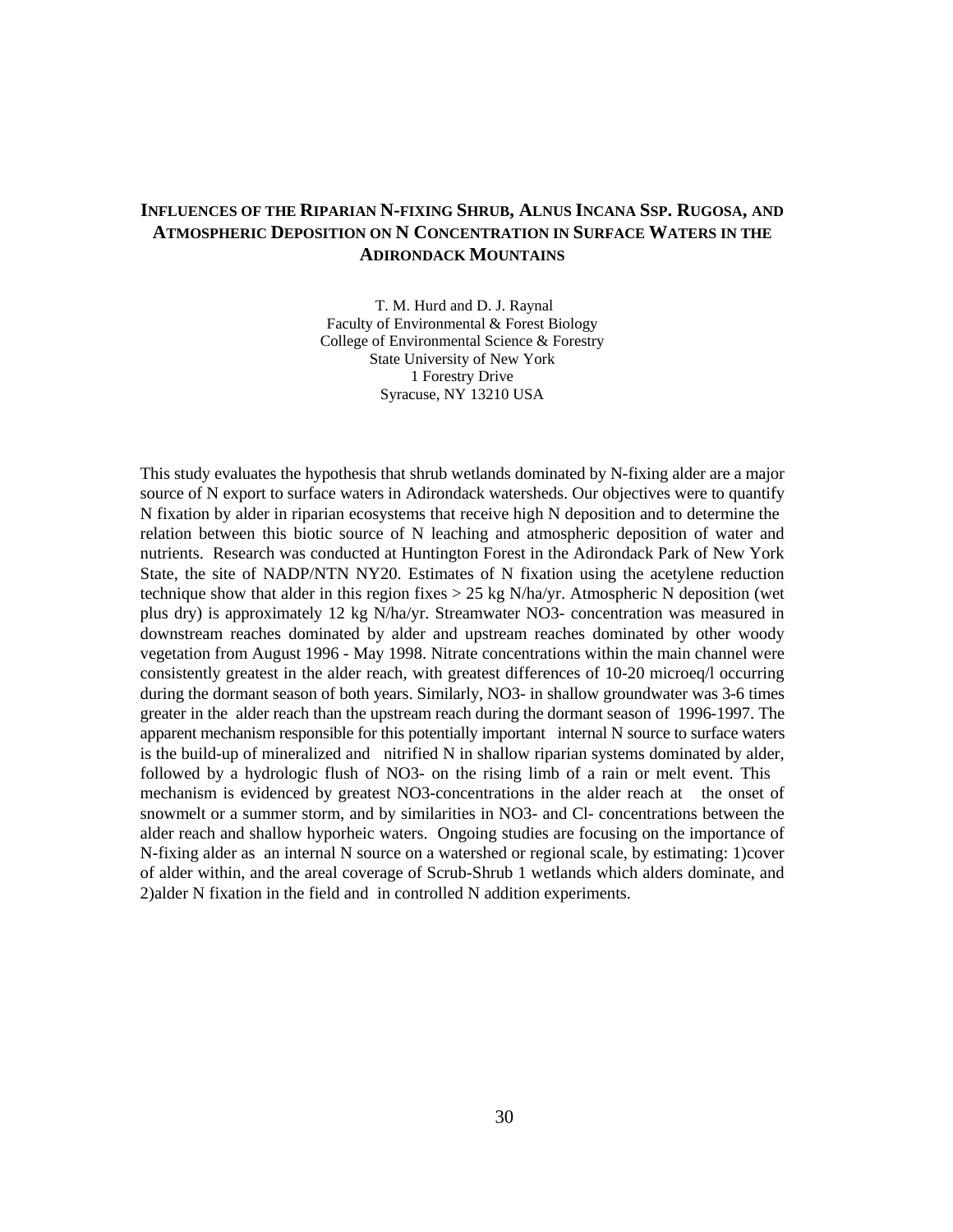## **CLIMATE INFLUENCES ON BIO-AVAILABILITY OF WET-DEPOSITED N IN SOILS: AN EXPANSION OF THE NADP/NTN DATABASE**

R.H. Grant and K. Scheeringa Department of Agronomy, Life Sciences Building Purdue University, W. Lafeyette, IN 47907

While the NADP/NTN data set provides information on the temporal and spatial distribution of annual inorganic nitrogen (N) deposition, analysis of the biological effects of the deposition requires the inclusion of climate, soils, and organism information in a GIS framework. This study developed additional GIS database layers for each NADP/NTN site east of 110 W longitude, including a weekly hydrologic budget, mean soil temperature (2 depths), and mean minimum and maximum air temperatures. With this database, the inorganic N available in the soil solution was estimated for the 10-yr period of 1986-1995. Results indicate that the estimated pool of available inorganic N varies from 0.5 to 7 kg/ha in the Eastern US during the period of study. At many locations the estimated pool of available inorganic N in the soil increases during the winter and decreases through the summer as a result of the juxtaposition of rainfall and temperature. Spatially, the pool of estimated available inorganic N in the soil varied from year to year at the regional scale. Depletion and accretion of available N did not consistently correspond to the droughtiness of a region during a given year.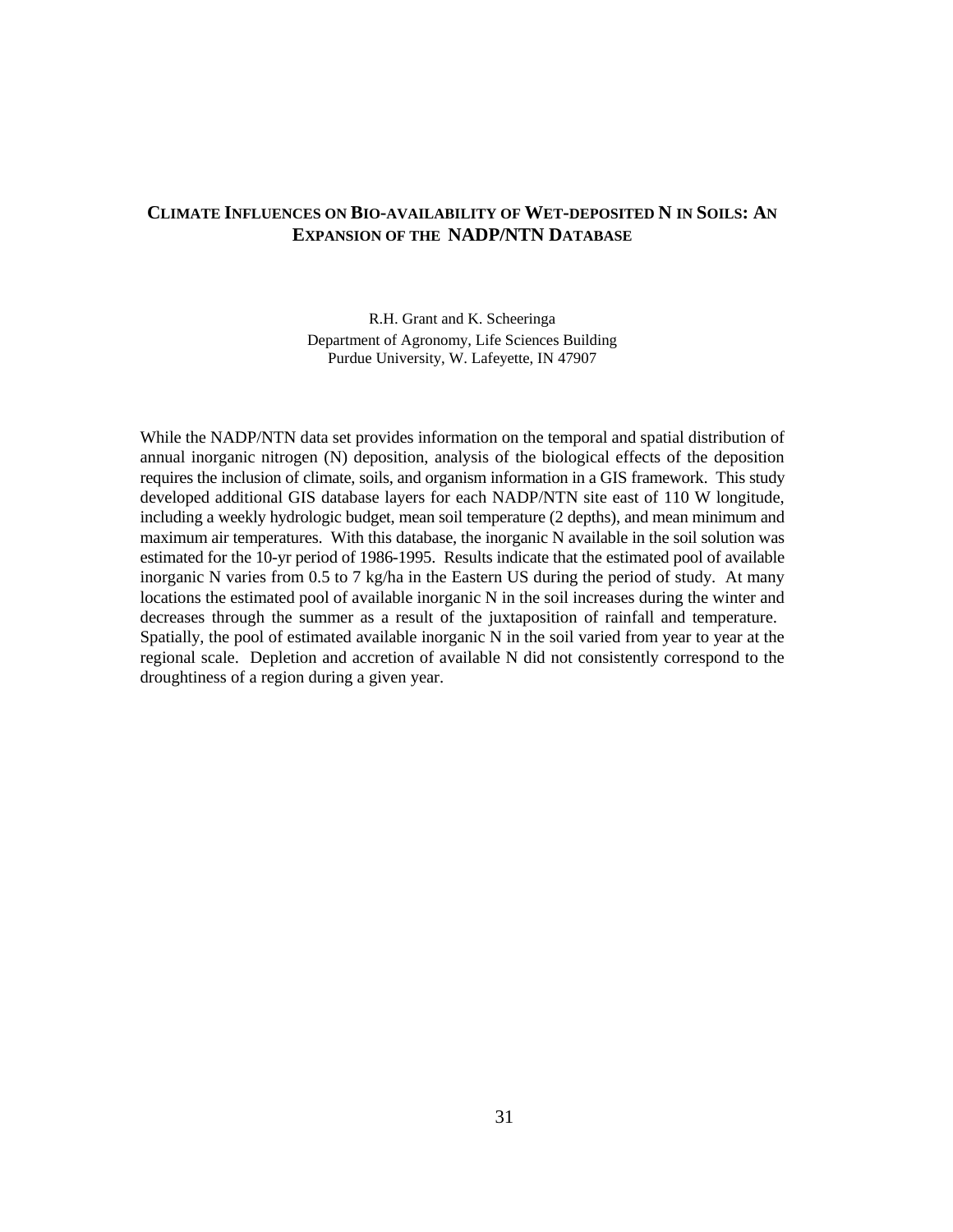## **ATMOSPHERIC TRANSPORT AND WET DEPOSITION OF AMMONIUM IN NORTH CAROLINA**

John T. Walker and Viney P. Aneja Department of Marine, Earth and Atmospheric Sciences North Carolina State University Raleigh, N.C. 27695-8208

Wet deposition and transport analysis has been performed for  $NH_4^+$  in North Carolina, USA. Multiple regression is employed to model the temporal trend and seasonality in monthly  $NH_4^+$ concentrations from 1983-1996 at six NADP/NTN sites. A significant  $(p<0.01)$  increasing trend beginning in 1990, which corresponds to an average wet deposition increase of 0.20 kg ha<sup>-1</sup> y<sup>-1</sup>, is detected at the rural Sampson County site (NC35), which is located within a densely populated network of swine and poultry operations. This trend is positively correlated with increasing  $NH<sub>3</sub>$ emissions related to the vigorous growth of North Carolina's swine population since 1990. A source-receptor regression model, which utilizes weekly  $NH_4^+$  concentrations in precipitation in conjunction with boundary layer air mass back trajectories, is developed to statistically test for the influence of a particular  $NH_3$  source region on  $NH_4^+$  concentrations at surrounding NADP/NTN sites.  $NH<sub>3</sub>$  emissions from this area, primarily evolving from swine and poultry operations, are found to increase NH<sub>4</sub><sup>+</sup> concentration in precipitation at sites up to  $\approx 100$  km away, allowing deposition to nitrogen sensitive coastal and estuarine ecosystems. At the Scotland County (NC36) and Wake County (NC41) sites, mean  $NH_4^+$  concentrations show increases of at least 44% for weeks during which 25% or more back trajectories are considered influenced by this source region.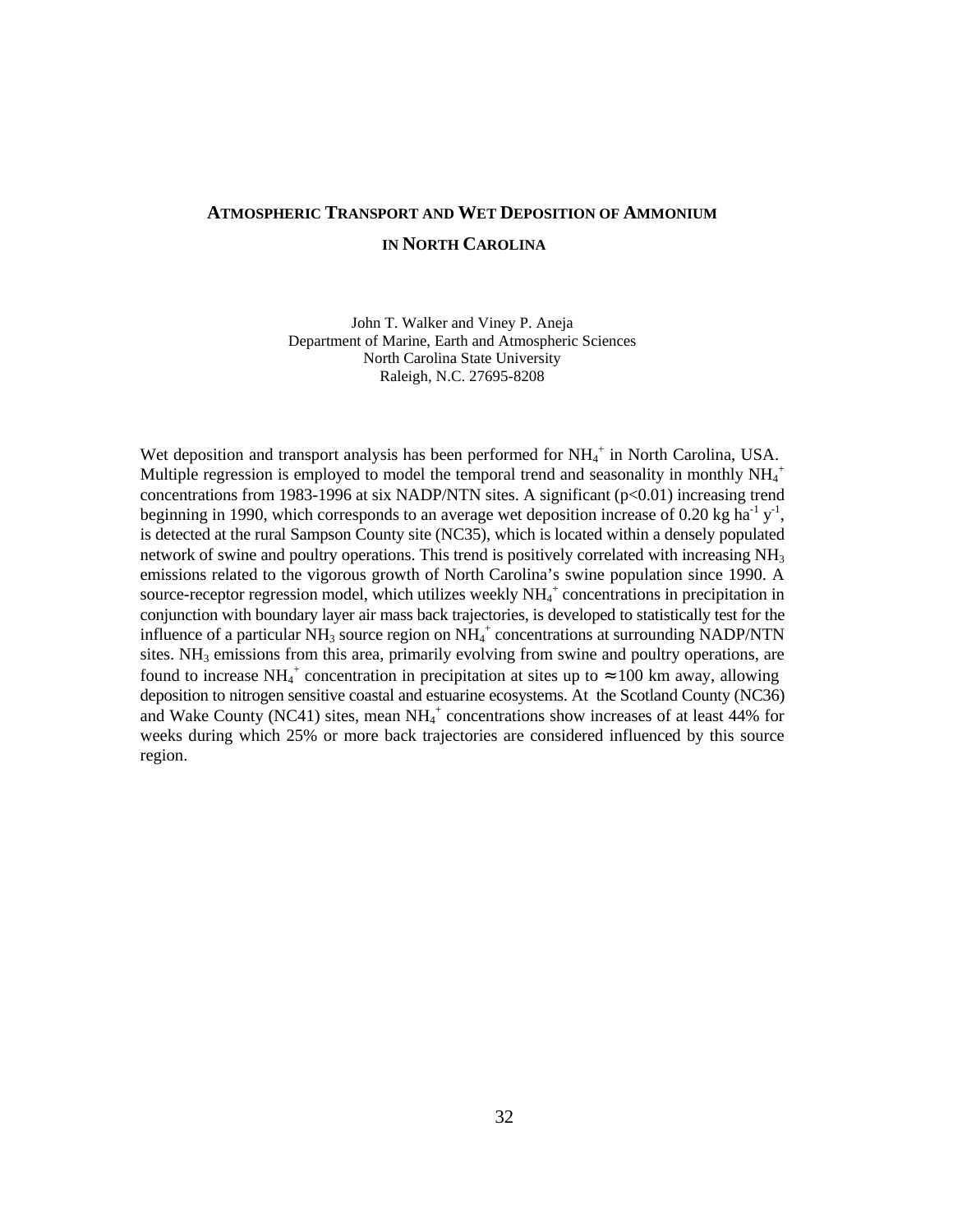#### **ATMOSPHERIC DEPOSITION OF NITROGEN IN A HIGH LIGHTNING INTENSITY AREA**

C. Li, A. K. Alva, D. V. Calvert, and D. J. Banks

University of Florida

Intensive lightning strikes and high rainfall were assumed to increase atmospheric deposition of nitrogen (N) in the south and east coastal regions of Florida. The objective of this study was to examine the effects of lightning strikes on deposition of NO3-N. Bulk precipitation was collected and analyzed for NO3--N from September 1994 to August 1995. The lightning strikes significantly increased NO3-N deposition in rainwater. Annual contribution of NO3-N through precipitation was 3.8 kg N/ha-1. Summer season (June-October) accounted for about 53% of total annual N deposition.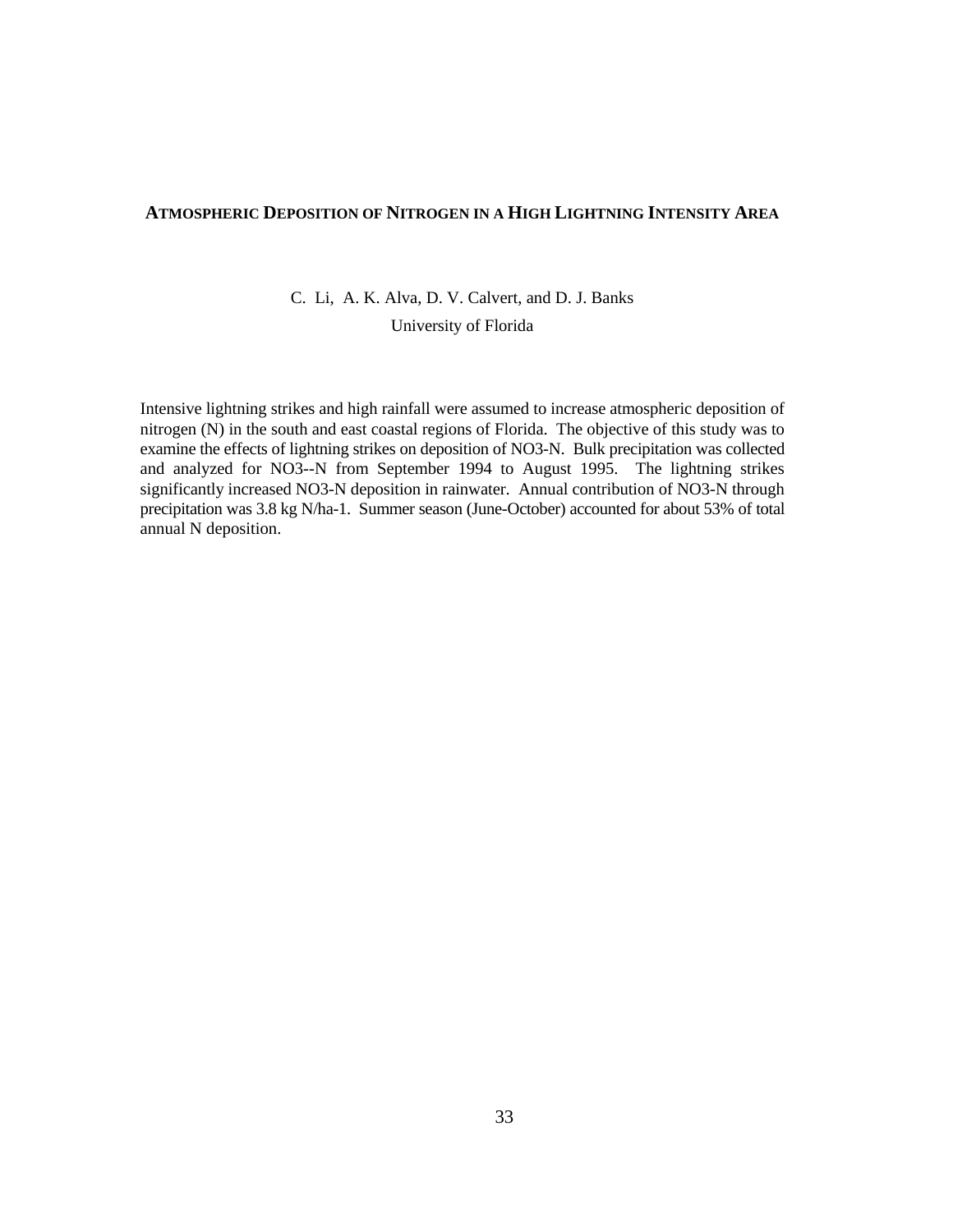**Technical Session 4**

*Trace Metals and Toxics*

**Session Chair: Mary Ann Allan**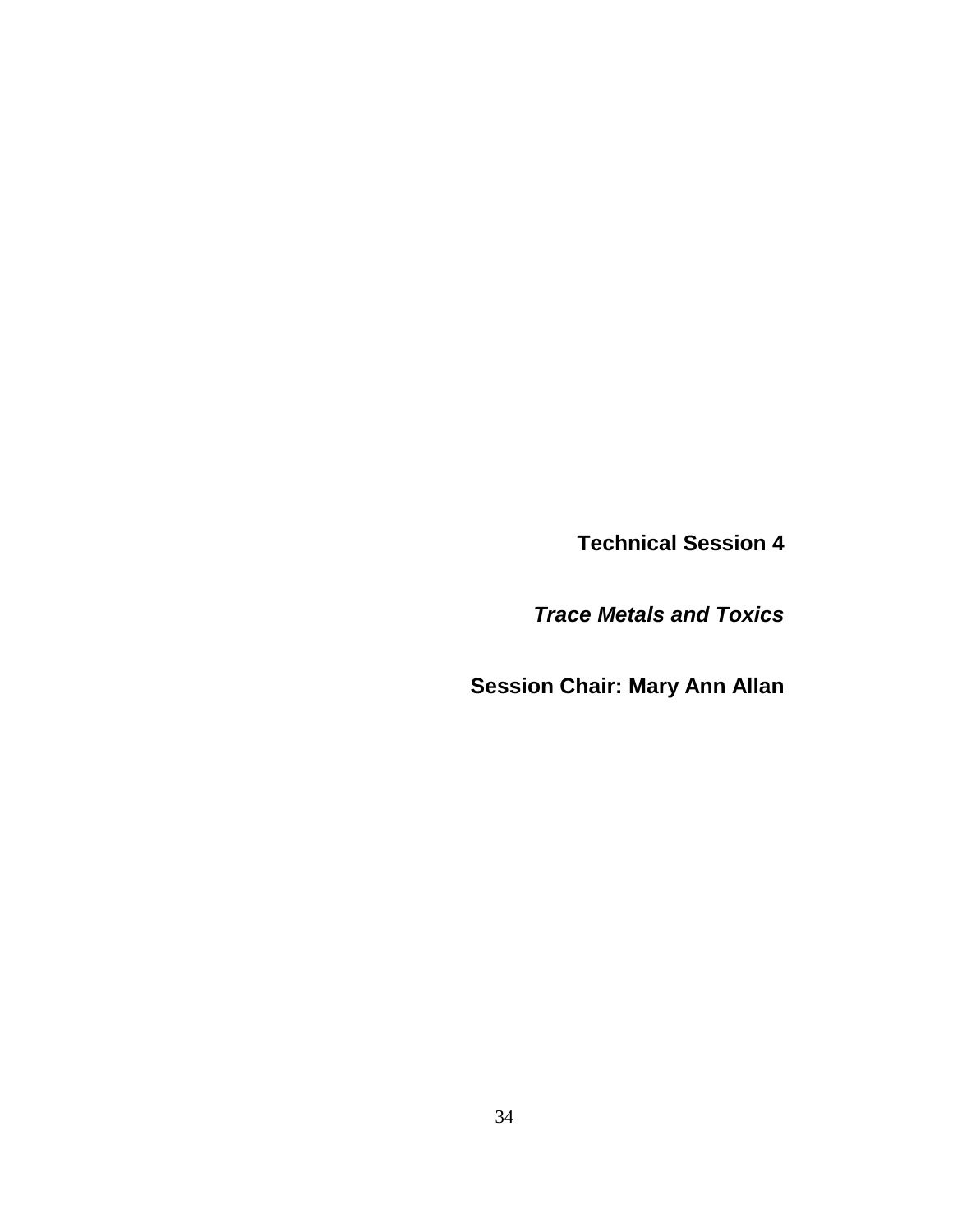#### **YEARLY TRENDS IN METHYL MERCURY DEPOSITION AT SELECTED MDN SITES IN NORTH AMERICA AND MERCURY DRY DEPOSITION METHODS COMPARISON**

Eric M. Prestbo and Robert C. Brunette Frontier Geosciences Inc., 414 Pontius Avenue North, Suite B, Seattle, Washington, 98109 ericp@frontier.wa.com

Colleen Caldwell New Mexico Cooperative Fish and Wildlife Research Unit New Mexico State University, Knox Hall, Room 132, Las Cruces, New Mexico 88003

Quantifying the concentration and wet-deposition rate of mercury (Hg) is critical to understanding the cycling of Hg in the atmosphere. However, measurement of monomethyl mercury (MMHg) is also important because of its greater toxicity and as an indicator for atmospheric Hg chemistry, even though MMHg is a small fraction (<5%) of the total Hg in rain. Furthermore, dry deposition of Hg is predicted to be approximately 50% of the total wet-deposition rate. Because of the lack of field data, the predicted dry-deposition rate of Hg is very uncertain. Both MMHg and Hg dry deposition data will be presented. There are nine Mercury Deposition Network (MDN) sites in North America, which have been collecting and analyzing monomethyl mercury (MMHg), in monthly wet-deposition composite samples for nearly 2 years. The overall seasonal pattern for MMHg at these 9 MDN sites (WI, MN and Ontario) is higher concentration and deposition during the summer months. This contrasts with MMHg deposition patterns at MDN site WA18 in Seattle where both concentration and deposition are higher in the winter. A number of other MDN and non-MDN sites with limited MMHg data sets will also be compared. We will also present new data comparing four methods for the measurement of Hg dry deposition. In order to correctly measure Hg dry deposition, unlike most metals, the method used must be able to collect and capture both particulate and gas-phase Hg, especially HgCl<sub>2</sub> and other oxidized forms. As part of this study, a novel method is compared to "historical" Hg dry deposition methods. The methods used in this study were: 1) plastic bag in dry bucket of an Aerochem sampler, 2) bulk deposition (minus wet-only deposition), 3) 0.25 m<sup>3</sup> plexi-glass surface and 4) 0.05 m<sup>3</sup> ionexchange membrane. Dry deposition rates of Hg and a comparison of the method detection limit, ease of deployment and comparison to Hg wet deposition rates will be presented.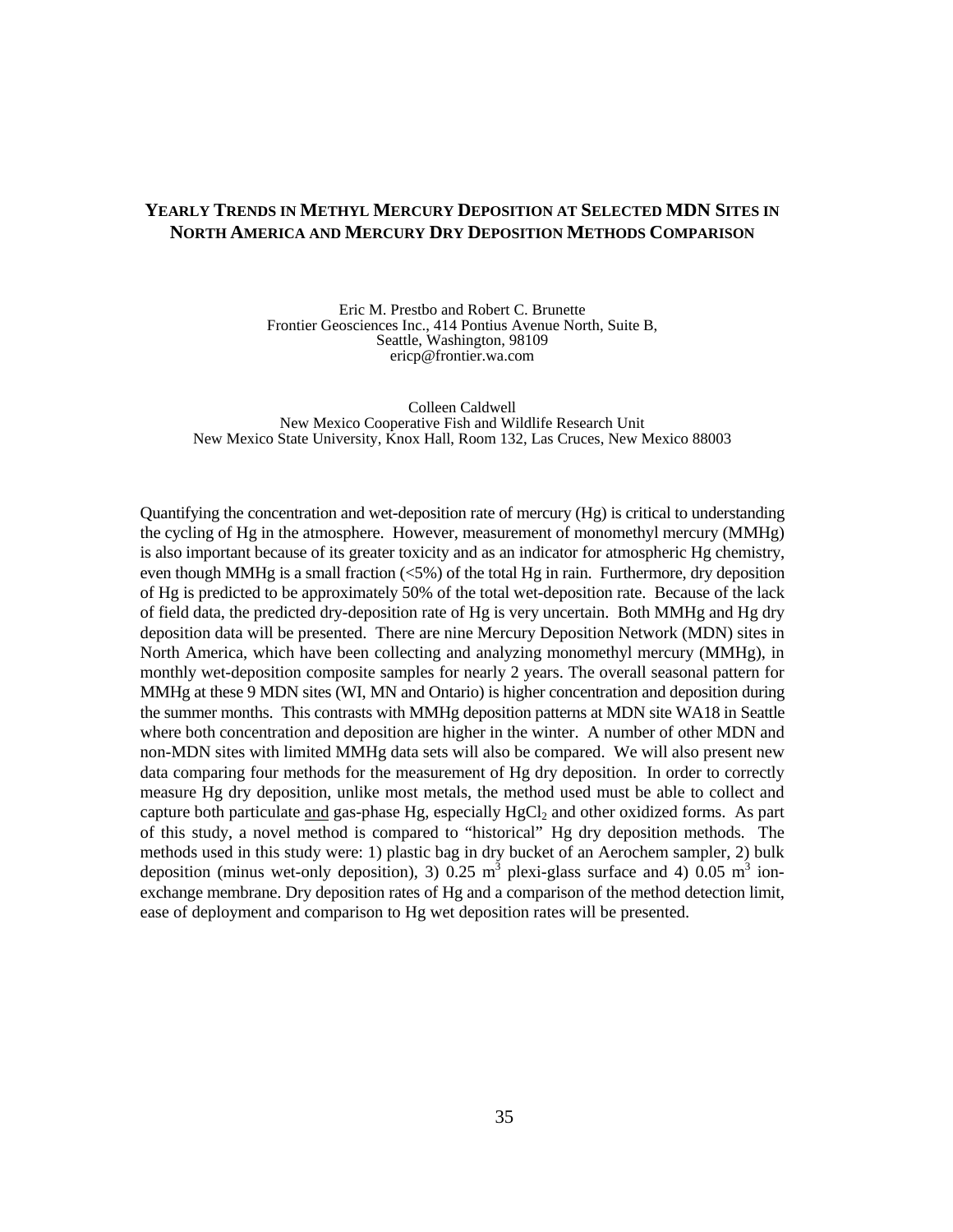#### **MERCURY WET AND DRY DEPOSITION TO THE CHESAPEAKE BAY**

 R.P Mason, N.M. Lawson, G-R. Sheu, J-M Laporte and S. Andres Chesapeake Biological Laboratory The University of Maryland Solomons, MD 20688

Atmospheric deposition is an important source of mercury to the Chesapeake Bay. We have been collecting wet deposition at a number of rural sites in Maryland (Frostburg and Solomons) as well as urban sites in and around Baltimore. In Frostburg, in addition to both wet and throughfall deposition, stream samples have been collected to understand the transport of Hg, and other metals/metalloids, through forested watersheds. Biota from the streams have also been analyzed for Hg and other trace metals/metalloids. From our studies we estimate the regional wet flux as 10-20 (micro)g m-2 yr-1. Higher fluxes are found close to Baltimore. Our recent measurements on the roof of the Science Center in downtown Baltimore, for example, yield a yearly wet flux of 35 (micro)g m-2 (1997/8 data); compared to 25 (micro)g m-2 yr -1 (1996/7 data) at Hart-Miller Island, about 10 miles away. Atmospheric Hg speciation has been measured at a number of sites and these studies indicate that gaseous ionic Hg could be an important source of dry deposition, especially close to the city. Overall, direct wet and dry deposition to the Chesapeake Bay contribute about half the mercury entering the Bay.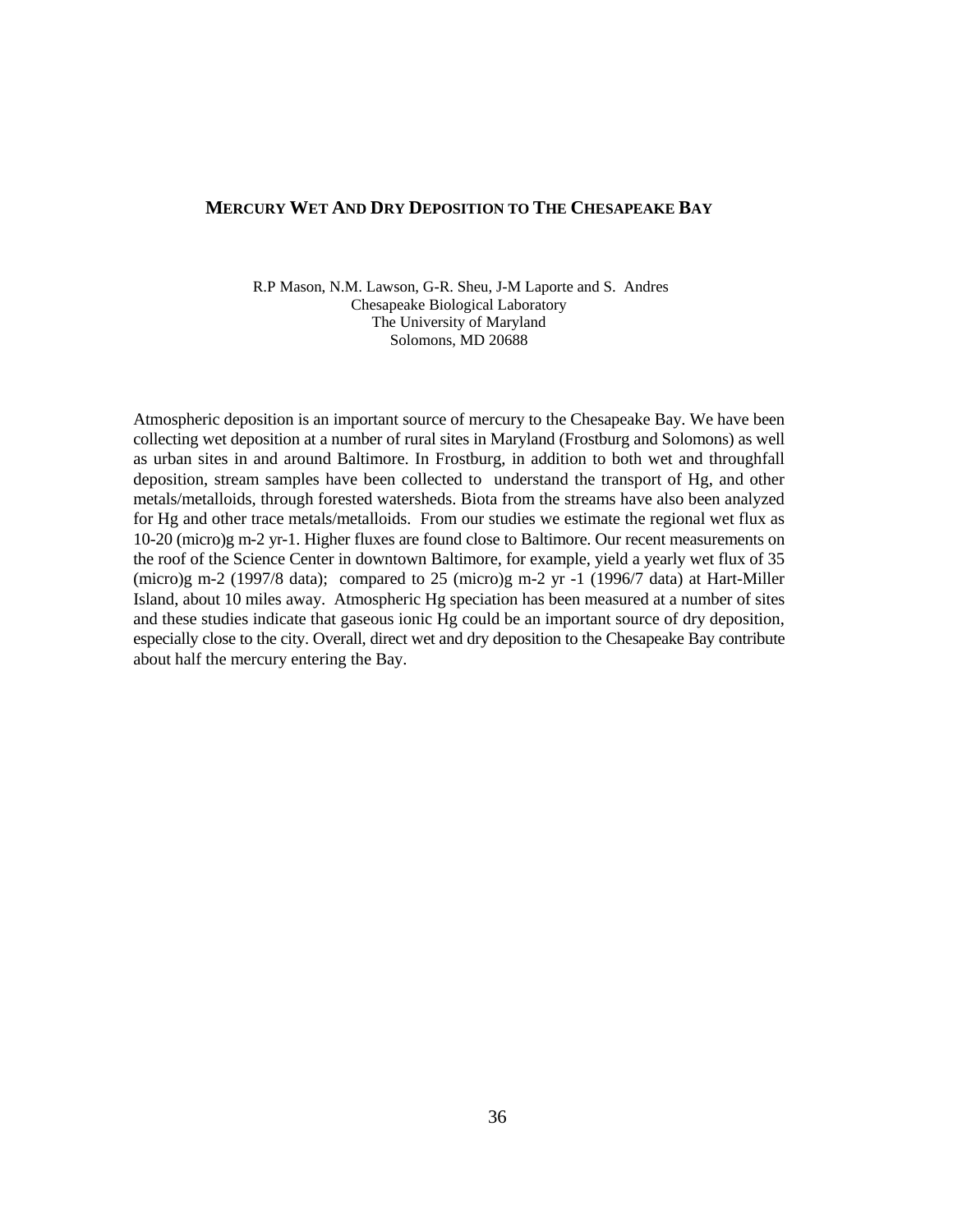#### **AIR/SURFACE EXCHANGE OF MERCURY OVER VEGETATION: A REASSESSMENT OF GLOBAL BIOGENIC MERCURY EMISSIONS**

S. E. Lindberg and P. J. Hanson Environmental Sciences Division, Oak Ridge National Laboratory, PO Box 2008, Oak Ridge, TN 37831

 T. P. Meyers Atmospheric Turbulence and Diffusion Laboratory, NOAA/ERL Oak Ridge, TN

Atmospheric sources are significant in the cycling of Hg in the biosphere, but there are few reliable data on air/surface exchange of Hg in terrestrial systems. We developed a tower-based micrometeorological gradient method for measuring gas-phase HgE fluxes over soils and vegetation. We describe here results of the modified Bowen ratio approach from three separate flux sampling campaigns: over a mature deciduous forest at the Walker Branch Watershed in Tennessee, over a young pine plantation in Tennessee, and over the boreal forest floor at the Lake Gardsjon watershed in Sweden. Our data show that Hg exchange over these surfaces is bidirectional, but is dominated by emissions from plants and soil. Dry deposition is less frequent, of generally lower magnitude, and is enhanced by surface wetness. We measured emissions over tree canopies in Tennessee in the range of ~10-300 ng  $^{-2}$  h<sup>-1</sup>, and over the boreal forest floor in Sweden of  $\sim$ 1-4 ng  $^{-2}$  h<sup>-1</sup>. Fluxes were influenced by temperature, solar radiation, and atmospheric turbulence. The ability of trees to emit Hg from soil pools is now well established. There exists a significant biotic re-emission of HgE from the oceans, and our data provide the first direct evidence of a similar process in terrestrial systems. These data have been combined with results from chamber studies to estimate the overall flux of gas-phase HgE between the atmosphere and terrestrial systems. Transpiration of HgE represents a previously unmeasured mobilization of Hg from the continents to the troposphere, one which may increase current estimates of so-called natural emissions by over 100%.

We have recently begun new studies of Hg emissions over open water and the predominant emergent wetland vegetation of the Florida Everglades (*Typha domingensis, Cladium jamaicense)*. Evasion over Everglades waters averaged  $\sim$ 3 "4 ng mG5 hGo, lower than fluxes measured in Swedish boreal lakes which averaged 8-9 ng mG5 hGo. During the recent summer campaign, we completed the first ever study of  $Hg^{\circ}$ ,  $CO<sub>2</sub>$ , and water vapor fluxes over vegetation in the Everglades. Transpiration is now realized as an appropriate term for the phenomenon of Hg emission from plants, as the patterns of the emission of water vapor and Hg are clearly similar, with the latent energy flux explaining  $~40\%$  of the variance in Hg flux (r=0.62, p<0.001, n>200). Transpiration far exceeds Hg emission from open water, averaging 47  $*$  66 ng  $^{-2}$  h<sup>-1</sup> in daytime and -0.5 " 6 ng  $^{-2}$  h<sup>-1</sup> at night. Mercury fluxes are influenced by solar radiation and temperature, and cool, cloudy days consistently yield the lowest fluxes. We now have sufficient data in hand to allow us to make preliminary estimates of Hg fluxes over the Everglades resulting from air/surface exchange processes for gas-phase  $Hg^{\circ}$ , and the approaches will be presented at the meeting.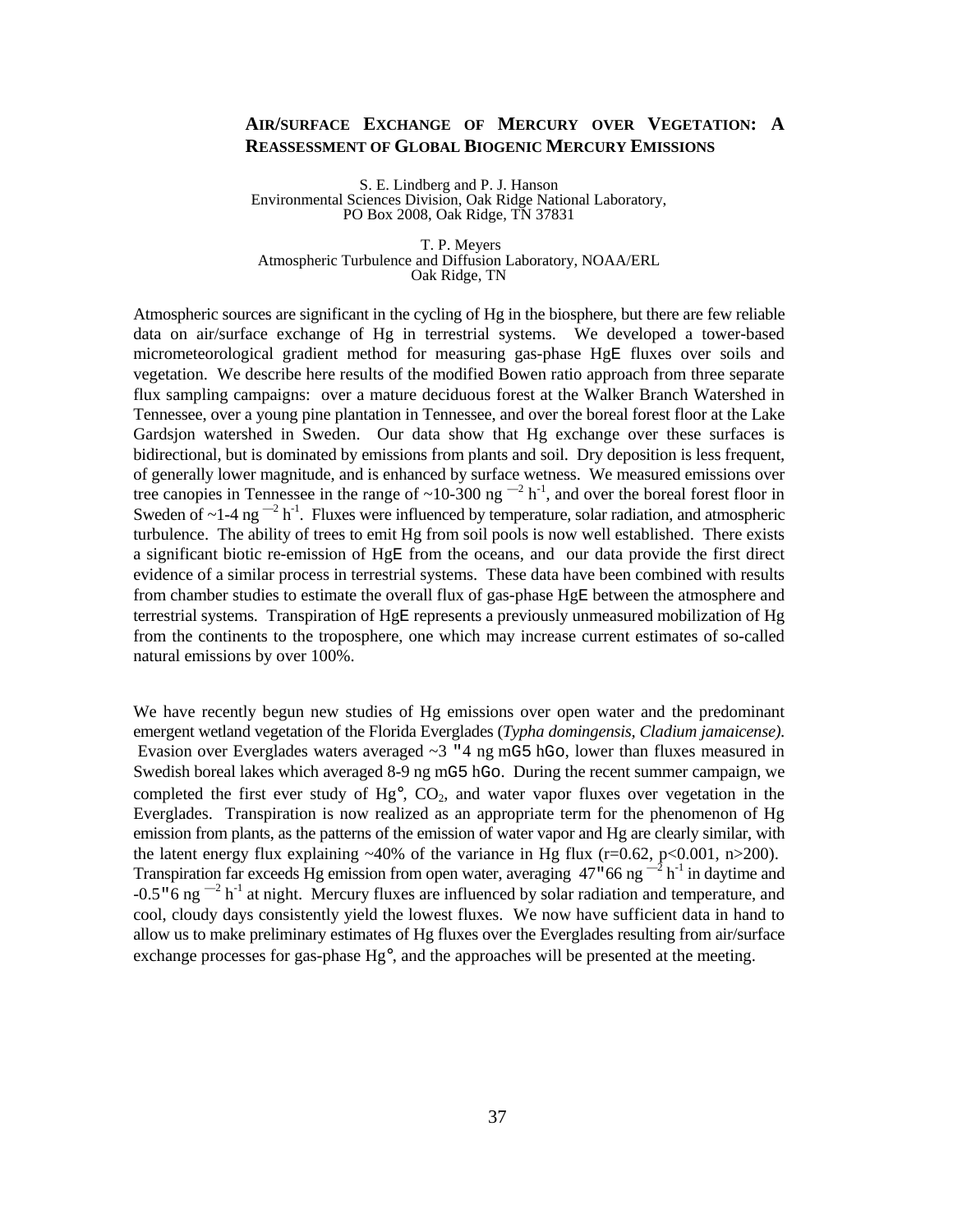## **WET DEPOSITION OF TRACE METAL(LOID)S AT BACKGROUND SITES ALONG AN EAST-WEST TRANSECT ACROSS THE NORTHERN UNITED STATES**

Dirk Wallschläger & Nicolas S. Bloom Frontier Geosciences, 414 Pontius Ave. N, Seattle WA 98109 DirkW@Frontier.WA.com

Precipitation samples were collected at six stations of the mercury deposition network (MDN), representing an East-West transect from Seattle, WA to Nova Scotia, from May to October 1997. The samples were analyzed for total mercury by CV-AFS, and for methylmercury compounds by direct ethylation - TD-GC-AFS. We also determined As and Se by HG-AFS and HG-CT-GC-AAS, and measured Na, Mg, Ca, Al, Mn, Ba, Zn, Ni, Cu, Cd, Sb and Pb by ICP-MS. Geographical trends along the transect and temporal variation of concentrations and wet deposition rates are presented and discussed. Statistical analysis also revealed significant correlations between certain groups of elements. These are discussed with regard to identifying potential sources of trace elements to the atmosphere. The potential environmental significance of these trace metal(loid) wet depositions is evaluated. Finally, we balance the benefits and cost of adding trace metal capabilities to the existing MDN.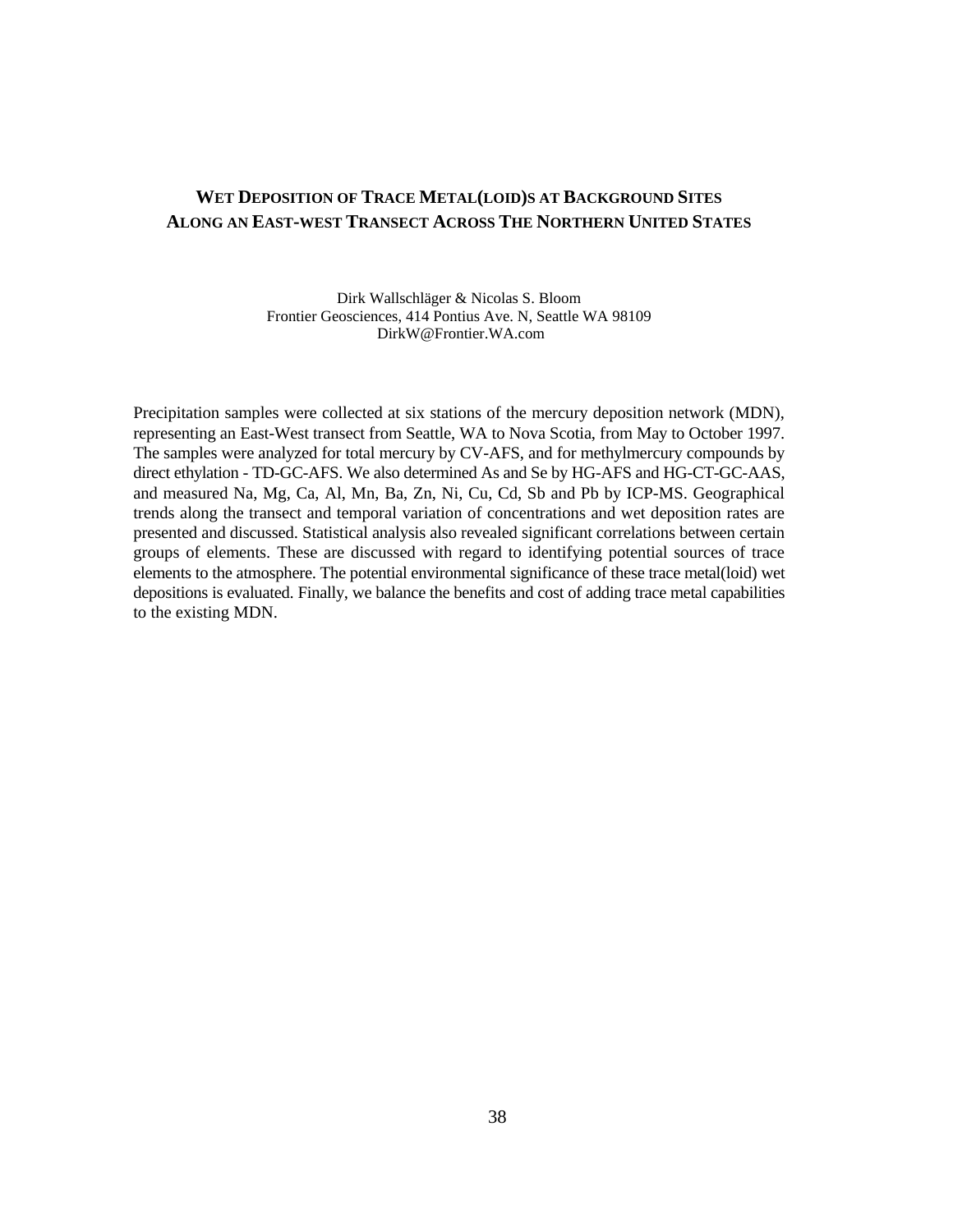## **MERCURY DEPOSITION AND AMBIENT CONCENTRATIONS IN NEW ENGLAND: RESULTS AND PLANS FOR THE FOUR-SITE MIC-B NETWORK**

Lee Alter Air Quality Specialist Northeast States for Coordinate Air Use Management 129 Portland Street Boston, MA 02114 P: 617-367-8540 F: 617-742-9162 e: lalter@nescaum.org

Dr. Gerald Keeler University of Michigan School of Public Health Department of Environmental and Industrial Health 109 South Observatory Room 25118 Ann Arbor, MI 48109-2029

A number of field studies have been initiated during the past few years to measure mercury deposition and ambient concentrations in the northeast states and eastern Canadian provinces. Among these is a study sponsored by the U.S. EPA under the Regional Ecological Monitoring and Assessment Program (REMAP). Data collection for the REMAP study began in June 1997. Wet deposition samples will be collected for two years at four sites. These sites are distributed among urban, rural, coastal, and mountainous environments. Samples are collected on an event basis using the MIC-B precipitation collector and analyzed at the University of Michigan (UMI). Wet deposition results from the network will be presented for one full year. Results will be compared to data from other sites operated inside and outside the region during this period.

One of the four REMAP sites is collocated with an Aerochem collector operating as part of the NADP-Mercury Deposition Network (MDN). Results from the first year of this comparison study will be presented. The remaining three sites also measure ambient gas and particle phase mercury concentration. Samples are collected every sixth-day over a 24-hour period and analyzed at the UMI. Results for gas- and particle-phase concentrations will be presented for a nine-month period. Plans for the second year of the REMAP study will be outlined, including cloud water, additional collocated measurements, and source-receptor studies.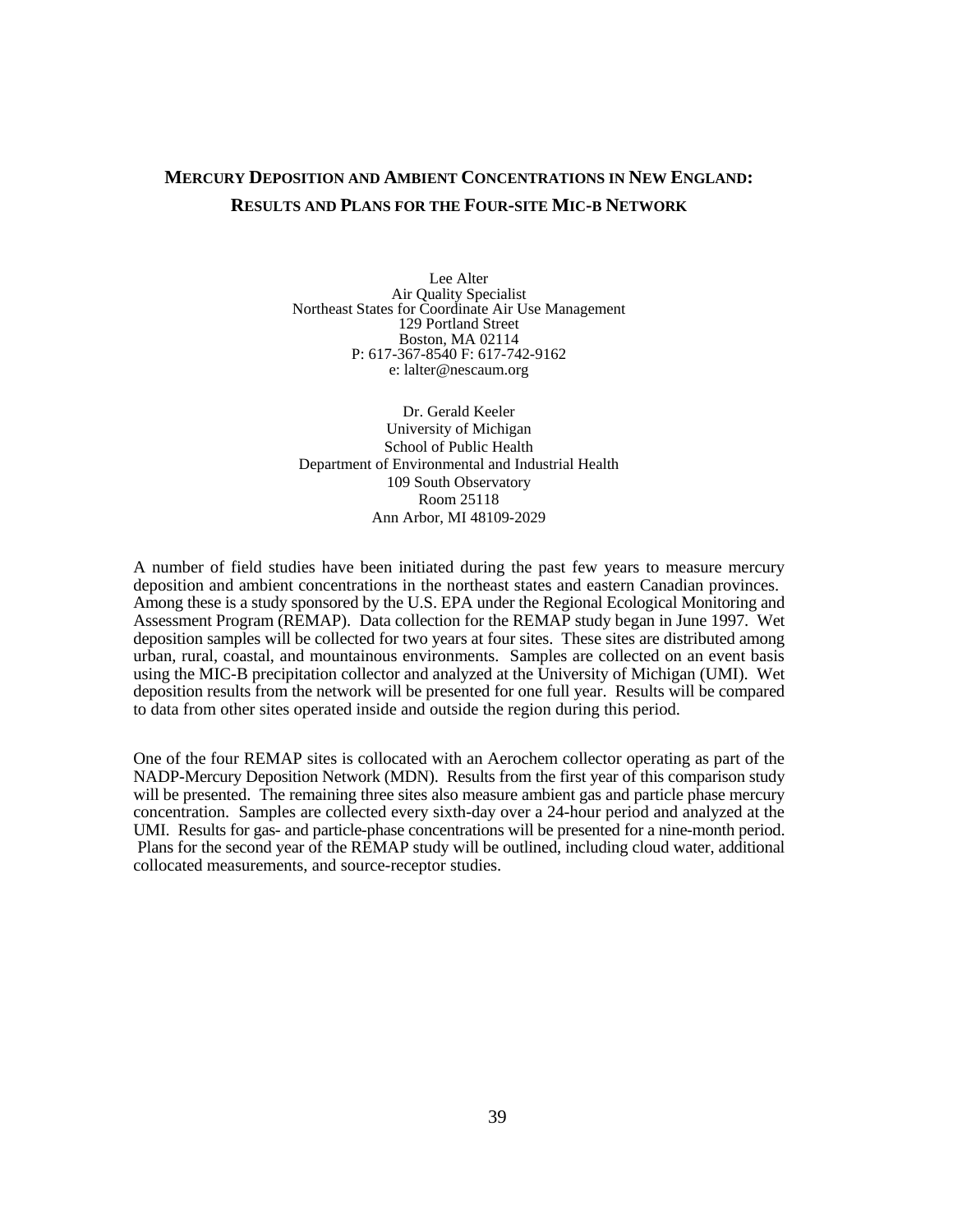#### **AIR TOXICS IN THE GREAT LAKES AREA: REGIONAL SOURCE LOCATIONS**

#### Donald F. Gatz and Clyde W. Sweet Illinois State Water Survey, 2204 Griffith Dr., Champaign, Illinois 61820

Because atmospheric deposition is an important mode of input of persistent bio-accumulating toxic chemicals to the Great Lakes, any efforts to reduce their concentrations in the lakes should be based on knowledge of the nature and location of their sources. The purpose of this investigation was to examine recent measurements of airborne toxic materials at a remote site on Lake Superior for clues to the locations of regional sources. Principal components analysis (PCA) and a backtrajectory analysis technique known as the potential source contribution function (PSCF) were used to gain information on the location of potential sources. The PCA identified four separate groups of toxic materials that behave independently and likely have separate sources. These groups were 1) PCBs, 2) chlorinated pesticides, 3) light PAHs, and 4) heavy PAHs. The PSCF results need careful interpretation, especially in areas distant from the receptor where high values can occur by chance when there were few overall occurrences of back-trajectory endpoints. PSCF patterns were different for compounds with high loadings on different components, and suggest several likely source areas for PCBs, the PAH chrysene, and g-HCH affecting Eagle Harbor. These areas are primarily in Wisconsin, Michigan, Minnesota, and northern Illinois.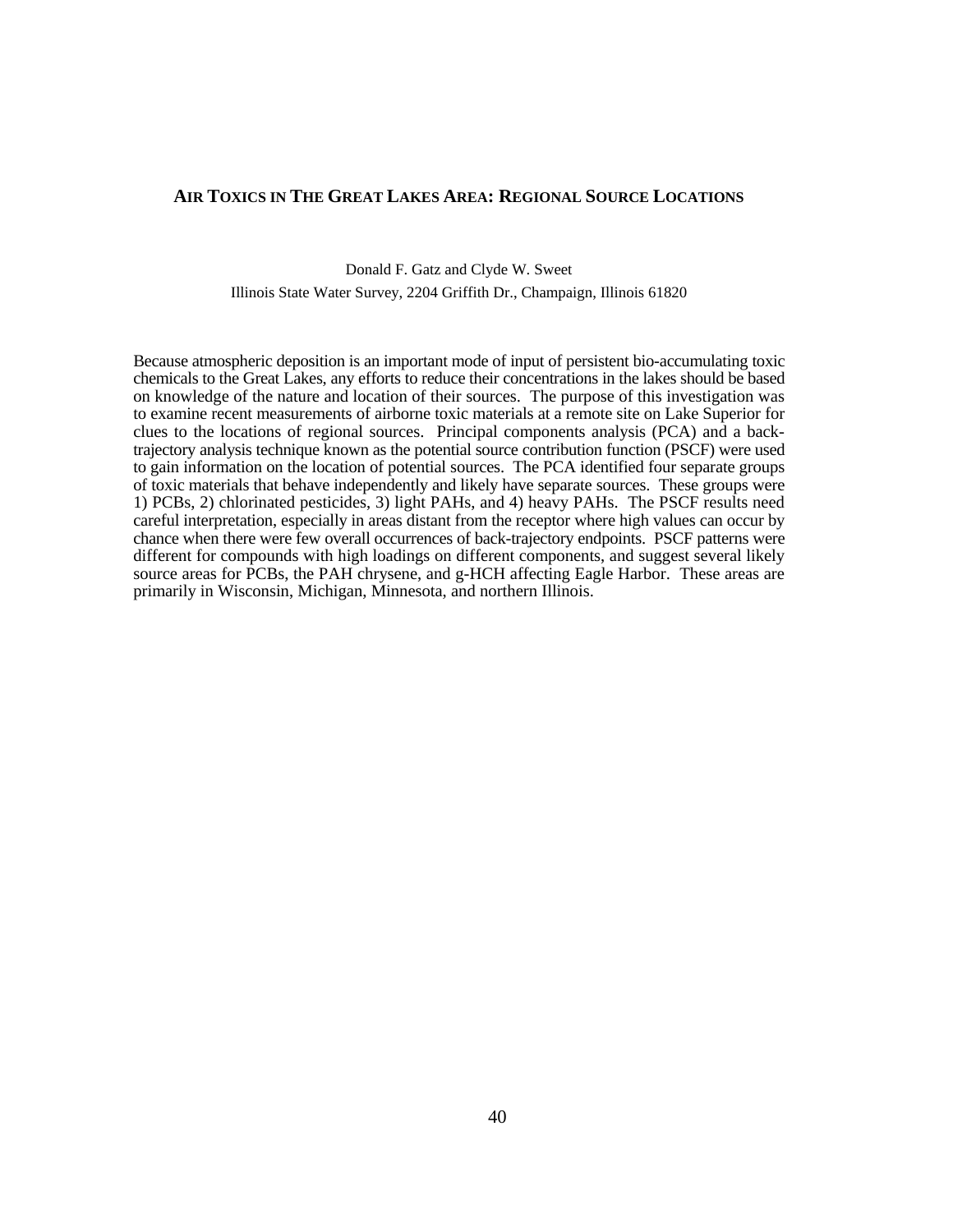**Technical Session 5**

*Technology and Methods*

**Session Chair: Scotty R. Dossett**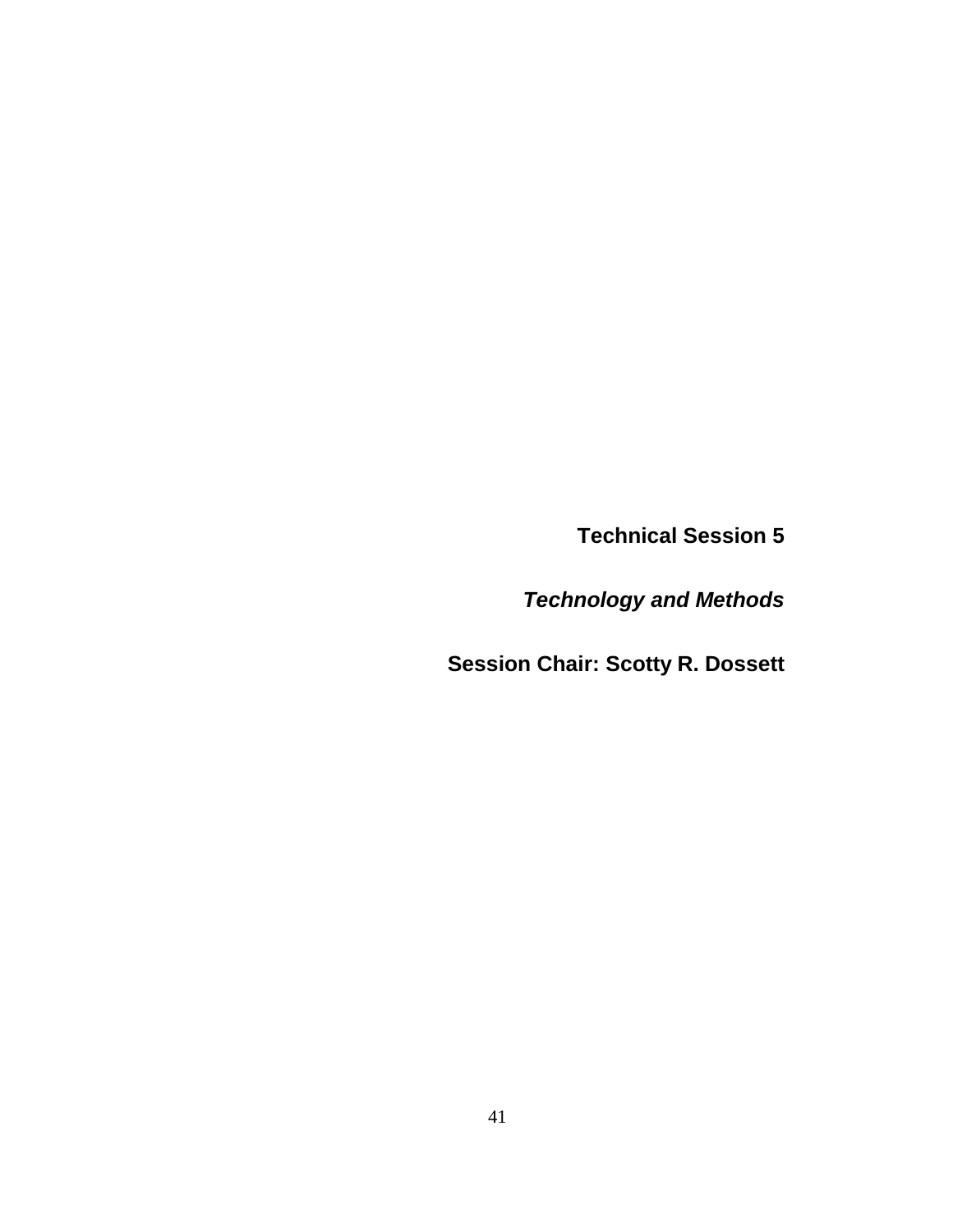#### **COMPARISON OF CHEMICAL LOADING TO THE COLORADO ROCKY MOUNTAIN SNOWPACK WITH ANNUAL WET DEPOSITION DATA COLLECTED BY THE NATIONAL ATMOSPHERIC DEPOSITION**

K. Heuer National Park Service P.O. Box 25287, Denver, CO 80225 kristi\_heuer@nps.gov;

 K. Tonnessen National Park Service P.O. Box 25287, Denver, CO 80225 kathy\_tonnessen@nps.gov

 G. Ingersoll USGS-WRD, MS 415, DFC, Denver, CO 80225 gpingers@usgs.gov.

The National Park Service and the U.S. Geological Survey have cooperatively monitored snowpacks along the Continental Divide in the Rocky Mountains from 1993-1998, measuring total chemical loads at maximum accumulation. At 62 snow survey sites, adjacent to SnoTel sites, we dug snowpits in late March-early April to estimate the chemical concentrations of major anions, cations, trace metals, and sulfur isotopes. The objective of this work is to amass long -term data on the distribution of pollutants to snowpacks to allow us to set critical loads for nitrogen and sulfur. These are the chemicals that can cause changes in surface water chemistry of high -elevation lakes, streams and ponds in sensitive watersheds. NADP sites in the Rocky Mountains provide us with weekly chemical loading estimates during all seasons of the year. Our comparison of the NADP and snow survey data at a number of high elevation sites in the Colorado Rockies has shown that winter frontal storms deposit larger amounts of chemicals in snow on the western slope. During the spring and summer seasons, upslope meteorological conditions result in more loading of nitrogen and sulfur to eastern slope locations. We have also been able to identify interannual patterns of chemical deposition related to total rain and snowfall.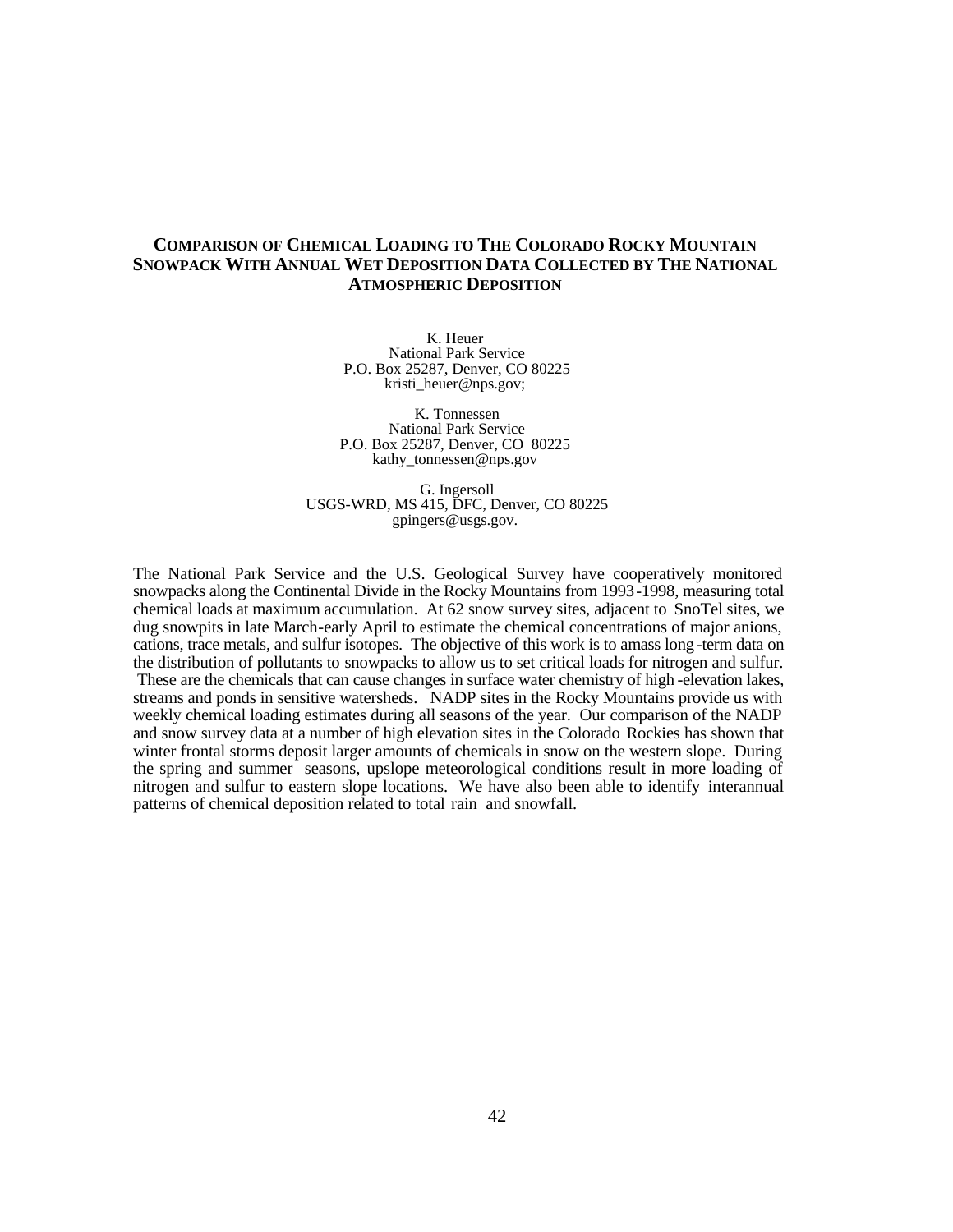#### **MONITORING ATMOSPHERIC DEPOSITION IN SEASONAL SNOWPACKS IN THE ROCKY MOUNTAIN REGION**

#### George P. Ingersoll, John T. Turk, M. Alisa Mast, Dave W. Clow, and Donald H. Campbell US Geological Survey, Mail Stop 415, Federal Center, Denver, CO 80225

Regional snowpack water-quality data for the Rocky Mountains are sparse. In the past, data from National Atmospheric Deposition Program (NADP) sites provided the only regional estimates of meteoric deposition. Although the NADP network is extensive nationwide, coverage for highelevation sites in the Rocky Mountains is limited. Thus, little was known of the chemical concentrations of precipitation in mountainous ecosystems throughout the region, and new methods to define snowpack quality were needed.

Our technique determines the seasonal snowpack chemistry in single samples at 52 sites in the Rocky Mountain region. During 1993-97, the U.S. Geological Survey and other sponsoring agencies collected snow samples representing most of the annual precipitation at high-elevation sites in New Mexico, Colorado, Wyoming, and Montana. The sampling network was designed to provide longterm information about atmospheric deposition in snowpacks to complement the NADP.

Snowpack chemistry appears to be a robust substitute for NADP-wetfall chemistry. Concentrations of ammonium, nitrate, and sulfate in snowpacks were similar to NADP wet deposition values during several years at several collocated sites across the region. These results suggest this technique can be useful for improving the coverage and resolution for monitoring atmospheric deposition in the Rocky Mountains.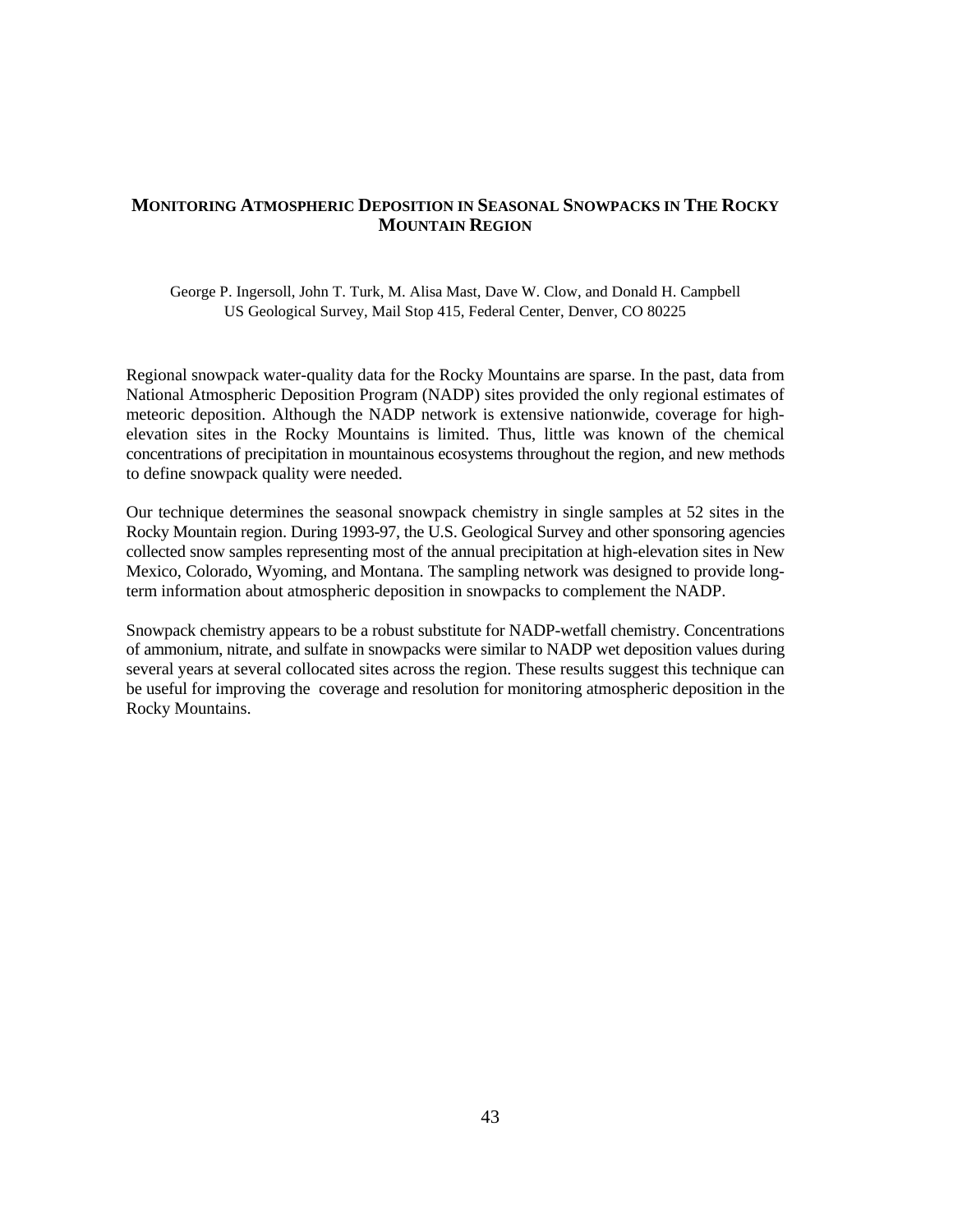## **AN ANALYSIS OF THE TEMPORAL VARIATION IN AIRMON PRECIPITATION CHEMISTRY MEASUREMENTS USING HYSPLIT LAGRANGIAN TRAJECTORIES**

Barbara J.B. Stunder NOAA Air Resources Laboratory 1315 East West Highway, Rm 3151 Silver Spring, MD 20910 barbara.stunder@noaa.gov

HYSPLIT back-trajectories were computed for the years 1993 and 1996, from the State College, Pennsylvania AIRMoN site, using National Weather Service meteorological model output. Trajectory origin times corresponded to times of observed precipitation. The trajectories were statistically clustered as a means of grouping the trajectories by meteorological flow pattern. Statistics, by cluster, of the precipitation chemistry data were computed. Differences in cluster chemistry between similar clusters in the two years may indicate differences in pollutant emissions.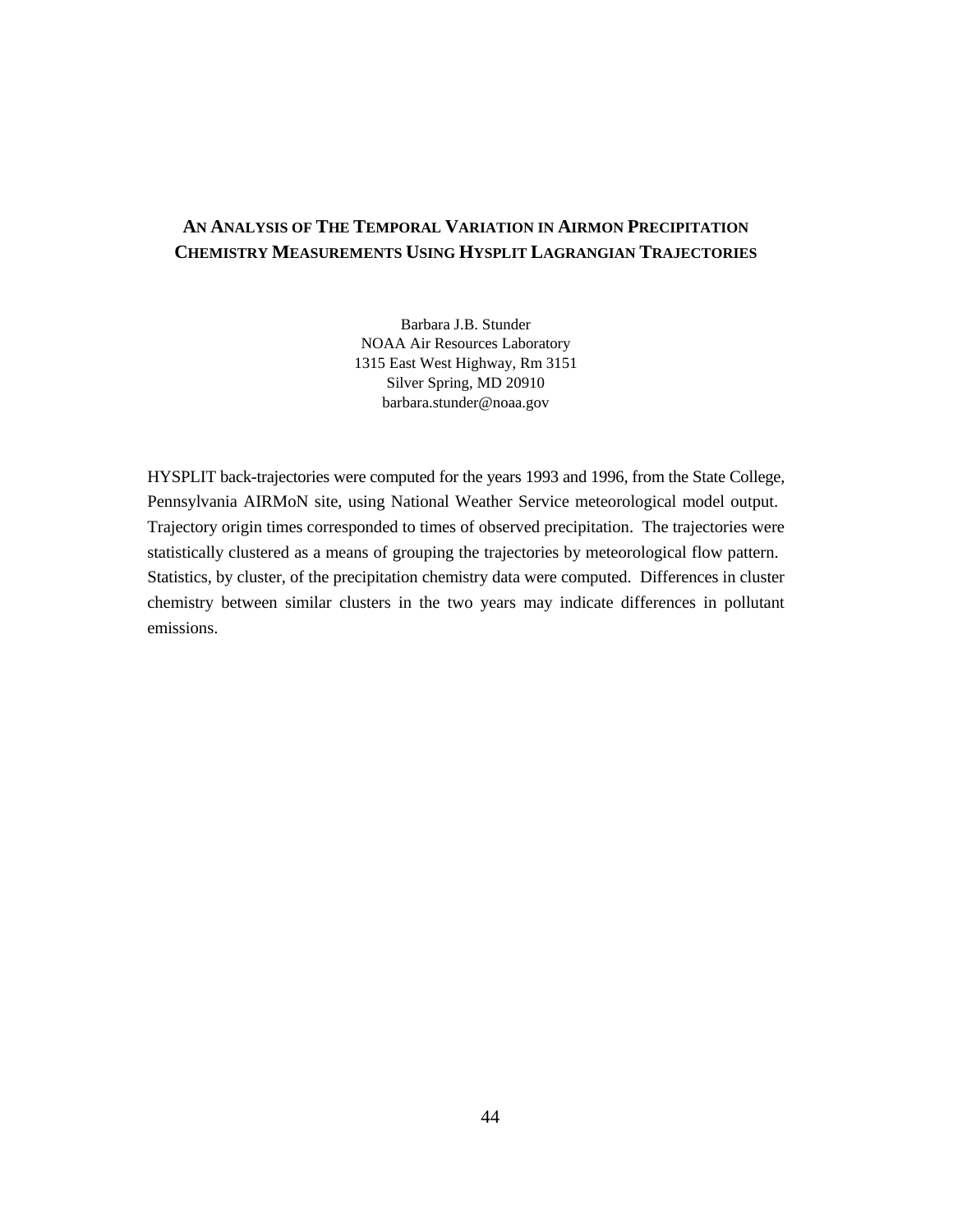#### **THE SENSITIVITY OF SULFUR WET DEPOSITION TO ATMOSPHERIC OXIDANTS**

Ariel F. Stein and Dennis Lamb \_\_Meteorology Department \_\_\_503 Walker Bldg. Penn State University University Park, PA 16802 FAX: 814-865-3663

The wet deposition of sulfate in eastern North America is chemically linked to the abundance of oxidants and therefore also to the emissions of nitrogen oxides within the region. The impact that future  $NO<sub>X</sub>$  controls will have on acidic deposition depends in part on the resulting changes in oxidant levels and the competition that naturally exists between clear-air and in-cloud oxidation. This issue is addressed here using a meteorological transport model (HY-SPLIT) coupled to a detailed chemical reaction scheme in order to interpret air and precipitation chemistry data (AIRMoN) obtained at the Penn State research sites. A case study of a high-deposition event in June 1996 is used to gain an understanding of the linkages between sulfur deposition and oxidant chemistry and transport. Interactions among  $\text{VOC/O}_3/\text{NO}_x$  chemistry, meteorological transport, and SO2 oxidation pathways need to be considered together in order to understand the occurrence of such extreme acid rain episodes. This study shows that the deposition of sulfate is likely to decrease in response to decreases in oxidant levels. However, because the connection between  $NO<sub>x</sub>$  and oxidant concentrations is strongly dependent on the VOC/NO<sub>x</sub> ratio, a linear relationship between  $NO<sub>x</sub>$  emissions and oxidant levels does not generally exist. Nevertheless, under conditions typically found in large regional areas of the eastern U.S., decreases in  $NO<sub>x</sub>$ emissions would lead to lower oxidant concentrations and reductions in sulfate deposition.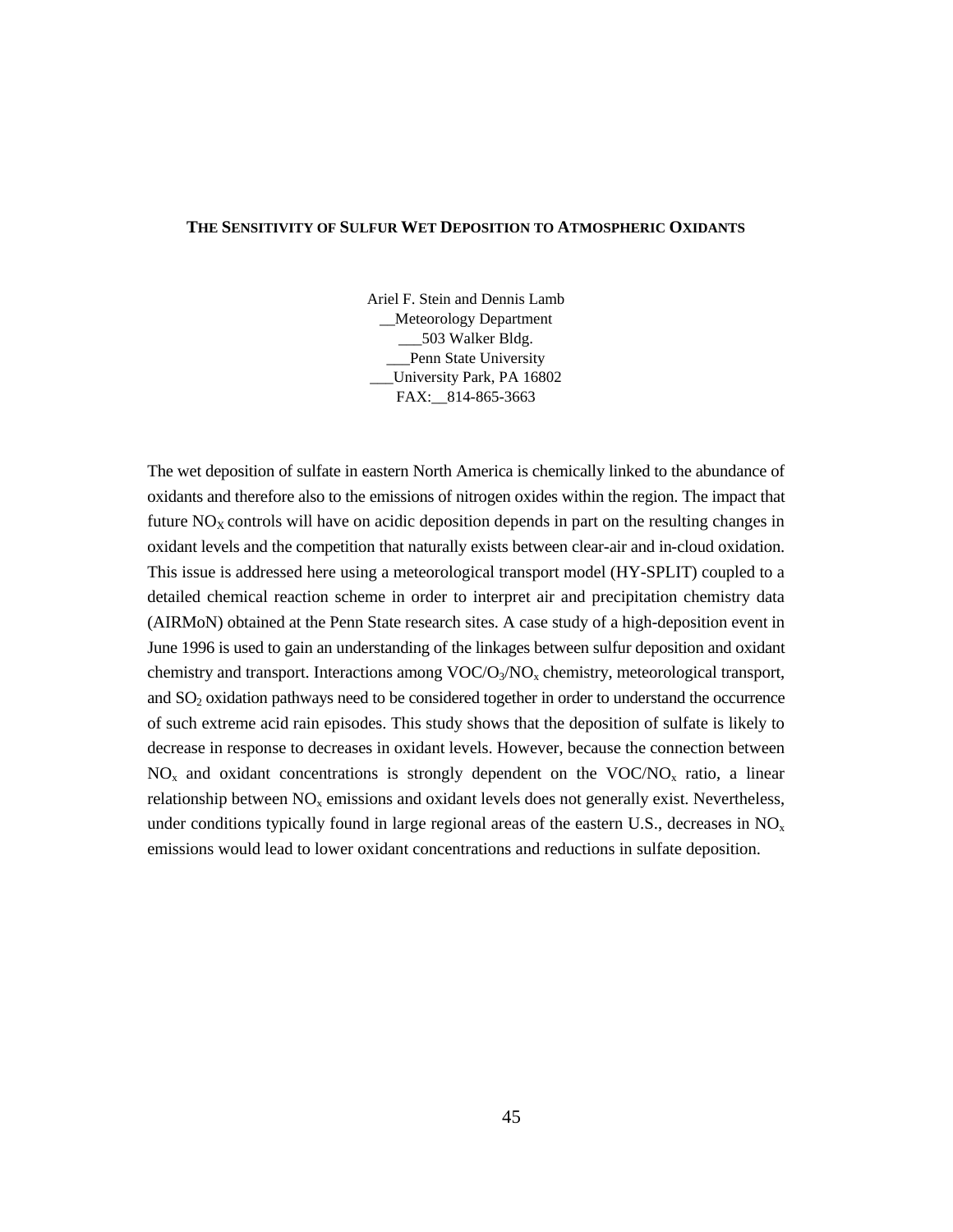#### **THE USE OF NADP DATA TO GROUND-TRUTH DEPOSITION MODELING**

John Sherwell Power Plant Research Program Maryland Department of Natural Resources Tawes Building B-3 Annapolis, MD 21401 jsherwell@dnr.state.md.us

Mark Garrison and Peter Mayes Environmental Resources Management 855 Springdale Drive Exton, PA 19341

The Maryland Department of Natural Resources Power Plant Research Program (PPRP) has an ongoing interest in environmental issues affecting water quality in the Chesapeake Bay. Among other activities, PPRP has undertaken efforts to investigate the contribution of atmospheric nitrogen to excess nutrient loadings in the Bay. These investigations have focused on the use of the CALMET/CALPUFF modeling system to estimate nitrogen deposition attributable to  $NO<sub>x</sub>$ emissions from both local Maryland and regional sources onto the surface of the Bay and onto land areas in the Bay watershed. The Model has been implemented with both a full year of 3 dimensional gridded meteorological data based on MM4 to identify deposition contributions from several different categories of sources and with longer-term, readily available NWS data to analyze climatological deposition trends. The evaluation of the estimates produced by CALPUFF are compared to measured deposition rates. PPRP has used NADP/NTN data on nitrogen deposition to perform evaluations of wet deposition rates, and has used CASTNet data, or comparisons of observed vs. predicted  $NO<sub>x</sub>$  concentrations as a surrogate for, dry deposition rates. These development and evaluation efforts have enabled PPRP to initiate analyses of the effects of different environmental and electric utility regulatory programs, including  $NO<sub>x</sub>$  trading, restructuring of the electric utility industry, and various Clean Air Act  $NO<sub>X</sub>$  reduction requirements. The present paper will provide a summary of the use of NADP data for model evaluation, and will present the results of deposition estimates segregated into the ten Tributary Regions in Maryland that are the focus of the State's strategy for complying with the Chesapeake Bay Agreement on nutrient reductions. The paper will also provide estimates of the reduction in nitrogen loading due to selected Clean Air Act and restructuring initiatives.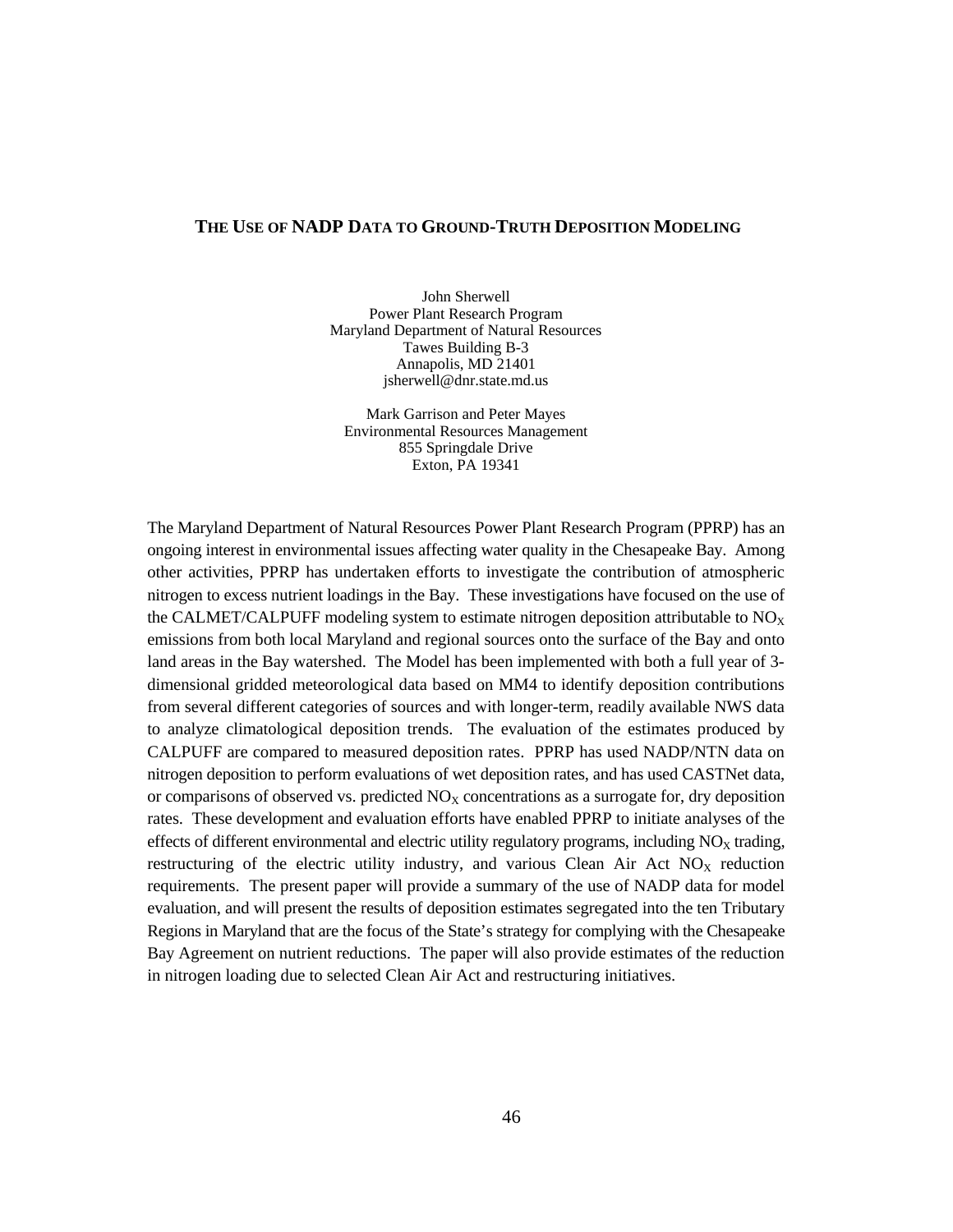#### **NEW JERSEY ATMOSPHERIC DEPOSITION NETWORK**

Stuart Nagourney New Jersey Department of Environmental Protection PO Box 409, 401 East State St. Trenton, NJ 08625

> Steven J. Eisenreich Rutgers University Department of Sciences New Brunswick, NJ 08903

The effect of non-point source pollution and the composition and magnitude of out-of-state sources are critical to scientists and policy makers as we develop watershed-based management strategies and regional solutions to environmental issues. To examine the impact of atmospheric deposition, the New Jersey Department of Environmental Protection, in collaboration with the United States Environmental Protection Agency, has contracted with Professor Steven J. Eisenreich of Rutgers University to implement the New Jersey Atmospheric Deposition Network (NJADN) a nine-site network to quantify organics, metals and nutrients in wet and dry deposition with the twin goals of assessing the extent of non-New Jersey impacts and their influence on critical watersheds.

This paper will discuss what is known about deposition in New Jersey, expand upon the goals of the NJADN and present some anticipated outcomes of the results.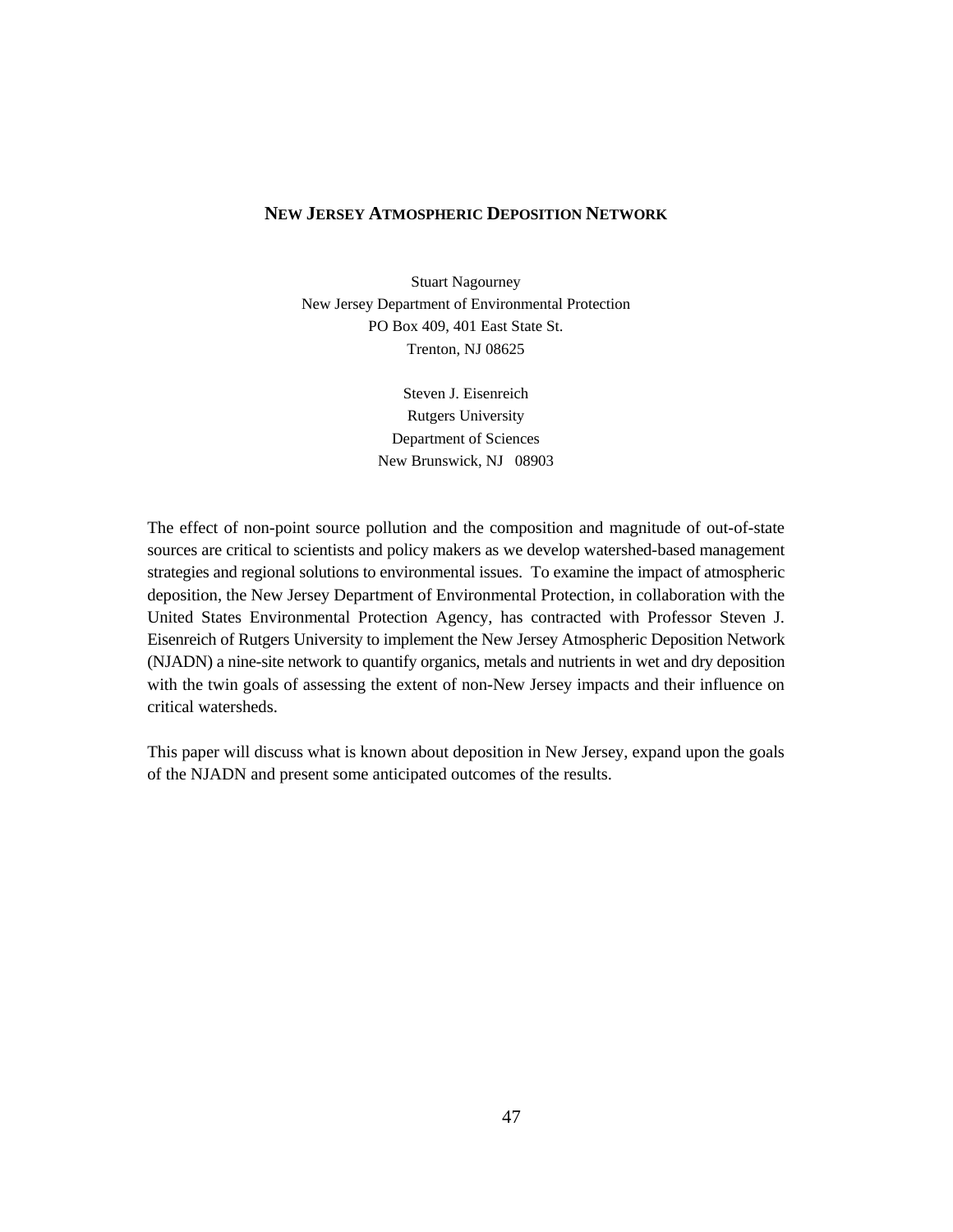## **EXPANDING IN NEW DIRECTIONS: WET DEPOSITION MONITORING IN INDIAN COUNTRY**

Stephanie Benkovic, Senior Environmental Policy Analyst U.S. Environmental Protection Agency Acid Rain Division

EPA's Acid Rain Division and Office of Air and Radiation and the National Atmospheric Deposition Program are working collectively with Tribes to broaden the spatial distribution of the wet deposition monitoring network in Indian Country. This initiative will increase the number of wet deposition monitors by 10 over the next two years. Enhancing the spatial distribution of the monitoring network will help in achieving a greater understanding of the changes and trends in wet deposition chemistry. It will also facilitate a more comprehensive partnership with Tribes by increasing their use and understanding of the wet deposition monitoring network. Training and materials will be offered to participating and interested Tribes in developing skills and tools to examine ecological resources that may be impacted by acidic deposition in Indian Country.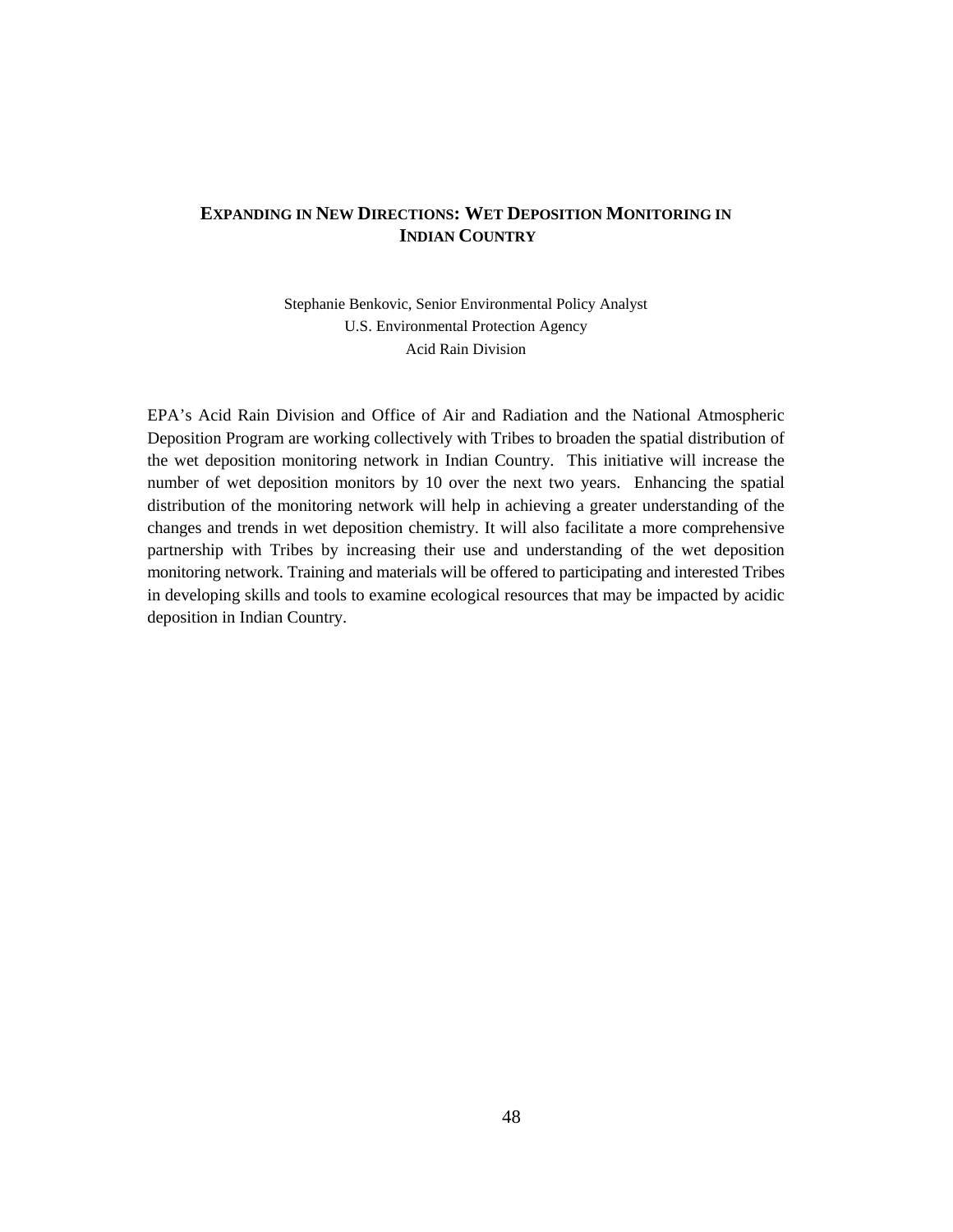## **A COMPARISON OF NADP AND CASTNET WET PRECIPITATION CHEMISTRY DATA**

Luther Smith ManTech Environmental Corporation Research Triangle Park, North Carolina

The Clean Air Status and Trends Network (CASTNet) operated by the U. S. EPA has, with minor exceptions, been implemented with very similar protocols to the NADP weekly sampling network. The question of merging the two networks has recently been raised. Prior to the integration of the two networks, one would like to ascertain the comparability of the data collected thus far.

Here are the comparability of the data from the two networks is examined. Comparisons are made using data from collocated (both intra- and internetwork) sites and from sites that are not collocated, but separated by varying degrees of distance. Both summary statistics and weekly data are used in the assessment, and both measures of central tendency and variability are considered.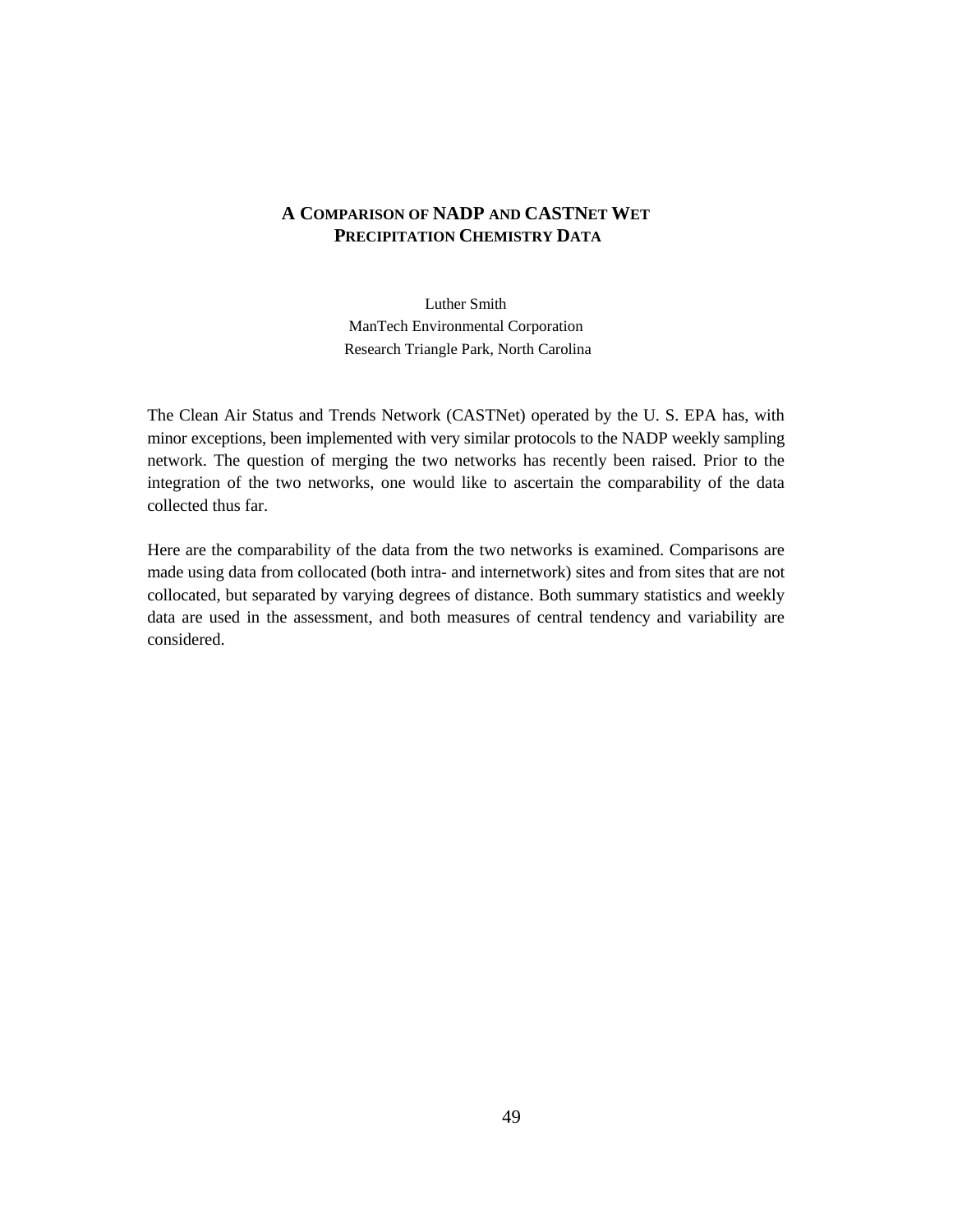## **II. POSTER PRESENTATIONS**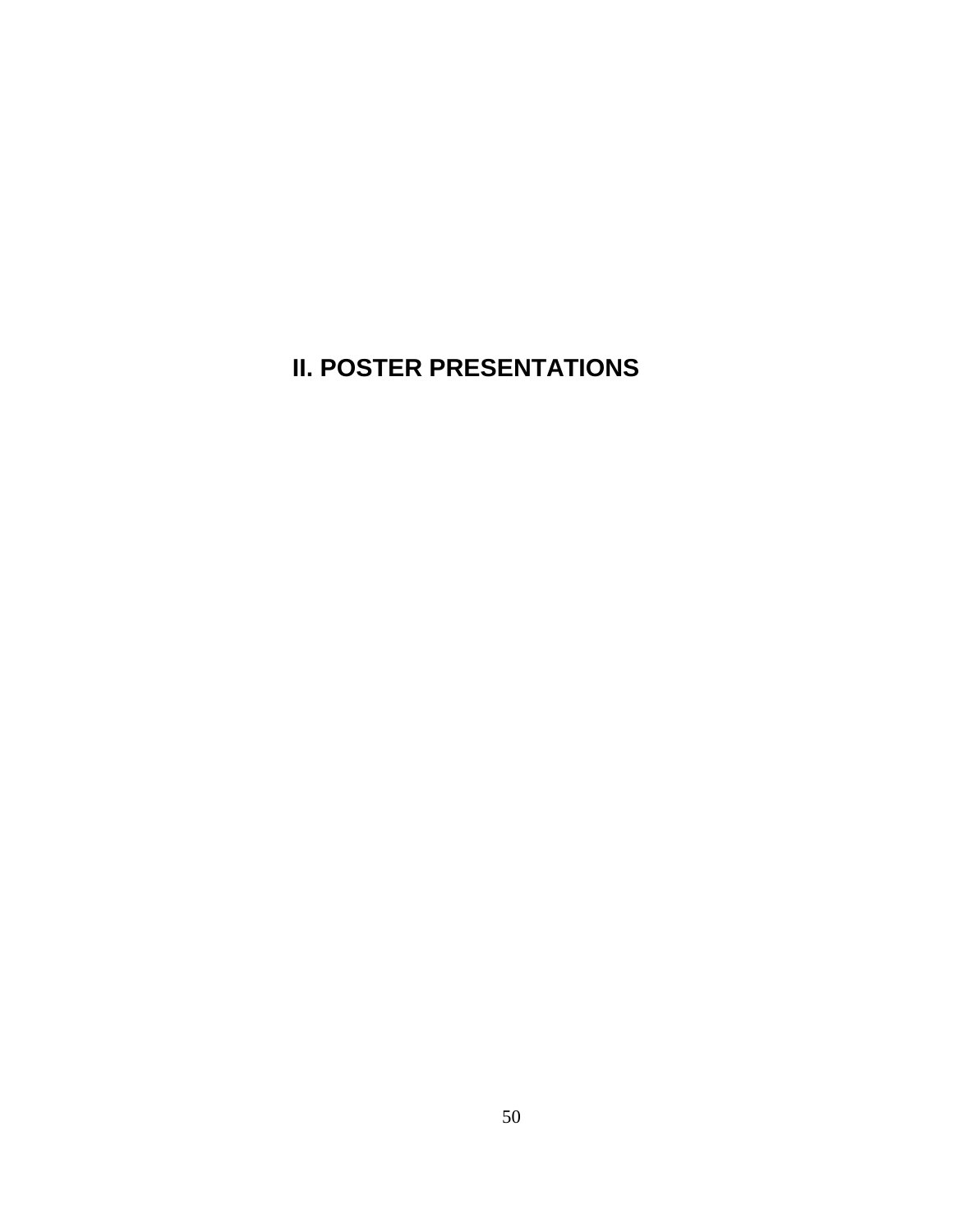## **PROCEDURES FOR STABILIZING NH4 AND PO4 CONCENTRATIONS IN RAINWATER SAMPLES**

Sue Bachman and Tom Bergerhouse Illinois State Water Survey 2204 Griffith Dr., Champaign, IL 61820 E-mail:bachman@sun.sws.uiuc.edu

Many studies over the past two decades have examined the chemical stability of the main ionic components in precipitation. A variety of techniques including refrigeration, acidification, filtration and biocide addition have been tested. A study undertaken at the Illinois State Water Survey, Champaign, Illinois, has combined two of these techniques (filtration and refrigeration) to evaluate the preservation effects on rainwater samples collected in central Illinois. Fifteen wet-only event samples, collected in July and August of 1997 and April through June of 1998, were processed and analyzed for pH, NH4 and PO4. A Lachat Flow Injection Analyzer (FIA) was used for the nutrient analyses. At the time of collection, samples were prepared according to the following protocol: Set **A** samples were filtered immediately after collection and remained at room temperature throughout the study. Set **B** samples were filtered after collection but were refrigerated at 4 C throughout the analysis process. Set **C** samples were neither filtered nor refrigerated, and Set **D** samples were not filtered but were kept refrigerated throughout the analysis process. A 0.2 micrometer Nuclepore syringe filter was used on each sample prepared for filtration.

FIA analyses were performed at set time intervals (usually at 0,1,2,5,and 10 days-volume permitting) to observe any changes in the nutrient levels of the rain samples. On average, about 15% of the NH4 and all of the PO4 concentration was lost over time in Set **C**. Sets **A, B** and **D** NH4 concentrations remained about the same, with fluctuations both up and down over the analysis period reflecting some correspondence to the pH, sample volume, and concentration of PO4 present. Greater variability was observed in the stability of the PO4 values. Sample Set **B** offers the most promising option of stabilizing the samples' nutrient species through biota removal. Graphical plots and charts will be used to show the comparisons between these preservation options.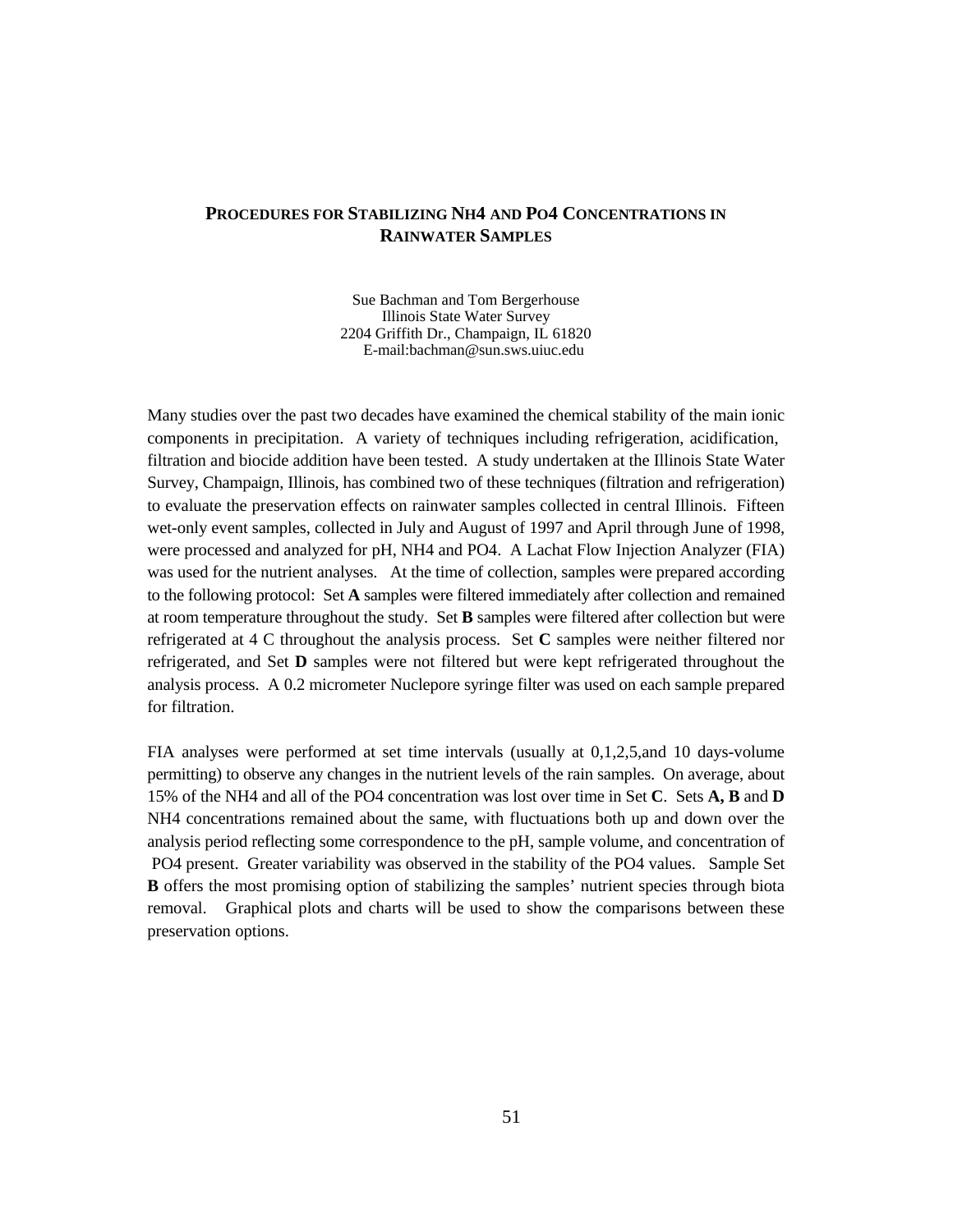## **MERCURY DEPOSITION NETWORK: LABORATORY AND FIELD QUALITY ASSURANCE MEASUREMENTS**

Robert C. Brunette, Paul E. Laskowski and Eric M. Prestbo Frontier Geosciences, 414 Pontius Avenue North, Suite B Seattle, Washington USA, bobb@frontier.wa.com

One advantage of a national network, such as the Mercury Deposition Network (MDN), is the ability to fully develop a comprehensive quality assurance program. We will present the ongoing and new efforts to evaluate the quality of the data generated by the MDN Mercury Analytical Laboratory (HAL). First, two MDN samplers have been co-located at site WA18 in Seattle since March of 1998. With these two co-located samplers, a measurement of precision for a number of variables has been completed. These include temperature, bottle volume catch, total Hg and Methyl Hg. Second, during the last year, a new glassware design and larger sampling bottle has been implemented in the network. To show equivalency to the older equipment, physical and chemical tests were conducted and will be reported. Third, the collection of MDN samples by field technicians is an active area of the quality assurance program. Finally, other routine measurements of MDN laboratory quality assurance will be shown.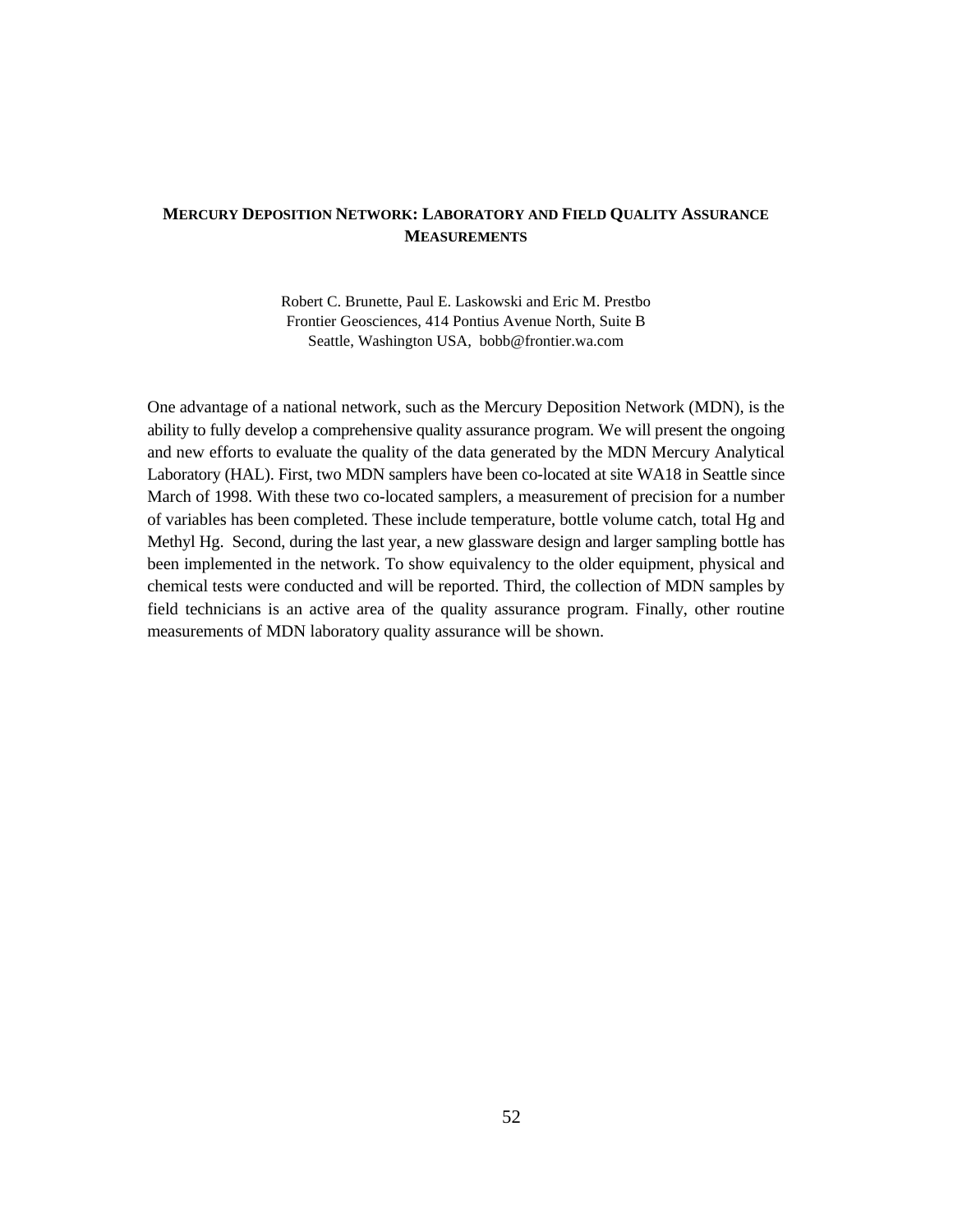## **WORLDWIDE PRECIPITATION CHEMISTRY COLLECTION: CURRENT STATUS AND FUTURE DIRECTION**

Tim Coleman

WMO/GAW Quality Assurance/Science Activity Center for the Americas Atmospheric Sciences Research Center, SUNY Albany 251 Fuller Road, Albany, NY 12203 tlc@asrc.cestm.albany.edu

This poster session will outline the current process of quality assuring precipitation chemistry data collected for the World Meteorological Organization's Global Atmosphere Watch (WMO/GAW) program. It will focus on some of the challenges faced in producing a long term worldwide quality assured data set, including data acquisition, site distribution and site activity. Trends in laboratory analysis performance will be displayed from the annual intercomparison survey of precipitation chemistry laboratories and how performance data can be linked to site data as an acceptance criterion. In the future, every effort must be made to encourage wider participation. These future plans include providing standardized manuals, and simplifying the data submittal process.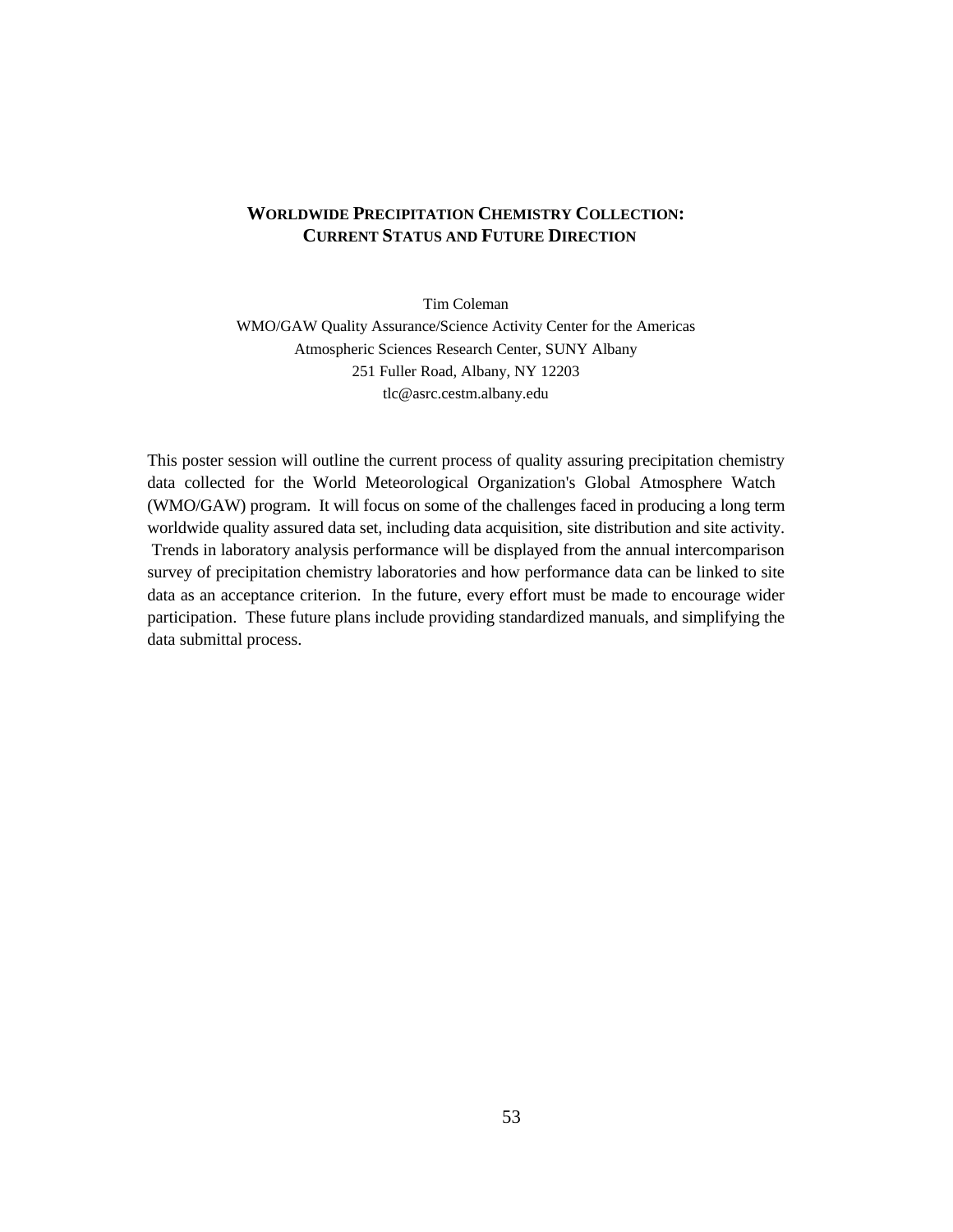## **THYMOL PRESERVATION IN DAILY PRECIPITATION SAMPLES OR MORE MOLS WITH THYMOL**

Brigita Demir, Jane Rothert, Lori Henry, and Van C. Bowersox, Illinois State Water Survey, Champaign, Illinois

Orthophosphate and organic acids in precipitation samples are not generally stable, changing concentration over time. In addition, ammonium and nitrate in some samples change if not preserved. Various methods have been used to preserve all of these parameters. Using a biocide to preserve samples has long been considered the best method for preservation. Several different biocides have been used. This study looks at the use of thymol as a preservative for precipitation samples. The daily samples were collected at the Walker Branch Station, Oak Ridge, TN AIRMoN site (TN00). 0.8 g thymol was added to precipitation collection buckets which were placed on an Aerochem Metrics collector that opened and closed at the same time as the standard AIRMoN collector. All samples collected, therefore, are identical to the standard AIRMoN samples except for the addition of the thymol. The refrigerated AIRMoN samples and the samples with thymol as the preservative were sent to the Illinois State Water Survey and analyzed for pH, conductivity,  $NH_4^+$ ,  $PO_4^{-3}$ , Cl,  $NO_3$ , and  $SO_4^{-2}$ . The changes necessary in the methodology and the biases and interferences found in the measurements because of the thymol are reported. Analytical concentrations of the thymol-preserved samples versus the refrigerated samples are given.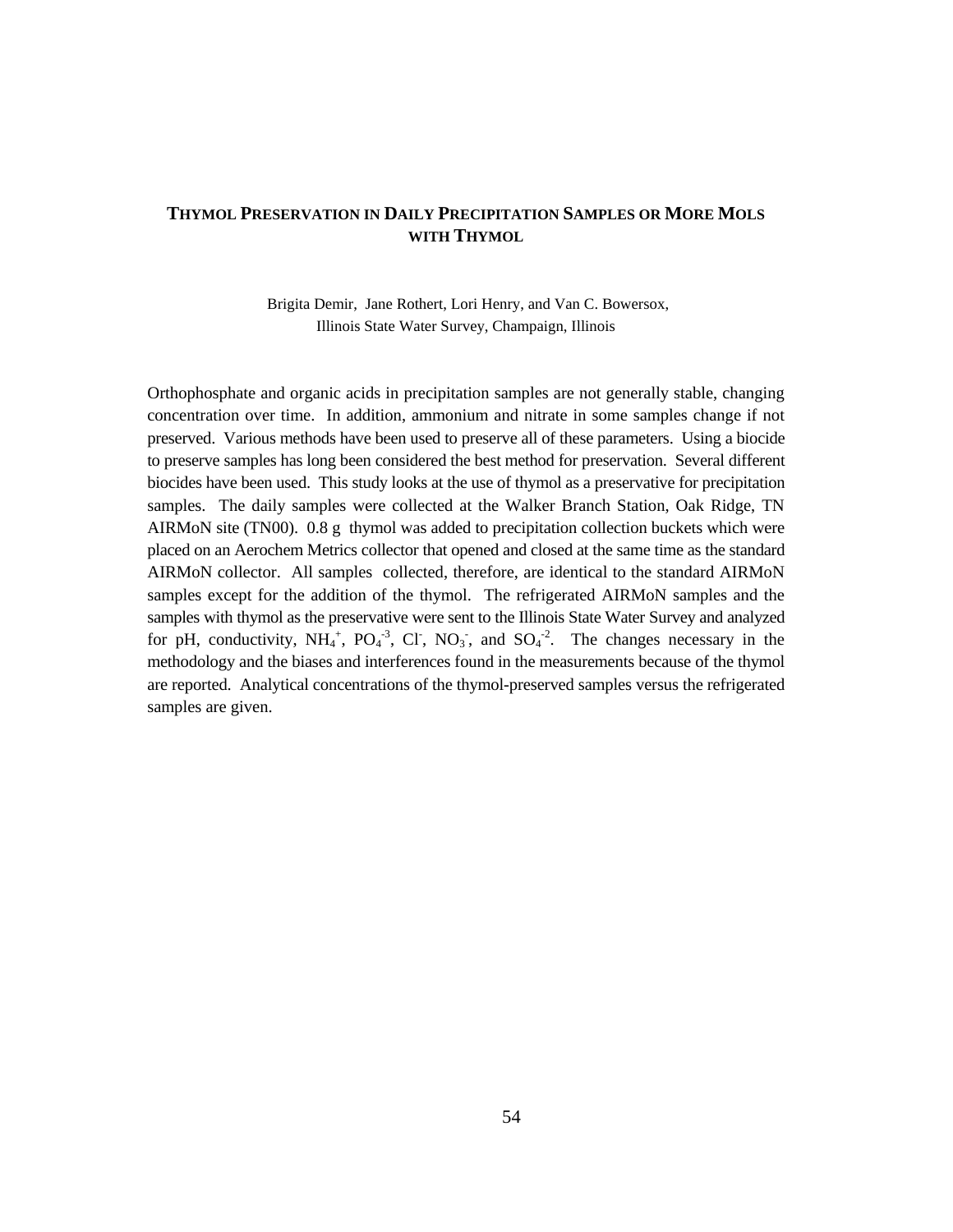#### **CHASSAHOWITZKA NATIONAL WILDLIFE REFUGE - STATUS AND TRENDS**

L.K. Dixon and E.D. Estevez Mote Marine Laboratory 1600 Thompson Parkway Sarasota, FL 34236 lkdixon@mote.org

Chassahowitzka National Wildlife Refuge, west-central Florida, is a large, shallow (<2 m) mosaic of saltmarsh, seagrass beds, and algal assemblages growing on an extensive karstified limestone shelf. Nitrogen loadings to the Refuge from both groundwater discharge and atmospheric deposition appear to be similar in magnitude and both are increasing. Since 1996, the U.S. Fish and Wildlife Service has sponsored work to establish baseline conditions of submerged aquatic vegetation and water quality and to identify indicators of trophic status.

Algal and/or seagrass cover was nearly continuous with moderate densities. Changes in species abundances and density have been noted during the study. The water column was well mixed and trophic state indices were low, indicating "Good" water quality overall. The northern region apparently received a higher nutrient loading than the southern region. Algal growth was nitrogen limited in the coastal region and groundwater nitrate contributed by the Chassahowitzka Springs was removed from the water column before discharge to the coastal region.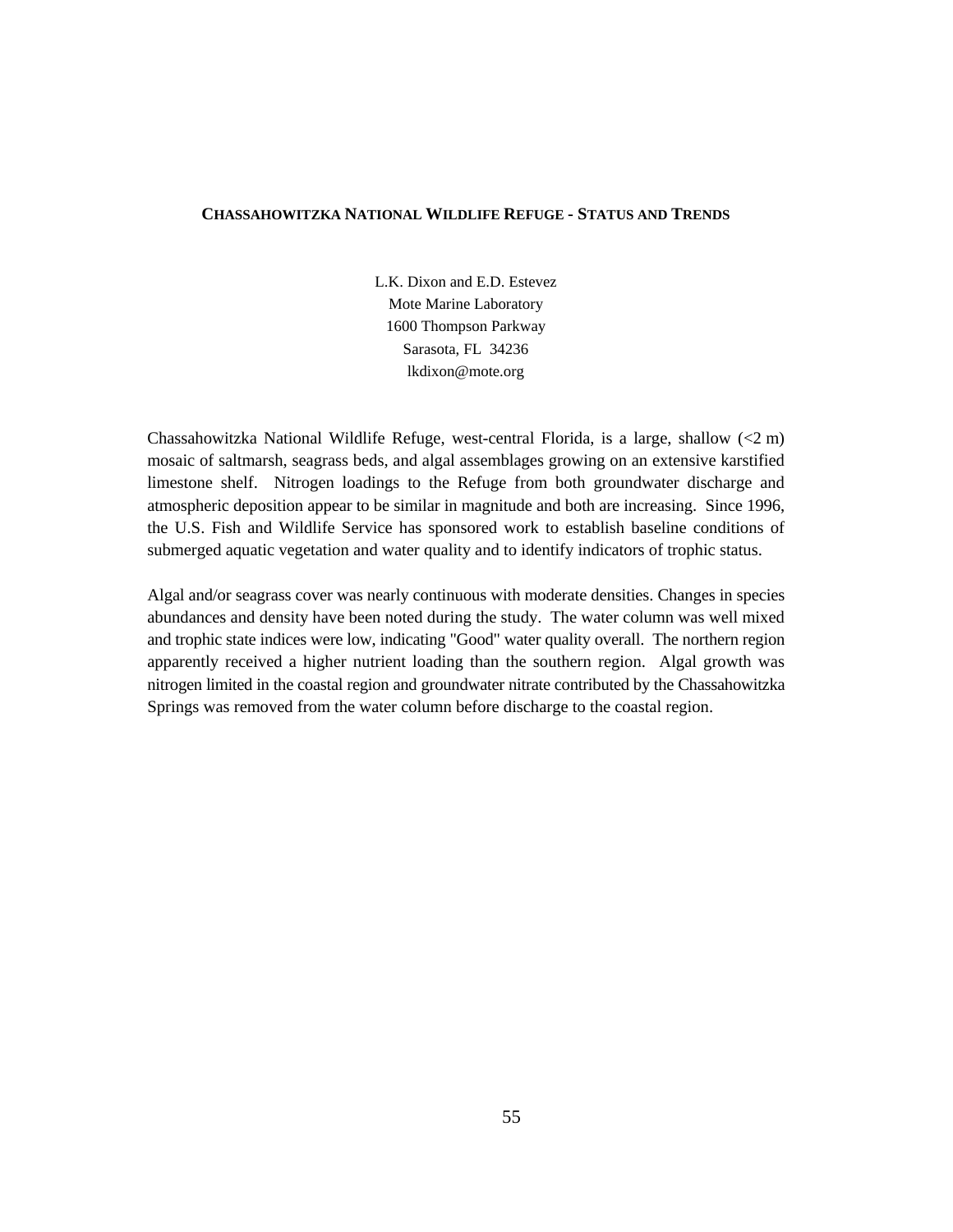## **COMPARISON OF CHEMICAL LOADING TO THE COLORADO ROCKY MOUNTAIN SNOWPACK WITH ANNUAL WET DEPOSITION DATA COLLECTED BY THE NATIONAL ATMOSPHERIC DEPOSITION PROGRAM**

K. Heuer National Park Service P.O. Box 25287, Denver, CO 80225 kristi\_heuer@nps.gov

 K. Tonnessen National Park Service P.O. Box 25287, Denver, CO 80225 kathy\_tonnessen@nps.gov

> G. Ingersoll USGS-WRD, MS 415, DFC Denver, CO 80225 gpingers@usgs.gov.

The National Park Service and the U.S. Geological Survey have cooperatively monitored snowpacks along the Continental Divide in the Rocky Mountains from 1993-1998, measuring total chemical loads at maximum accumulation. At 62 snow survey sites, adjacent to SnoTel sites, we dug snowpits in late March-early April to estimate the chemical concentrations of major anions, cations, trace metals, and sulfur isotopes. The objective of this work is to amass long-term data on the distribution of pollutants to snowpacks to allow us to set critical loads for nitrogen and sulfur. These are the chemicals that can cause changes in surface water chemistry of high-elevation lakes, streams and ponds in sensitive watersheds. NADP sites in the Rocky Mountains provide us with weekly chemical loading estimates during all seasons of the year. Our comparison of the NADP and snow survey data at a number of high elevation sites in the Colorado Rockies has shown that winter frontal storms deposit larger amounts of chemicals in snow on the western slope. During the spring and summer seasons, upslope meteorological conditions result in more loading of nitrogen and sulfur to eastern slope locations. We have also been able to identify interannual patterns of chemical deposition related to total rain and snowfall.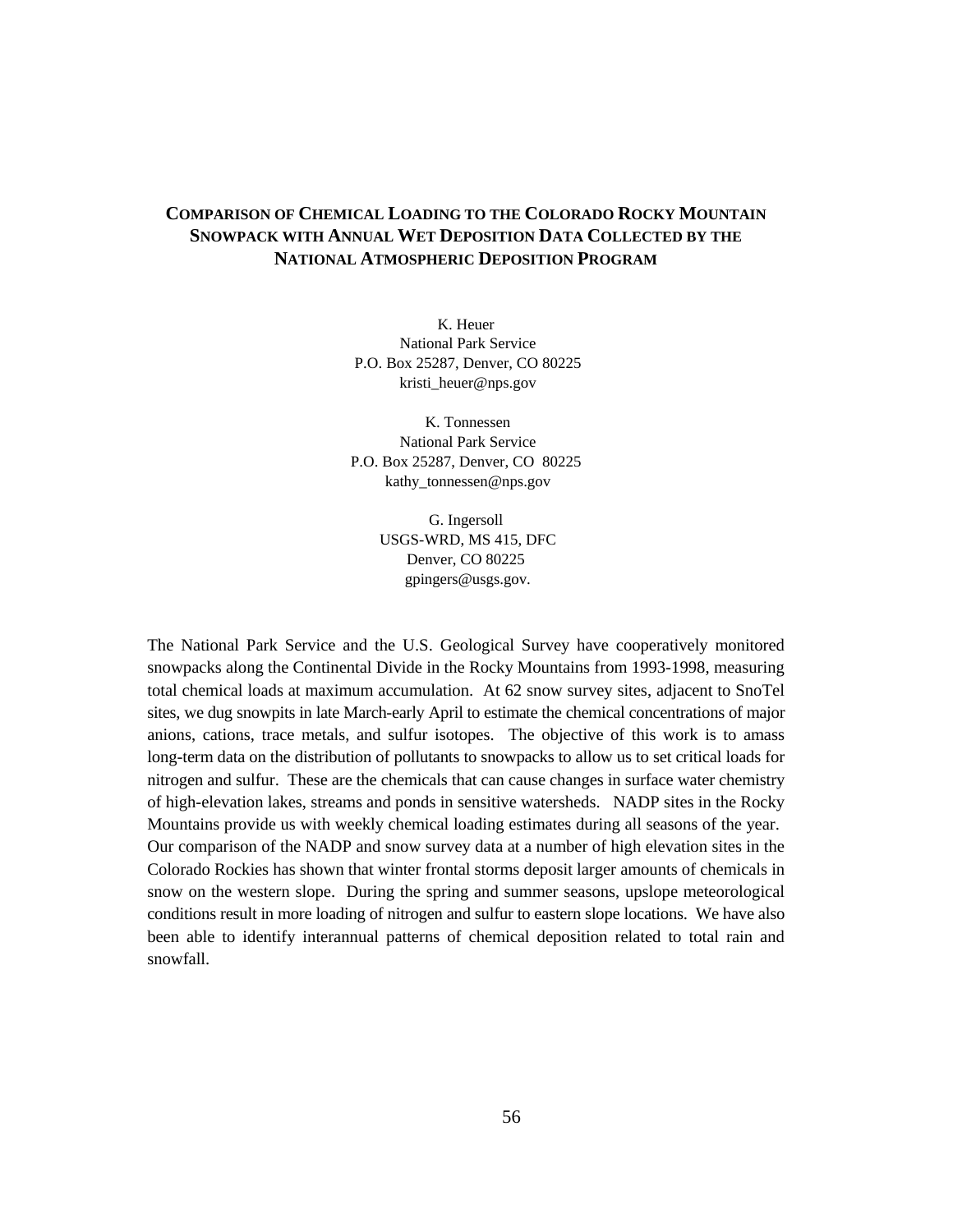### **CURRENT STATUS OF THE TESTING AND EVALUATION OF ALTERNATIVE RAIN GAGES FOR THE NATIONAL ATMOSPHERIC DEPOSITION PROGRAM**

Laura L. Hult (Oak Ridge Associated Universities) and John Gordon (USGS) USGS-WRD Denver Federal Center Box 25046, MS 401 Denver, CO 80225

Continuing research and development within the rain gage industry has resulted in a variety of precipitation-measuring schemes, including vibrating wire technology, simulated tippingbuckets, and high-resolution weighing-type gages. Four of these recently developed precipitation gages -- the Belfort 3200, Eti NOAH II, Geonor Model T-200, and the Ott PLUVIO – are currently being tested against the Belfort 5-780 and the National Weather Service 8" stick gage to identify potential replacements for the Belfort 5-780 rain gages presently in use by the National Atmospheric Deposition Program. Testing at the Hydrologic Instrumentation Facility (HIF) in Bay St. Louis, Miss. is being done in two phases. Phase I testing involves weekly indoor application of artificial rainfall to compare accuracy-versus-range for all gages in this study. Long-term performance of all study gages will be compared during 3 months of Phase II study at the HIF, where gages will be monitored weekly in a single outdoor environment. Phase III testing of all study gages under snow and ice conditions is planned, but contingent on funding. Phase I data, testing procedures and equipment will be presented along with Phase II testing procedures and site selection.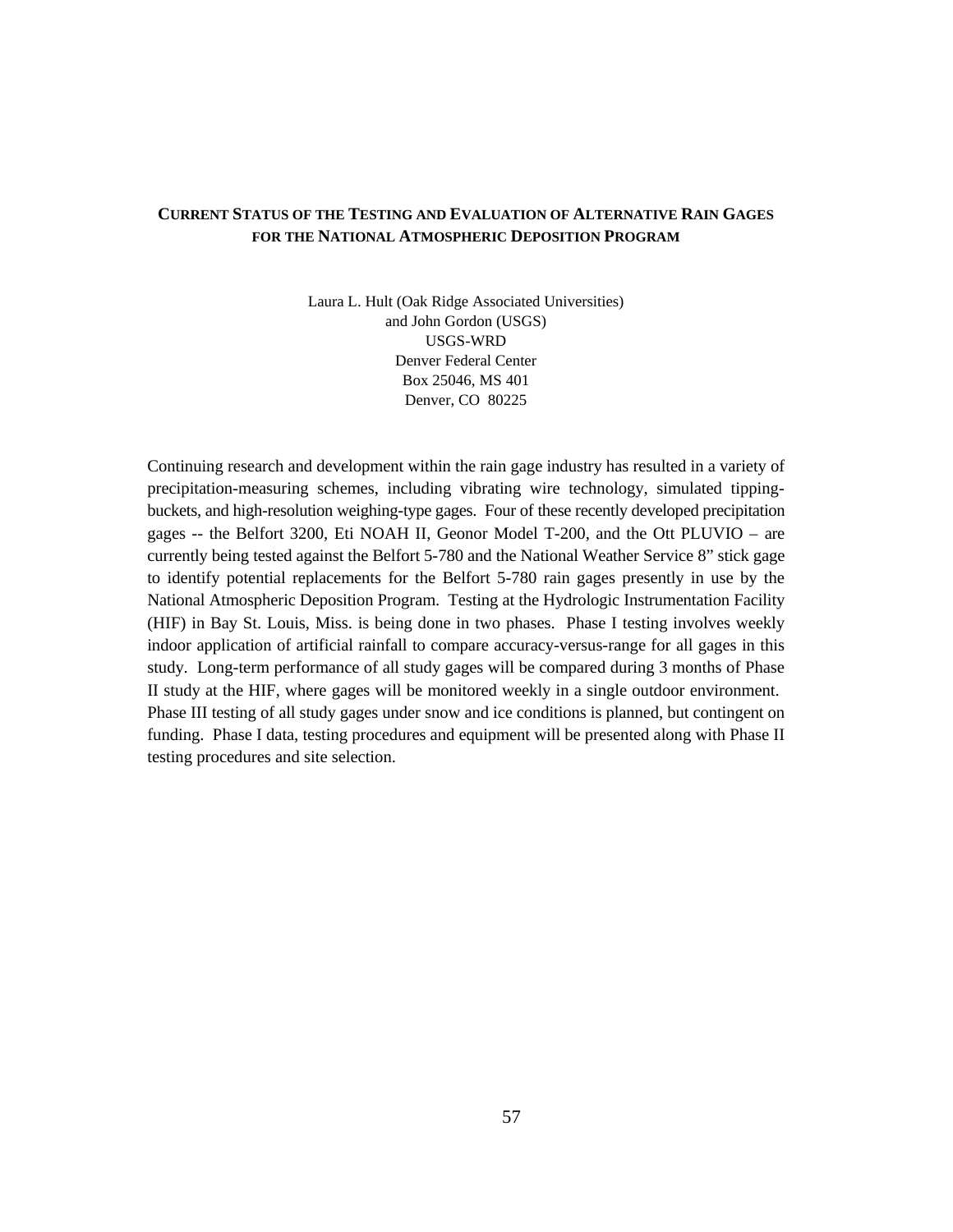#### **THE CHANGING PRECIPITATION CHEMISTRY PICTURE AND HYPOXIA IN THE GULF OF MEXICO - CONTEMPORARY APPLICATIONS OF NADP DATA**

Robert Larson, Roger Claybrooke, Gary Stensland, and Van Bowersox Illinois State Water Survey 2204 Griffith Drive Champaign, IL 61820 blarson at sws.uiuc.edu

For 20 years, NADP has been measuring the concentrations of acids, nutrients, base cations, and salt in precipitation at nonurban U.S. sites. NADP data have been used to scope out the area receiving acid rain and to examine the countervailing effects of sulfate and nitrate versus ammonium and calcium in shaping the acid rain picture. Two questions being asked today are:

- · Are recent changes in pollutant concentrations in precipitation consistent with emissions changes?
- Are the nutrients deposited by precipitation important in causing excess nutrients in rivers and estuarine waters?

We address the first question by showing the spatial distributions of 5-year average concentrations and displaying changes in these distributions over three time periods, 1985-89, 1990-94, and 1995-1997. Sulfate, nitrate, ammonium, and calcium maps are shown. Sulfur dioxide and nitrogen oxide emissions in these three time periods are also displayed. The largest reductions in sulfate concentrations in precipitation generally occurred in the northeastern United States, where the largest reductions in sulfur dioxide emissions also occurred. The changing pictures of each of these ions suggests how emissions patterns are evolving in the United States.

We address the second question by comparing the atmospheric deposition of nutrients from nitrate and ammonium with other nitrogen fluxes in the Mississippi River watershed. A zone of hypoxic water (dissolved oxygen <2mg/L) covering several thousand square miles of bottom water forms in the northern Gulf of Mexico during the warm season. Fish and shrimp cannot live in this hypoxic water. Nutrients borne by the waters of the Mississippi River stimulate the growth of algae in Gulf surface water. Oxygen is removed from the water column, leading to hypoxic conditions, when these algae descend and decay. This problem, hypoxia in the Gulf of Mexico, is currently the subject of a national assessment. Waste treatment facilities and manure and fertilizer applications are sources of nutrients in the Mississippi River Basin. Atmospheric deposition of nutrients, though smaller, is a significant source of nutrients that should not be ignored.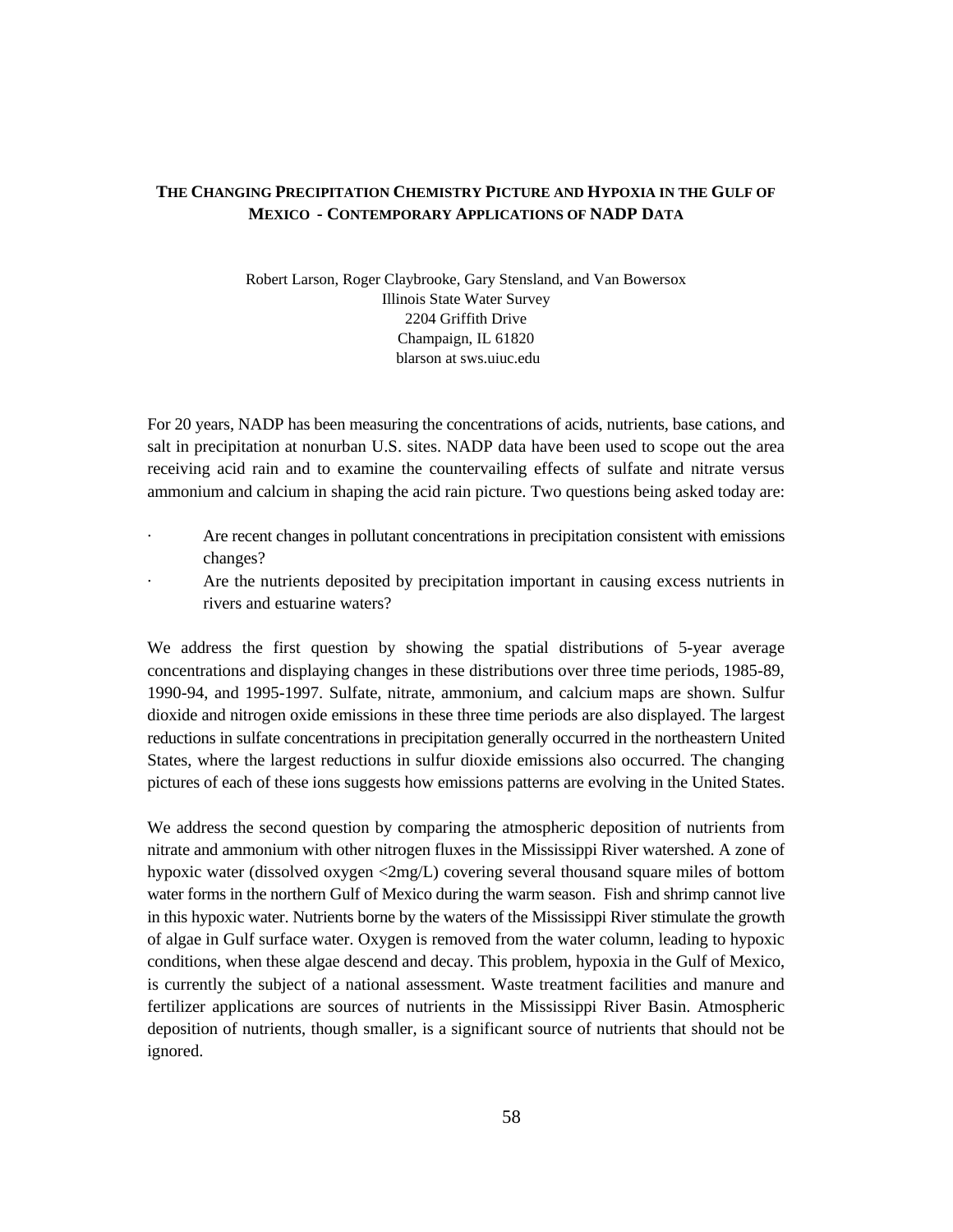## **A COMPARISON OF ELEVATIONALLY DIFFERENT, PAIRED NADP SITES ON THE FRONT RANGE, COLORADO**

Mark Losleben, University of Colorado, Mountain Research Station Nick Pepinn, University of Durham, UK Bret Peterson, Meghan Pedden, Thomas Davinroy, Univ. of Colorado

Data from two NADP sites, located west of Boulder, CO, at 8300 feet and 11,500 feet elevation, are examined for temporal and chemical trends over their common time period, January 1986 to present.

The lower site, CO94, Sugarloaf is closer to the Denver urban corridor, and thus receives urban influenced air masses before the higher site, CO02, Niwot. The intuitive expectation is that Sugarloaf should have lower pH and higher conductivity compared to Niwot, and this may indeed be the case for the early portion of the record. Data suggest that this relationship may not be true at present.

To explore this possible change, this report presents a temporal comparison of the precipitation chemistry, as well as a look at possible changes in circulation patterns during this period, by developing circulation indicies at several elevations.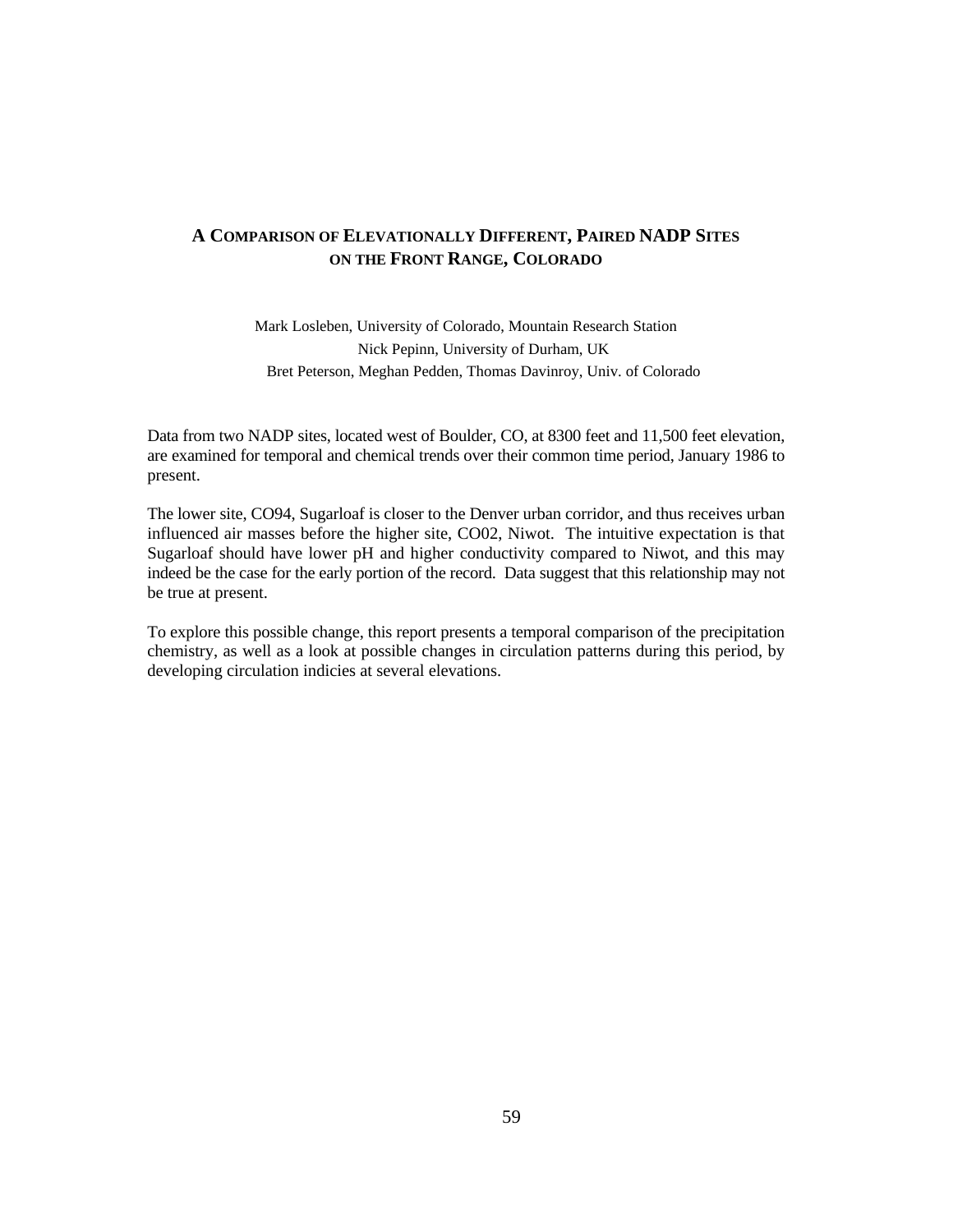## **PROJECTED IMPACTS OF ACID DEPOSITION FOLLOWING PHASE I OF THE 1990 CLEAN AIR ACT AMENDMENTS**

Paul E. Miller Maryland Department of Natural Resources 580 Taylor Avenue, C-2 Annapolis, MD 21401 pmiller@dnr.state.md.us

Mark T. Southerland, Nancy E. Roth, and Emily C. Rzemien Versar, Inc. 9200 Rumsey Road Columbia, MD 21045 rothnan@versar.com

> James A. Lynch Pennsylvania State University 311 Forest Resources Laboratory University Park, PA 16802-4703 jal@psu.edu

Reductions in acid deposition have the potential to improve the condition of Maryland surface waters, particularly in small streams most susceptible to acidification. To evaluate changes in stream chemistry associated with implementation of the 1990 Clean Air Act Amendments Title IV, Phase I (CAAA), wet deposition patterns determined from a regional wet deposition model were compared to critical load estimates and results from the 1995-97 Maryland Biological Stream Survey (MBSS). Critical loads were estimated from modeled source/receptor relationships at 73 streams in the state using resident fish species as indicator organisms. The results of this analysis suggest that critical loads continue to be exceeded in some areas of the state despite reductions in sulfate deposition. Above average precipitation amounts in 1996 contributed to sulfate deposition in excess of critical loads in a number of sensitive areas. Fish communities in affected areas exhibited low species richness and abundance; in cases with extremely low pH, fish were absent. Although Phase I results are encouraging, it is unlikely that complete implementation of Title IV will eliminate the acidification problems in some Maryland streams.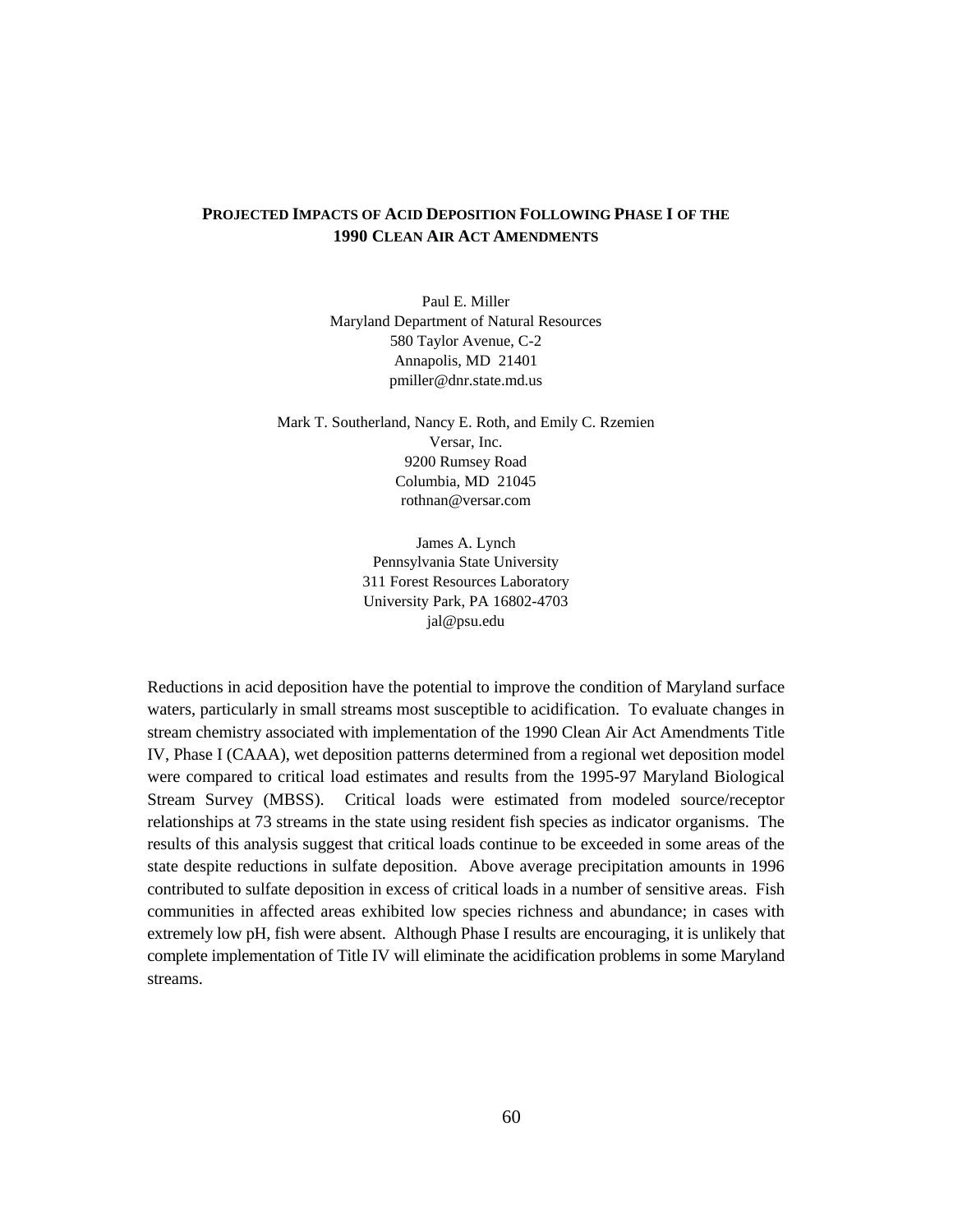## **MAJOR ION AND TRACE ELEMENT BUDGETS FOR A FORESTED WATERSHED IN WESTERN MARYLAND**

John Sherwell Power Plant Research Program Maryland Department of Natural Resources Tawes Building B-3 Annapolis, MD 21401 jsherwell@dnr.state.md.us

Mark Castro Appalachian Laboratory University of Maryland Center for Environmental Science Frostburg, MD 21532

This study reports on the movement of major ions in a completely forested watershed that receives some of the highest atmospheric deposition rates in North America. Wet deposition was measured daily and throughfall inputs and stream water outputs on a weekly basis for the period June 1996 through May 1997. Sulfate was the dominant anion in wet deposition, throughfall and stream water. Hydrogen was the dominant cation in wet deposition, while potassium was dominant in throughfall and calcium in stream water. Input-output budgets suggest that the watershed is a net source of  $SO_4^2$ ,  $Na^+$ ,  $Ca^{2+}$  and  $Mg^{2+}$ , and a sink for H<sup>+</sup>, K<sup>+</sup>, NH<sub>4</sub><sup>+</sup> and NO<sub>3</sub><sup>-</sup>. Results from an on-going measurement program that includes a suite of heavy metals will also be presented.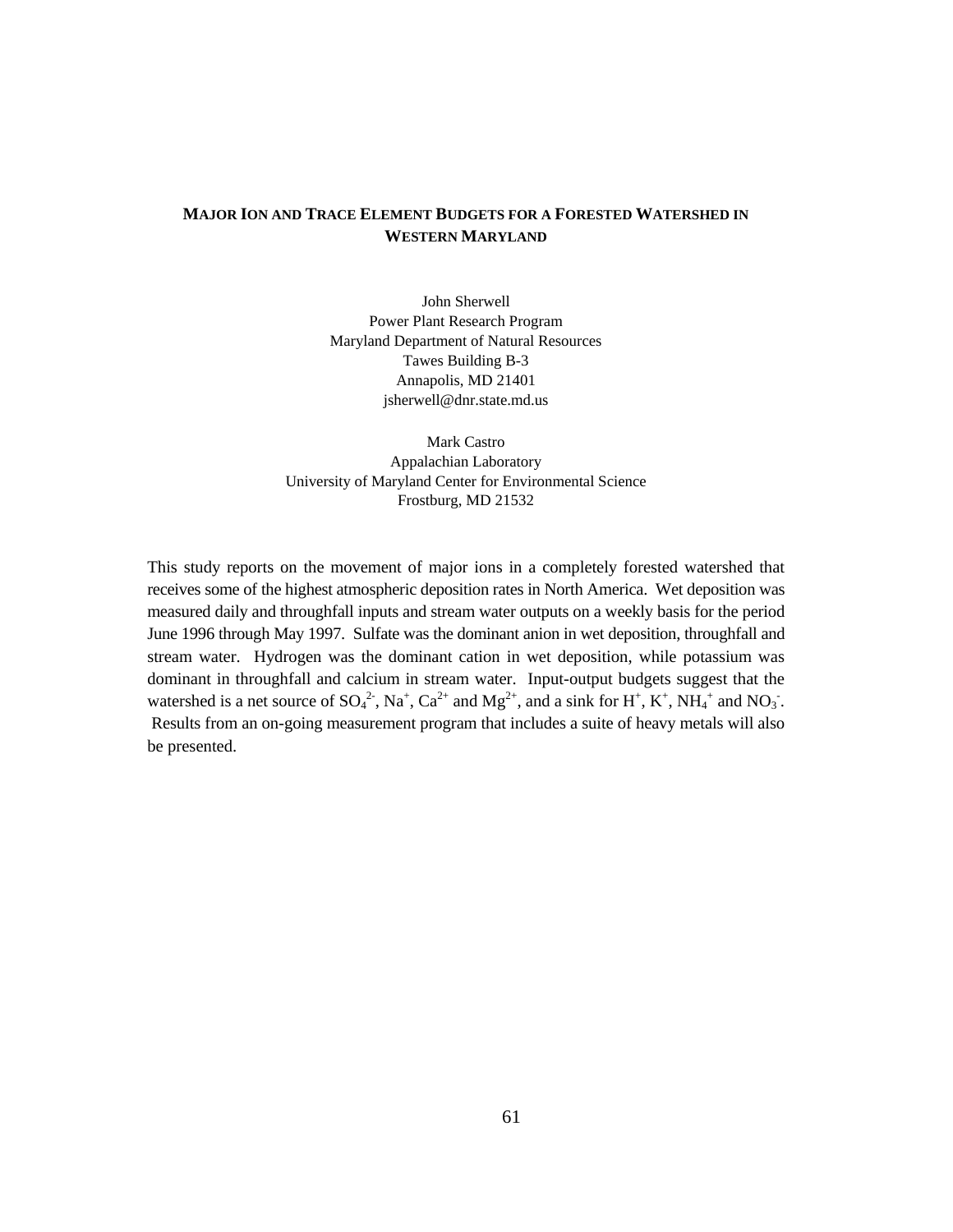#### **PREDICTION OF AMBIENT PM2.5 CONCENTRATIONS IN MARYLAND**

John Sherwell Power Plant Research Program Maryland Department of Natural Resources Tawes Building, B-3 Annapolis, Md 21401 Jsherwell@dnr.state.md.us

Kenneth Walsh and Richard Gardner Science Applications International Corporation 615 Oberlin Rd., Suite 300 Raleigh, NC 27601

On July 18, 1997 the US EPA promulgated a Final Rule on the National Ambient Air Quality Standards (NAAQS) for Particulate Matter that added two standards to address particulate matter with an aerodynamic diameter of less than 2.5 microns. The State of Maryland currently has no Federal Reference Method data on particulate matter less than 2.5 microns (PM2.5) but does have annual ambient data for particulate matter smaller than 10 microns (PM10) at 24 sites. This study reports on an prediction, based on this PM10 data, of annual average and seasonal high PM2.5 concentrations at the PM10 monitor sites for the period 1992 to 1996. The method uses annual and seasonal ZIP code-level primary PM emission inventories and the speciated PM2.5 data from four nearby monitors in the IMPROVE network (located in National Parks and wilderness areas). All the seasonal high concentrations are predicted to be less than the 24-hour PM2.5 NAAQS of 65  $\mu$ g/m<sup>3</sup>. The projections indicate that twelve monitor sites might exceed the three-year annual average PM2.5 NAAQS of 15  $\mu$ g/m<sup>3</sup>.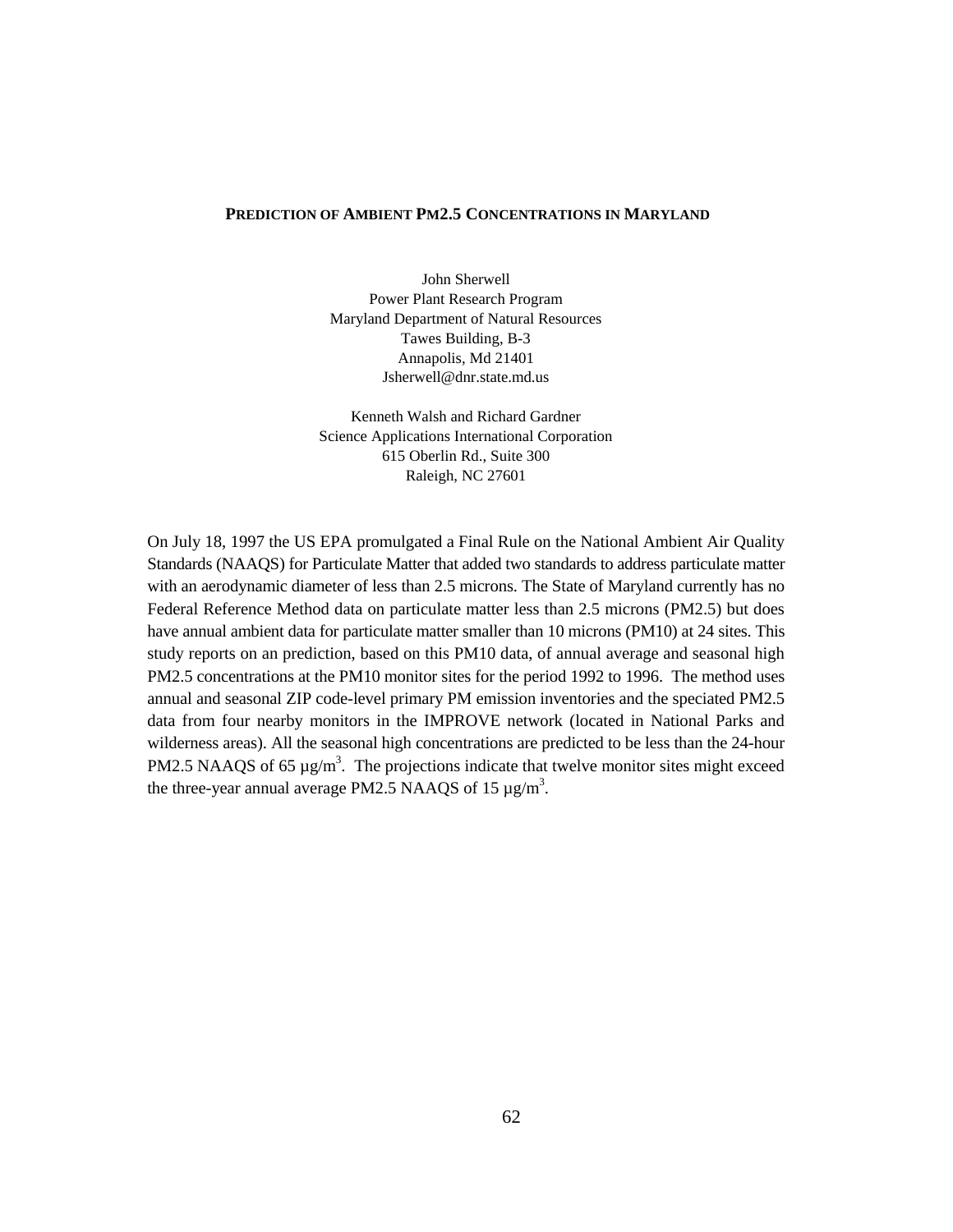#### **SOME HISTORICAL ASPECTS OF THE NATIONAL ATMOSPHERIC DEPOSITION PROGRAM**

Gary J. Stensland and Sarah C. Milton Illinois State Water Survey 2204 Griffith Drive, Champaign, IL 61820

1998 marks the  $20<sup>th</sup>$  year of operation for the National Atmospheric Deposition Program (NADP.) Over the years the program has gone through several changes and improvements. It has grown from a small network of just 22 sites, to its current size of 198 active sites in the U.S., Canada, Puerto Rico, and the U.S. Virgin Islands. Improvements have been made in sampling methods at the sites, quality assurance programs, and the facilities at the Central Analytical Laboratory (CAL.) The dramatic changes in computer technology over the last 20 years have had a tremendous impact on the way data are managed by the CAL and the Coordination Office, and on the availability of data to users.

The greatest achievement of the program, however, is how *little* it has changed. Equipment used at the sites today is the same equipment used when the program started, siting criteria have remained the same, and sample analysis procedures at the CAL are virtually unchanged. This poster highlights the stability of the NADP by focusing on the few major changes in the program, the longevity of the sites, and the longevity of site operators. Other topics include the growth of the network through the addition of new sites, the locations of past NADP meetings, and past committee chairmen. The poster will also give an overview of the topics that have stirred up the most discussion and controversy at NADP meetings, such as, the use of field pH data, the use of contour maps to present data, what to do about sites that do not follow all siting rules, and whether the NADP should continue to collect dry deposition samples.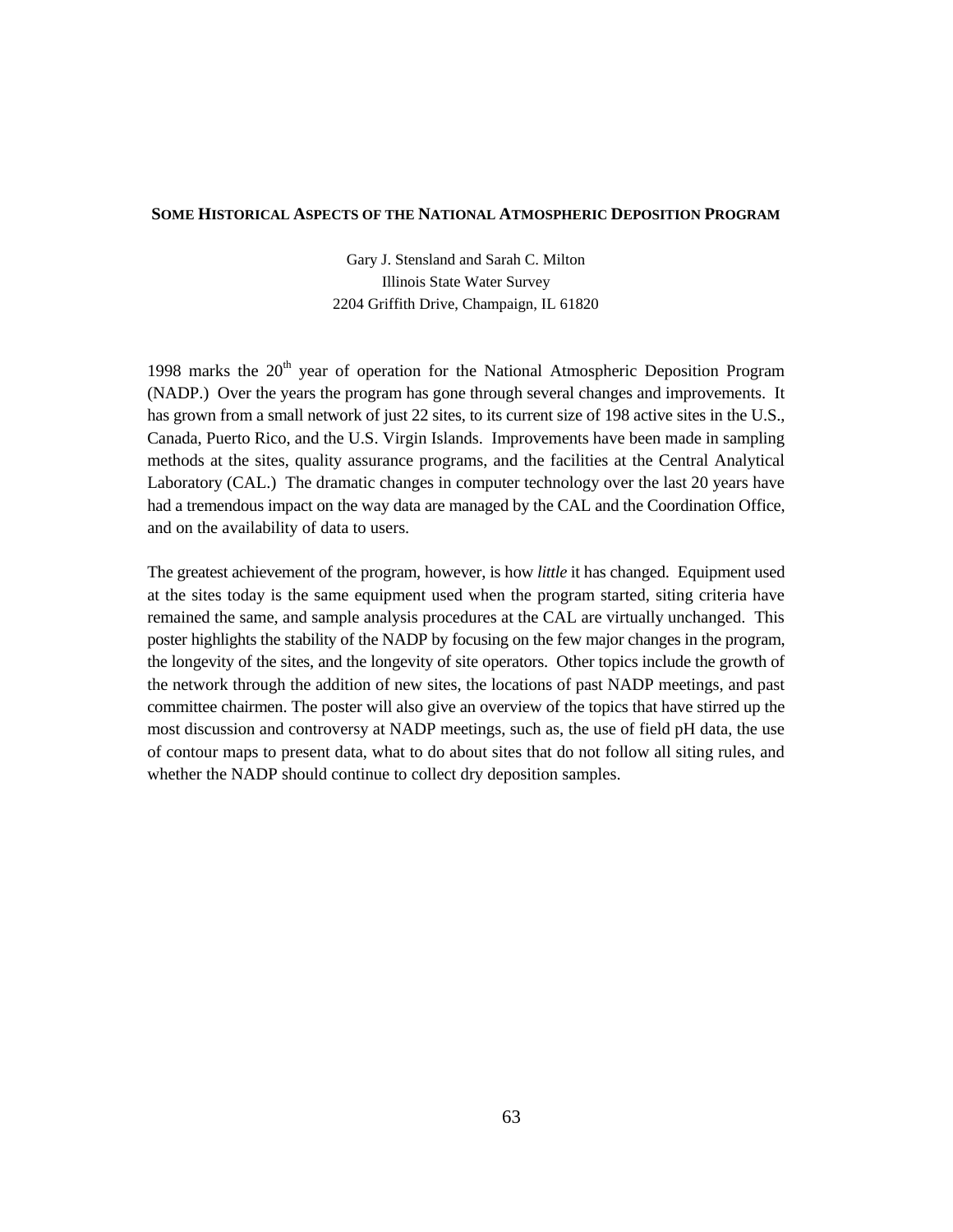## WET DEPOSITION OF TOTAL MERCURY AT MERCURY DEPOSITION NETWORK (MDN) **SITES IN 1996 AND 1997**

Clyde Sweet Illinois State Water Survey

Eric Prestbo Bob Brunette Frontier Geosciences Inc

The Mercury Deposition Network (MDN) is an NADP subnetwork collecting weekly precipitation samples for analysis of total mercury. During 1996 and 1997, the first two years of official MDN operation, 34 sites in the US and Canada were active for at least part of this period. Of these, 14 were collocated with NADP/NTN sites. The samples are collected with an all glass sampling train in a modified Aerochem Metrics sampler using special handling techniques. Analysis is by cold vapor atomic fluorescence spectroscopy at Frontier Geosciences Inc., a laboratory nationally recognized for ultra-trace mercury analysis. For the whole network, the average concentration of total mercury in collected precipitation is about 12 ng/L and the average deposition is about 100 ng/m<sup>2</sup>/week. Concentration and deposition values vary by about a factor of 3 between the highest and lowest locations. In eastern North America, deposition of total mercury is about twice as high during the summer as it is in the winter. This is due to both higher concentrations of mercury and higher precipitation amounts during the summer months.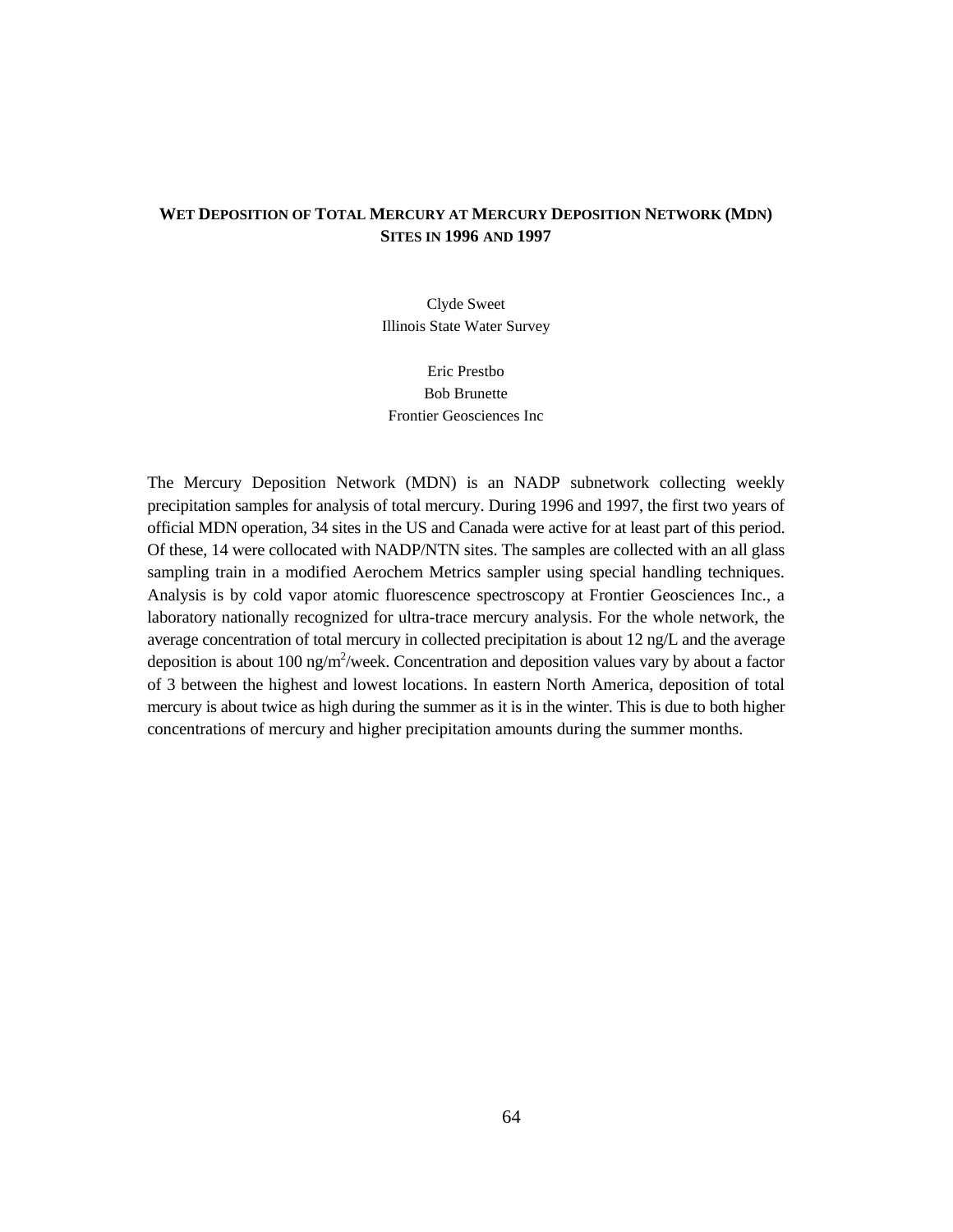## **COMPARISON OF IONIC CONCENTRATIONS IN RAIN AT THREE GEORGIA LOCATIONS OVER THIRTEEN YEARS**

J.T. Walker and J.B. Melin Department of Plant Pathology University of Georgia College of Agricultural and Environmental Sciences Griffin Campus, Griffin, GA 30223-1797

The ionic constituents of precipitation at the three widely separated NADP sites in Georgia indicate slight differences between volume-weighted concentrations of nine ions over the last thirteen years. Sulfate concentrations were highest at the Georgia Station site (GA41), 64 kilometers south of Atlanta, followed by Belville (GA20), and lowest at Tifton/Chula (GA50/GA99), the southernmost site, 309 kilometers south of Atlanta in the Coastal Plain. Nitrate concentrations were similar at the Georgia Station and Belville locations, but lower at Tifton/Chula. Ammonium and calcium ion concentrations differed little among the three locations. Potassium concentrations were higher at Belville than at the other two locations. Sodium and chloride concentrations were higher at Belville and Tifton/Chula than at the Georgia Station. The pH of rain at the Georgia Station has increased over the period from a low of 4.43 to 4.79, whereas the pH at the Tifton\Chula collection point has changed less (0.17). The pH of rain at Belville ranged from 4.54 to 4.82. The 13-year average rainfall at Georgia Station and Belville was identical, although the annual amounts varied between the two locations. The Tifton/Chula location recorded greater rainfall approximately 50 percent of the time; the 13 year average was only 4 cm greater than that of the Georgia Station and Belville sites. Compiling ionic deposition data provides a scientific basis for understanding any long term environmental changes that could impact the state's agro-forestry industry. The results will be presented graphically.